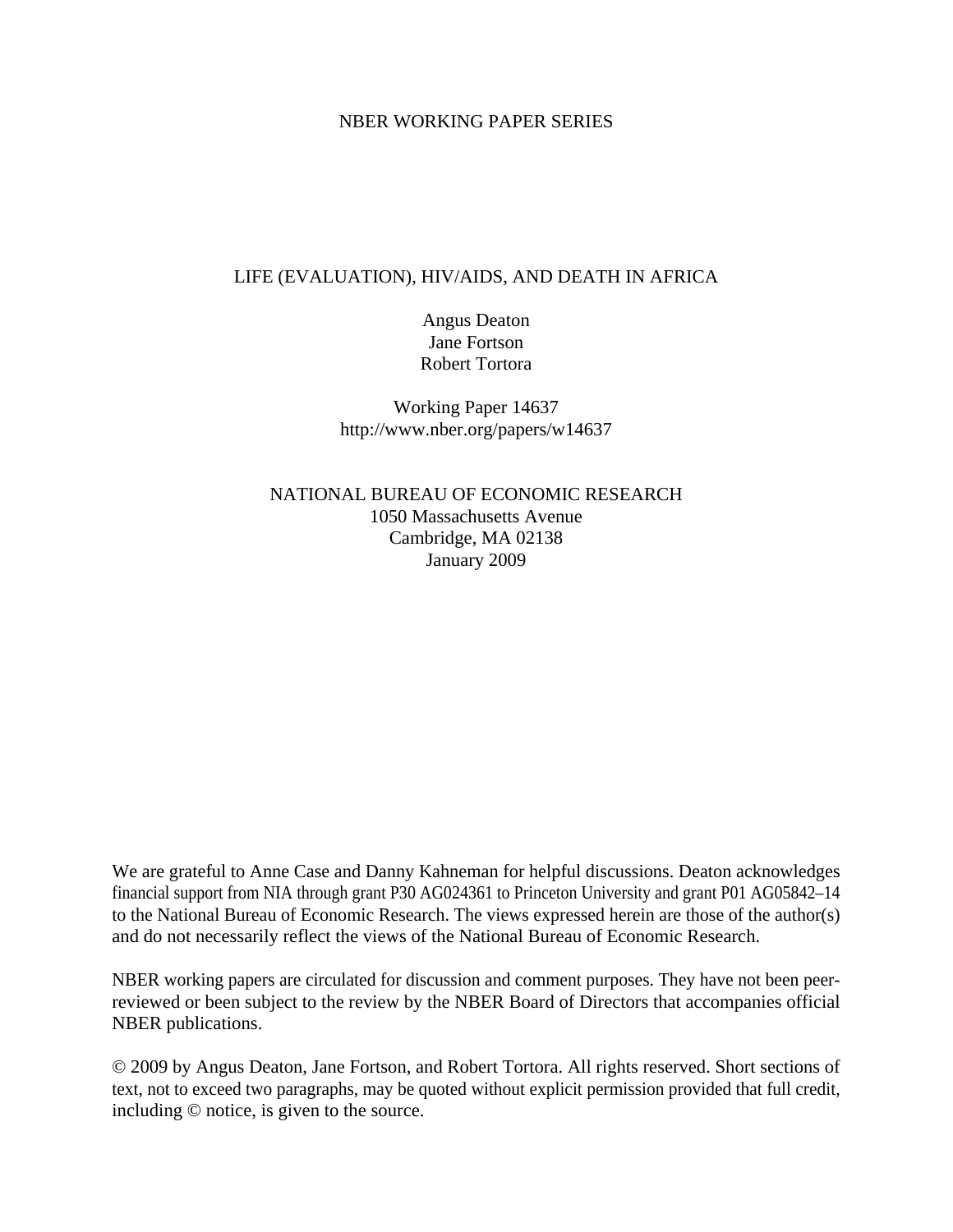Life (evaluation), HIV/AIDS, and Death in Africa Angus Deaton, Jane Fortson, and Robert Tortora NBER Working Paper No. 14637 January 2009 JEL No. I12,J17,O15

### **ABSTRACT**

We use data from the Gallup World Poll and from the Demographic and Health Surveys to investigate how subjective wellbeing (SWB) is affected by mortality in sub-Saharan Africa, including mortality from HIV/AIDS. The Gallup data provide direct evidence on Africans' own emotional and evaluative responses to high levels of infection and of mortality. By comparing the effect of mortality on SWB with the effect of income on SWB, we can attach monetary values to mortality to illuminate the often controversial question of how to value life in Africa. Large fractions of the respondents in the World Poll report the mortality of an immediate family member in the last twelve months, with malaria typically more important than AIDS, and deaths of women in childbirth more important than deaths from AIDS in many countries. A life evaluation measure (Cantril's ladder of life) is relatively insensitive to the deaths of immediate family, which suggests a low value of life. There are much larger effects on experiential measures, such as sadness and depression, which suggest much larger values of life. It is not clear whether either of these results is correct, yet our results demonstrate that experiential and evaluative measures are not the same thing, and that they cannot be used interchangeably as measures of "happiness" in welfare economics.

Angus Deaton 328 Wallace Hall Woodrow Wilson School Princeton University Princeton, NJ 08544-1013 and NBER deaton@princeton.edu

Jane Fortson Becker Center on Chicago Price Theory University of Chicago jfortson@uchicago.edu

Robert Tortora Gallup Organization Bob\_Tortora@gallup.com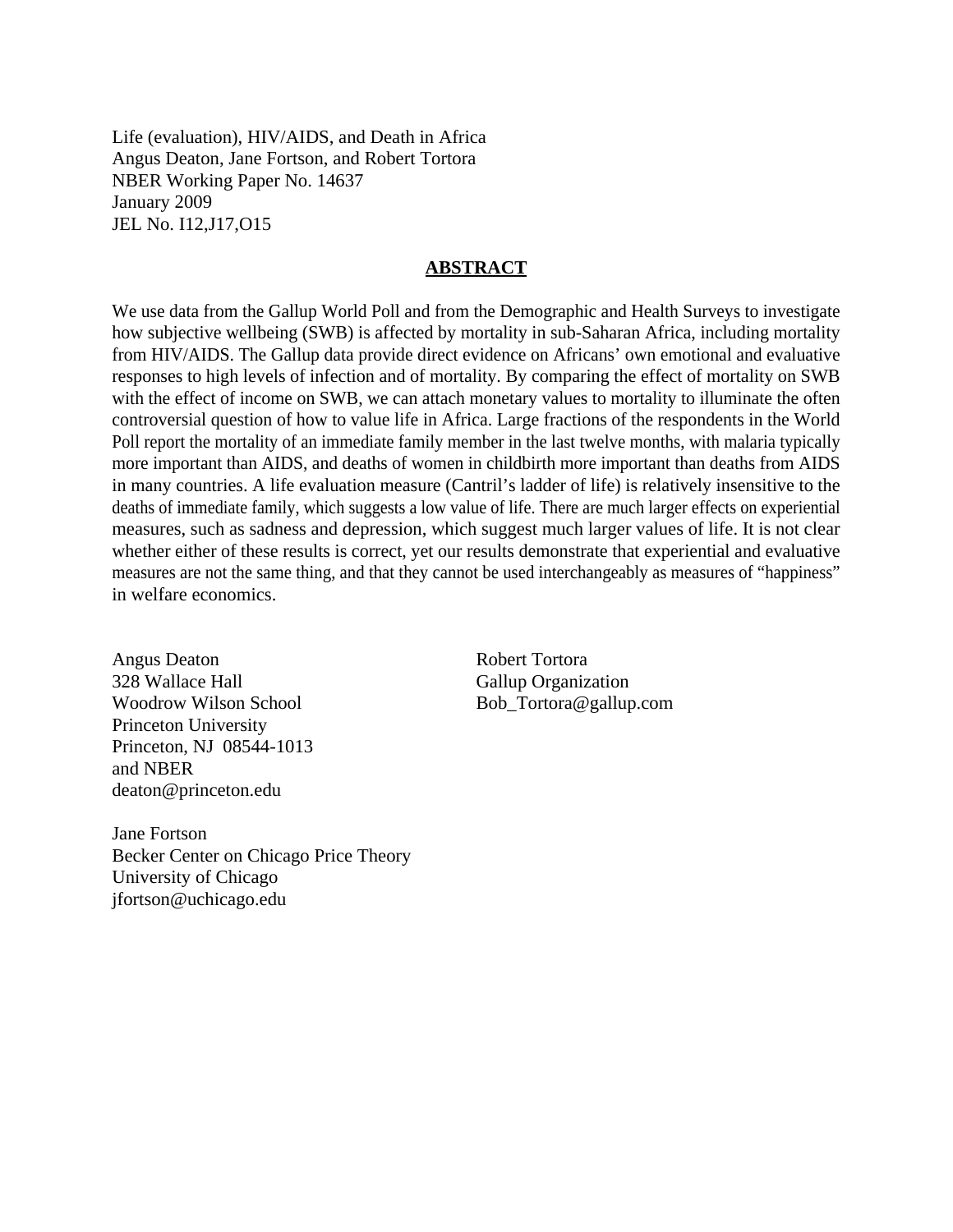#### **1. Introduction**

The HIV/AIDS epidemic has brought large increases in morbidity and mortality to many countries in sub-Saharan Africa. For some countries, the epidemic has eliminated the large gains in life expectancy that took place between 1950 and 1990. More than 20 million Africans are estimated to be HIV positive, and between one and a half and two million die from AIDS every year. In the South African province of KwaZulu-Natal, it has been estimated that more than half of women aged between 25 and 29 are HIV positive, Welz et al (2007), and according to data from the Demographic and Health Surveys, national infection rates in Zimbabwe are more than thirty percent for women aged 30 to 39 and men aged 35 to 44. According to data from the 2006 wave of the Gallup World Poll, more than 80 percent of people in Kenya, Malawi, Rwanda, Uganda, Zambia, and Zimbabwe reported knowing someone who had died of AIDS. In the 2007 wave, more than a third of respondents in Uganda and Tanzania reported having lost an immediate family member to AIDS in the last year.

 In the context of this epidemic, we use the African data from the Gallup World Poll, supplemented with information from the African Demographic and Health Surveys, to look at the links between disease and self-reported wellbeing. Among the measures we examine is an overall life-evaluation measure, Cantril's (1965) ladder of life, as well as measures of emotion or affect, including sadness, depression, happiness, and enjoyment. These data provide direct evidence on the emotional and hedonic impact of one of history's most serious epidemics as reported by those who are directly experiencing it. The World Poll also contains a set of questions about the perceived importance of HIV/AIDS relative to other factors restricting wellbeing, and we use these, together with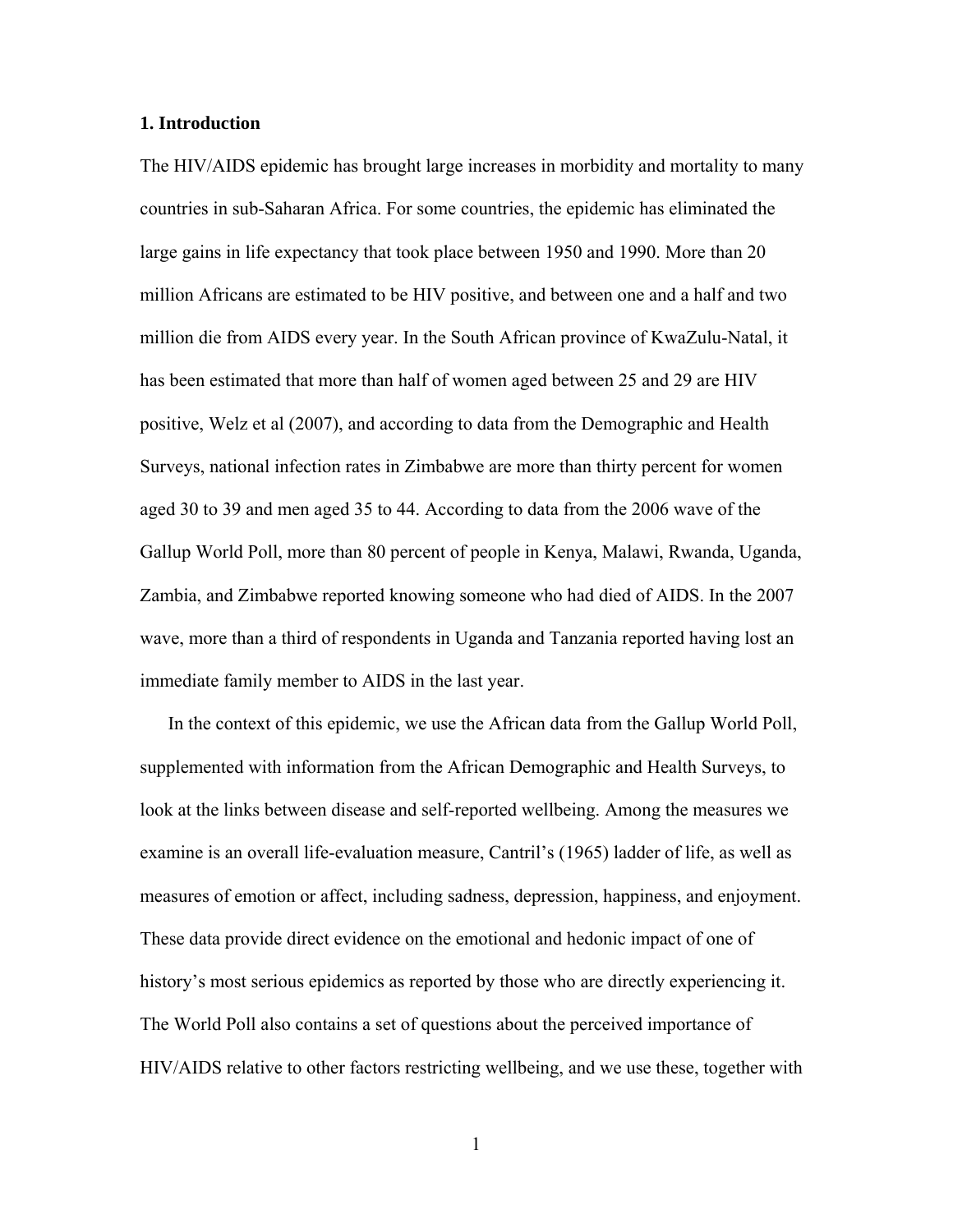the wellbeing questions, to investigate the importance that Africans place on HIV/AIDS compared with other factors in their lives, such as other diseases, as well as income, poverty, employment, and education.

 We use this information to address two distinct questions. The first is the value of life in sub-Saharan Africa, a topic that has long been controversial. We use self-reported wellbeing measures to calculate the change in income required to compensate people for the reduction in wellbeing associated with the death of an immediate family member. The second question concerns the self-reported wellbeing measures themselves. Is it legitimate to use them as a basis for calculating compensation? Beyond that, can selfreported wellbeing, or "happiness," the blanket term often used in the literature, serve as an adequate guide to wellbeing in designing policies for public health and social welfare?

 The use of self-reported wellbeing measures to calculate compensation for the death of relatives has previously been recommended by Oswald and Powdthavee (2009). Their paper is part of a literature that uses self-reported wellbeing measures to calculate the income compensation associated with non-monetized factors such as the value of informal care (van den Berg and Ferrer-i-Carbonell, 2007), airport noise (van Praag and Baarsma, 2005), and urban renewal (Dolan and Metcalfe, 2008, who argue that these measures will often be superior to direct assessment of willingness-to-pay). In earlier work using the Gallup World Poll, one of us found a strong positive—and approximately linear—relationship between average national life-evaluation and the logarithm of national income but, conditional on income, could find no effect of life expectancy, or of the national prevalence of HIV infection (Deaton, 2008). If this finding is correct—and the more comprehensive analysis here will suggest that it is, at least if we confine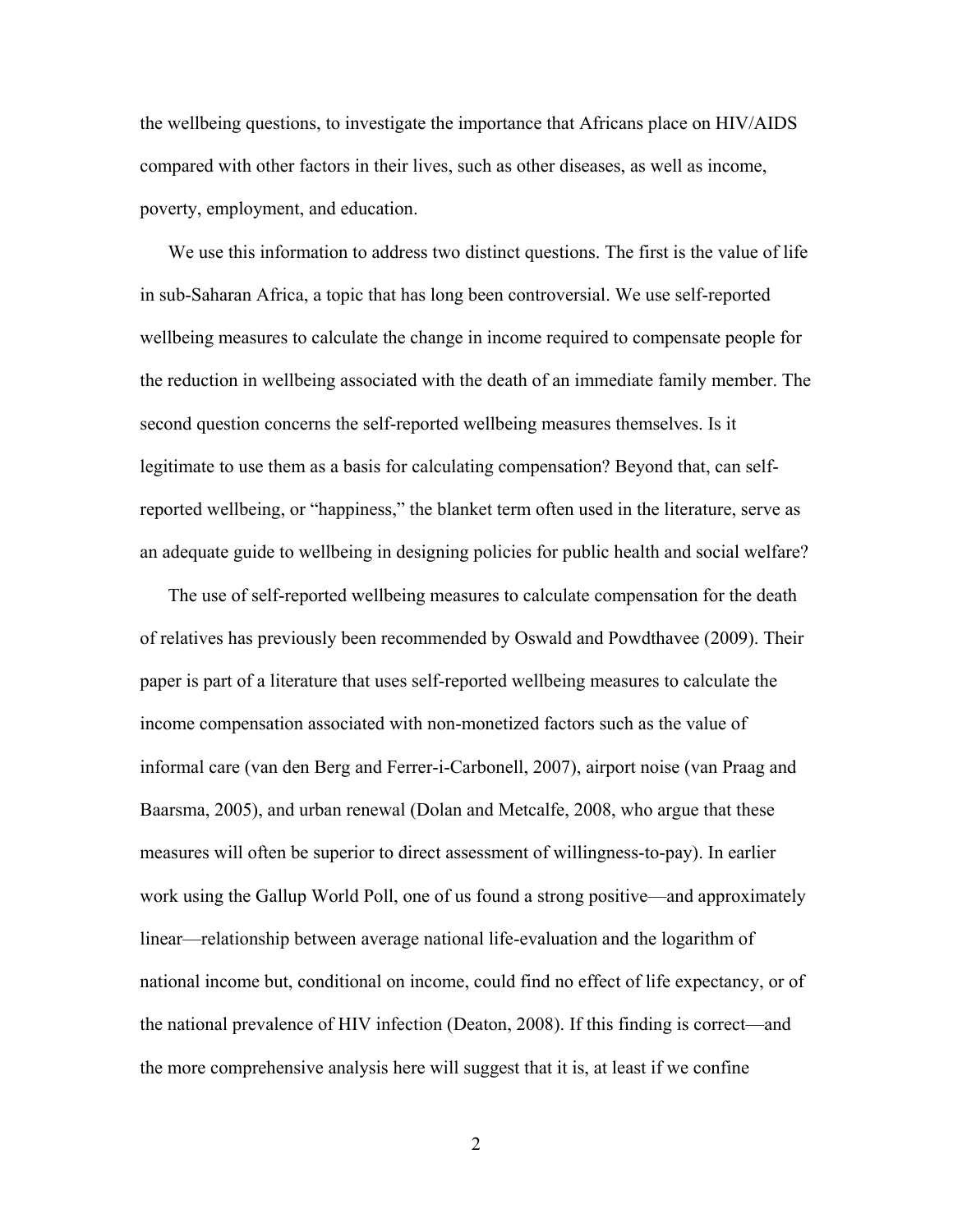ourselves to the life-evaluation measure—it would appear that Africans require little compensation for the consequences of the epidemic and attach relatively little priority to dealing with it. Such a finding has implications for a number of important topics, including the design of foreign assistance for Africa, and more broadly, the measurement of the level and distribution of international wellbeing using measures that incorporate both health and income. We shall address these issues in the final section of the paper.

 Our findings are also important for the "happiness" literature, about the meaning of measures of self-reported wellbeing, and about how and whether they can be used in assessing welfare and in directing public policy. The African results show that the death of immediate family members has little effect on life evaluation, but a substantial effect on measures of negative affect, such as depression and sadness. These results show that different measures of wellbeing, although correlated, are by no means the same thing; measures of life evaluation capture different aspects of experience than do measures of affect. The sums of money required to compensate *affect* for the death of a family member are much larger than those required to compensate *life evaluation*. In consequence, it is not legitimate to subsume both into a blanket measure of "happiness," let alone to use them more or less interchangeably as the practical counterparts of Benthamite utility and as a guide to utilitarian public policy. In the final section we argue that while measures of both life evaluation and affect are relevant for assessing wellbeing, each is seriously compromised as an exclusive guide.

 The paper is laid out as follows. Section 2 uses data on HIV prevalence from the Demographic and Health Surveys together with data on self-reported wellbeing from the Gallup World Poll. Within countries in both data sets, we match means by sex and age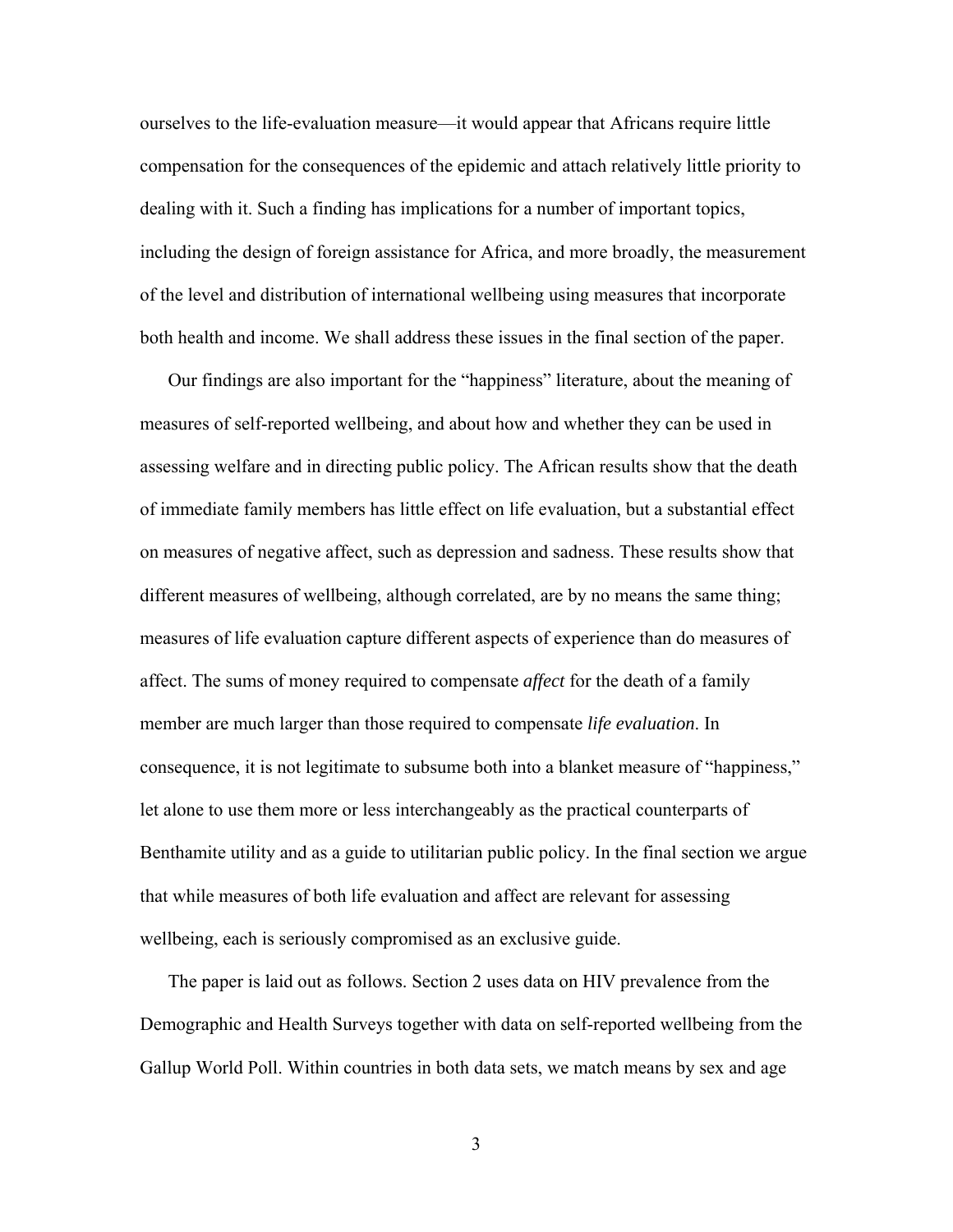group. These calculations are designed to reexamine and extend to sub-national aggregates the aggregate results in Deaton (2008), who found no effect of national health measures on average life evaluation across countries. In Section 3, we move to micro data from the World Poll, and look at the consequences for subjective wellbeing (SWB) of knowing someone who has died of HIV/AIDS (2006 survey), or of having a family member who died in the previous year (2007 survey). We compare these effects to the effects of higher income, placing a monetary value on the health outcomes. Following Tortora (2008), we also summarize the results of questions about the importance that people attach to dealing with various problems—such as joblessness, poverty, education, and disease—and compare these with the results of the hedonic regressions. Section 4 discusses the implications of our findings.

 In the remainder of this section, we briefly describe the African data from the Gallup World Poll on which our analysis is based. We use data from the 2006 and 2007 waves of the Poll, which is a representative survey of adults from countries around the world. Samples of around 1,000 adults are drawn from each country; 140 countries in 2006 and 150 in 2007. In developing countries, including all of those we cover here, data are collected in face-to-face interviews. In both years the surveys almost always covered more than 95 percent of the population age 15 or over in each country. An example of where this coverage did not occur is in Angola where areas with landmines were not surveyed. Typically, the frame consists of a list of Enumeration Areas used by the country's central statistical office, from which primary sampling units (PSUs) were selected by Gallup. In each country, the PSUs are stratified into six strata, from those in cities of more than a million people to the very few rural areas with a population less than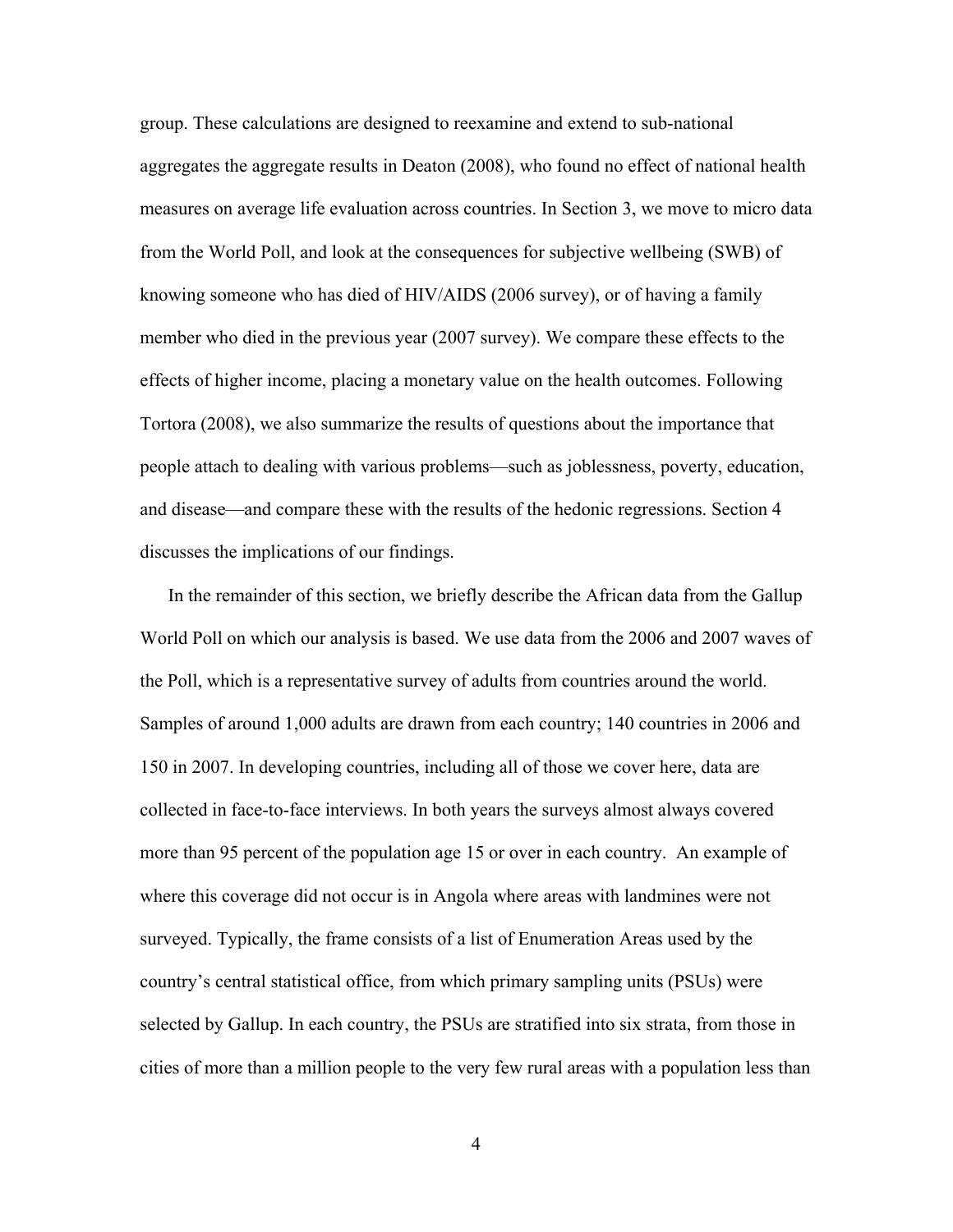10,000, and are selected with probability proportional to population within each stratum. One hundred and twenty five PSUs are selected within each country, and eight interviews are obtained in each. A random route procedure is used to select households and the Kish Grid is used to select one respondent, age 15 or older, at random from each selected household. The Gallup World Poll covers more than 90 percent of the population of sub-Saharan Africa as a whole. A core set of questions, including questions on wellbeing, education, and income, is asked in every country. There are also questions that are different in each region, and the questions about death from HIV/AIDS and other diseases are asked only in sub-Saharan Africa, where 32 countries were covered by either or both of these two waves.

#### **2. HIV infection and wellbeing in Africa**

Deaton (2008) found that, conditional on the logarithm of national income, national HIV prevalence is uncorrelated with mean life evaluation. In this section, we use better data on HIV prevalence from the Demographic and Health Surveys (DHS) to investigate in more detail the link between HIV and life evaluation within some of the most highly-affected countries. We also broaden the set of outcomes to include measures of affect, including enjoyment, smiling, sadness, and depression. We use HIV-related data drawn from the DHS for fourteen countries in sub-Saharan Africa: Burkina Faso, Cameroon, Ethiopia, Ghana, Guinea, Kenya, Malawi, Mali, Niger, Rwanda, Senegal, Tanzania, Zambia, and Zimbabwe. In these fourteen countries, a recent wave of the DHS has included the collection of blood samples for HIV testing. These blood samples, as well as responses to the individual questionnaire, yield information about HIV prevalence, HIV knowledge,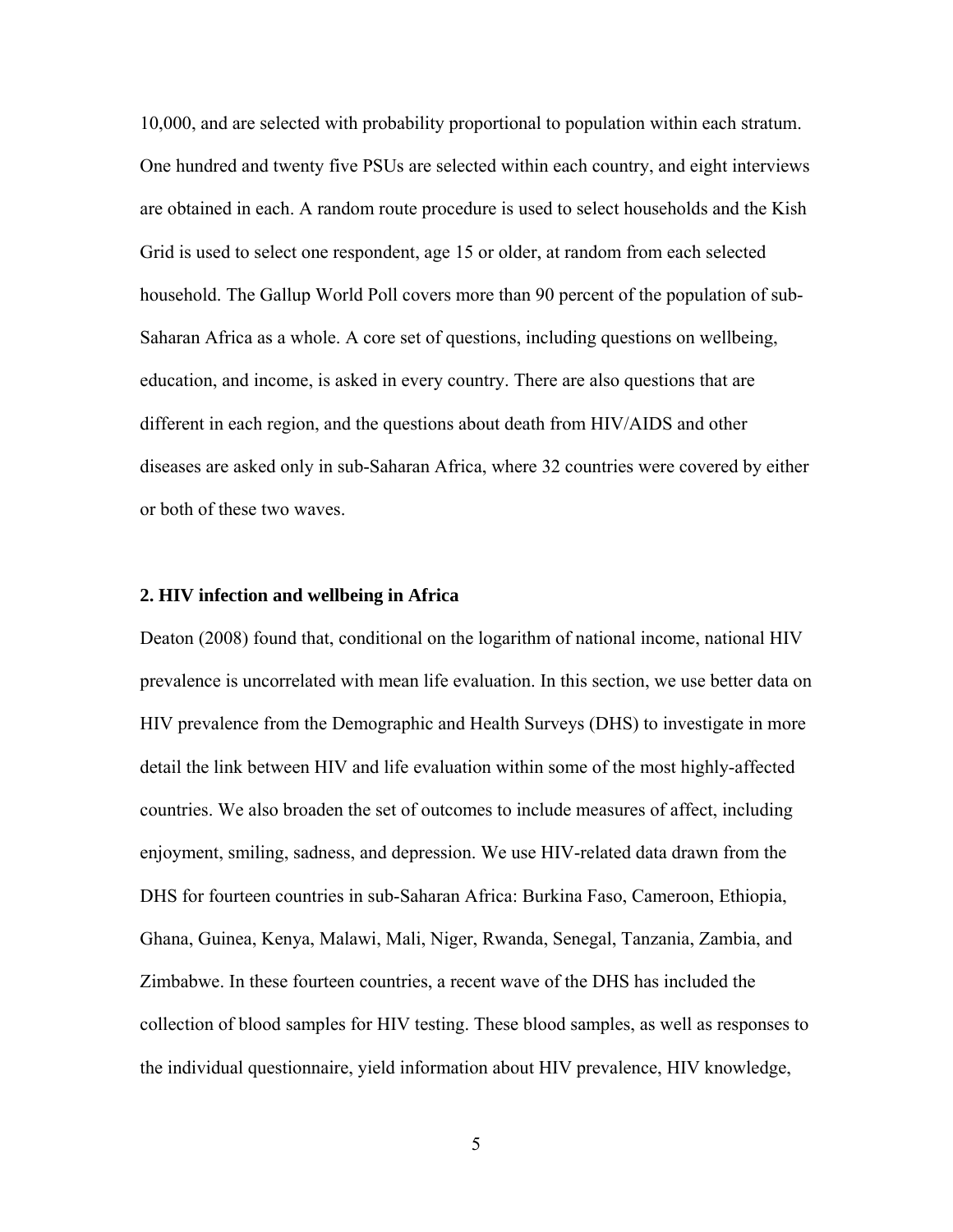and perceived HIV risk. HIV prevalence estimates from these data are arguably the best estimates available. The data from the DHS is described in the data notes at the end of the paper.

 Table 1 shows, separately for each country, three measures of HIV from the DHS— HIV prevalence, the fraction of respondents who say that they know someone who has AIDS or has died of AIDS, and the fraction of respondents who say that they are at moderate or higher risk of being infected with HIV. The last five columns show national average levels of life evaluation, enjoyment, smiling, sadness, and depression, calculated using data from the Gallup World Poll. Life evaluation is measured using the Cantril ladder, which ranges from 0, "the worst possible life," to 10, "the best possible life"; we shall refer to points on this evaluative ladder as "rungs" or "steps," of which there are eleven, from 0 to 10. Enjoyment, sadness, and depression are indicators for whether, on the previous day, the respondent experienced these emotions a lot of the day. Smiling is an indicator for whether the respondent reported smiling and laughing a lot on the previous day. The national averages of these outcomes in Table 1 show no significant correlations across countries between HIV prevalence and average levels of subjective wellbeing.

 Our approach here is to look within countries at the relationship between HIV and measures of subjective wellbeing. In particular, we use individual-level HIV testing data from the DHS for each country to calculate prevalence separately by sex for each of seven five-year age-groups (spanning ages 15-49). Figure 1 provides an overview of what drives our more detailed results. The first panel shows DHS estimates of HIV prevalence for each age-group and sex, separately for high- and low-HIV prevalence countries. High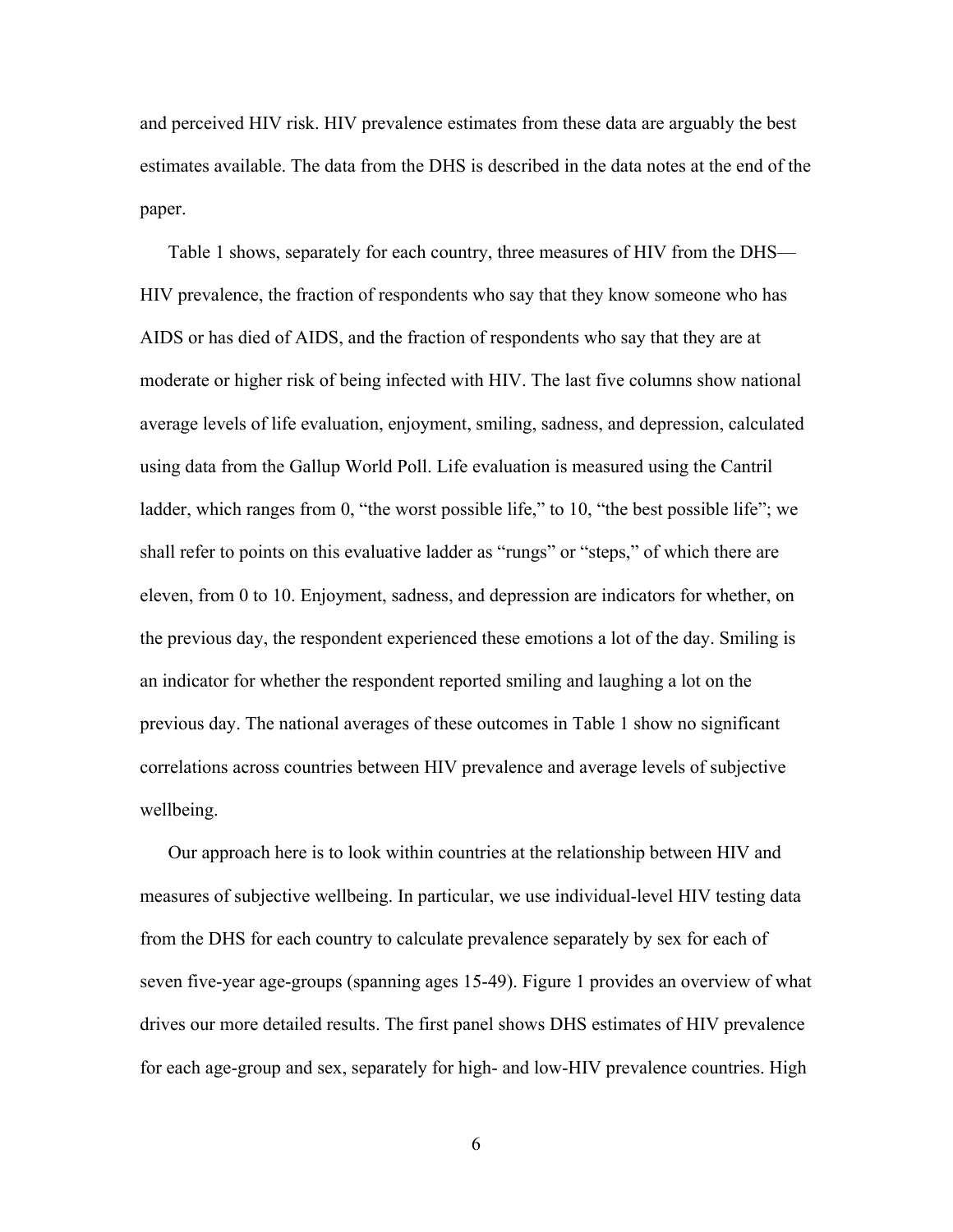prevalence countries are those with prevalence above six percent (Kenya, Malawi, Tanzania, Zambia, and Zimbabwe). The figure shows the high degree of variability in HIV prevalence across countries and shows that, within countries, HIV infection is strongly related to age and sex, with prevalence in high-HIV countries peaking among women ages 30-34 and men ages 40-44.

 The pattern by sex and age of averages of wellbeing measures—including life evaluation, enjoyment, smiling, sadness, and depression—do not mirror the age profile in HIV prevalence in any obvious way. The difference in mean wellbeing for a sex/agegroup between high and low HIV countries at the top of the third column of Figure 1 bears little relation to the sex/age-group pattern in HIV infection in other rows. The figures show that adults in high HIV countries are *more* likely to report smiling and *less* likely to report depression; women in high HIV countries report more enjoyment than women in low HIV countries. Of course, the differences illustrated in Figure 1 could well be driven by the fact that high HIV countries have other characteristics, such as better economic conditions, that raise wellbeing.

 In Table 2, we estimate the relationship between life evaluation and HIV, controlling for other individual and country characteristics. Here (as elsewhere), we do not weight by country population so that, for example, a person in Ghana gets the same weight as a person in Nigeria. Standard errors are clustered at the country, sex, and age-group level. Controlling for log GDP per capita, HIV prevalence in a country, sex, and age-group is associated with lower life evaluation (Table 2, column 2). The coefficient is about a third larger (more negative) in column 3, which also includes country fixed effects. The addition of the sex dummy in column 4 does very little, as does the replacement of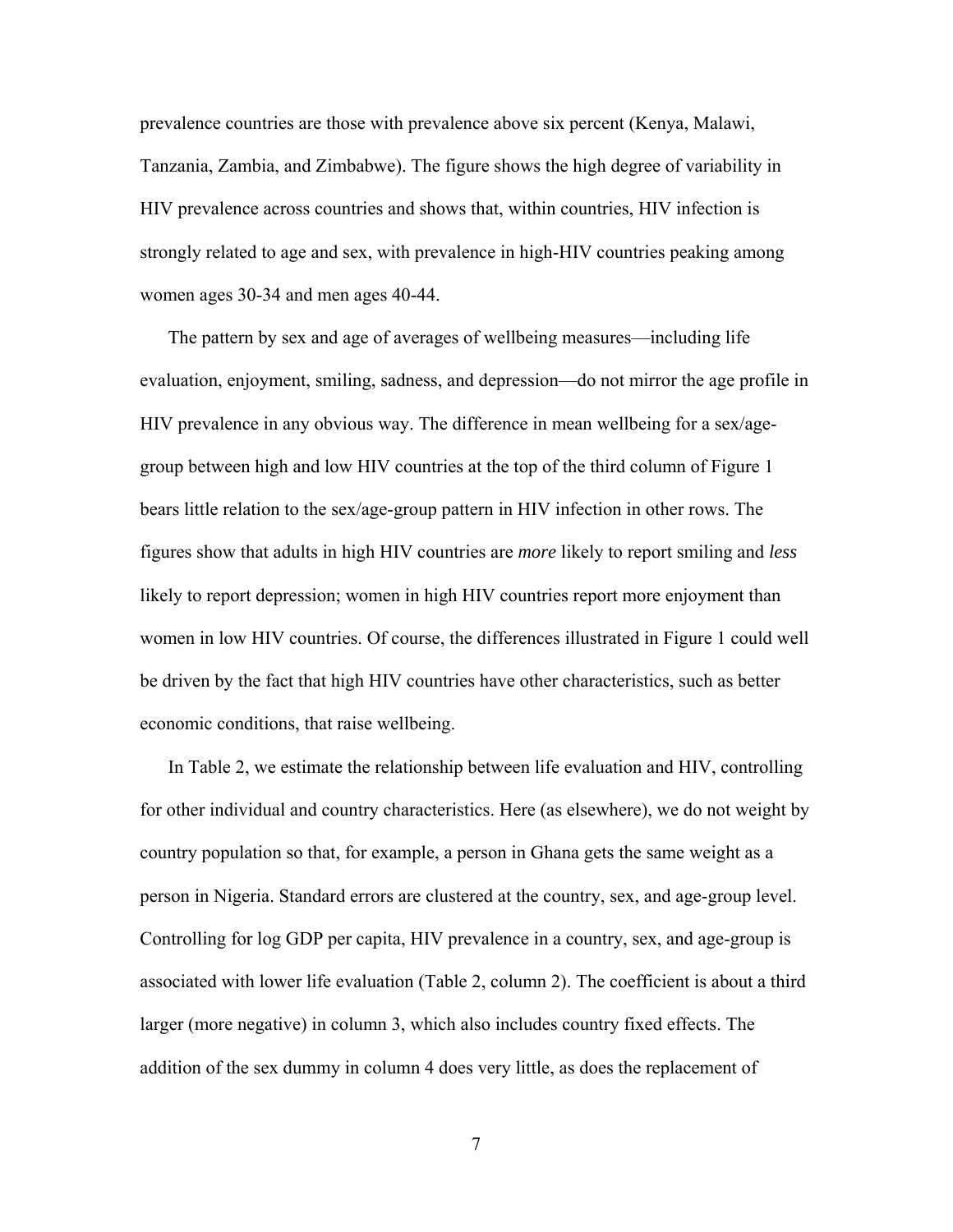national income by individual household income in column 5, although income itself has a large positive effect on the ladder. These magnitudes imply that adults in a country, sex, and age-group with prevalence of ten percent report life evaluation values about a tenth of a rung lower than those in a country, sex, and age-group without HIV.

 One problem with these estimates is that the previous literature has established the existence of pronounced age-patterns in life evaluation, see for example Helliwell (2006) or Blanchflower and Oswald (2008), who argue that there is a universal U-shape in life evaluation with a minimum in middle-age. This is approximately the mirror image of the age-pattern in HIV-prevalence (see Figure 1), so that it is possible that the results in columns 2 and 3 are driven purely by a correlation in these age profiles. Since life satisfaction is U-shaped in countries where HIV-prevalence is low or zero, we cannot safely use these patterns in countries in Africa where the infection rate is high. To deal with these concerns, we add controls for age groups. Our preferred specification is in column (6), where we control for sex, log family income, age-group, and country. Here the estimated coefficient, although negative, is no longer statistically significant. In a check to see whether this finding might come from the small sample size, or range of explanatory variables, we have repeated (but do not show) the regressions adding data from Cambodia, the Dominican Republic, Haiti, and India—for which there is also DHS HIV testing data—and have found the same insignificant result.

 Table 3 repeats the specification in the final column of Table 2, but with measures of affect replacing the ladder measure of life evaluation. Controlling for sex, log income, age-group, and country, HIV is not significantly associated with enjoyment, smiling, or sadness, but is significantly associated with depression. Adults in a country, sex, and age-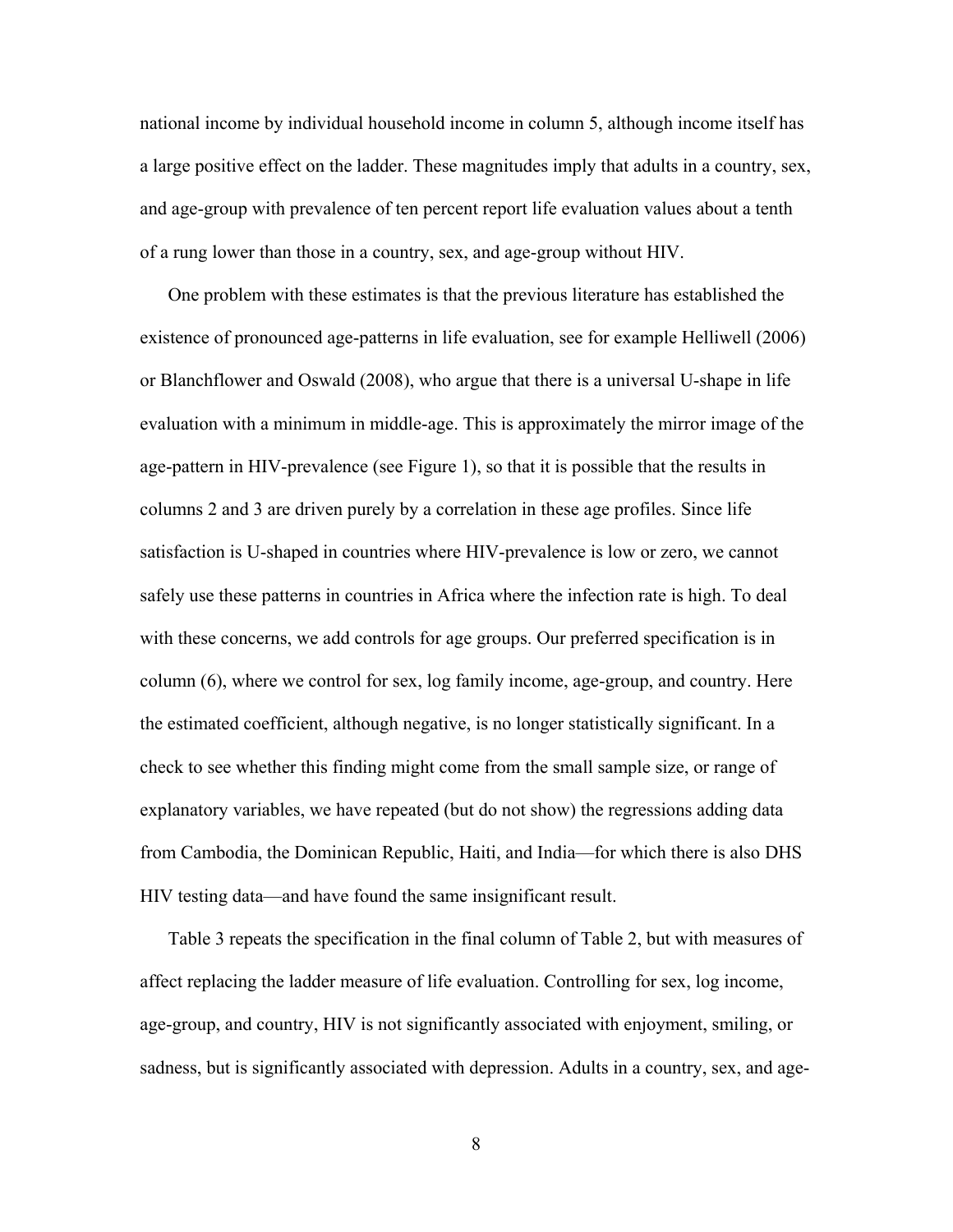group with HIV prevalence of ten percent, compared to adults in a country, sex, and agegroup without HIV, are about two percentage points more likely to report experiencing depression a lot of the day on the previous day. In Appendix Tables A.1 and A.2, we estimate these regressions substituting for HIV prevalence the fraction of adults who report knowing someone who has AIDS or has died of AIDS. The results are broadly consistent with the results in Tables 2 and 3, and the preferred specification (Table A.1, column (6)) shows no significant relationship between life evaluation and HIV knowledge. Likewise, and with the exception of smiling, HIV knowledge is unrelated to the outcomes in Table A.2. Adults in country/sex/age-groups in which a higher fraction know someone affected by AIDS are less likely to report smiling a lot on the previous day. Appendix Tables B.1 and B.2, for which the sample sizes are admittedly much smaller, likewise show little relationship between HIV—now measured as the fraction of adults who report being at moderate or higher risk of being infected with HIV—and these outcomes.

 Overall, these results are indecisive, but they provide no clear evidence of strong effects of HIV on any of the measures of self-reported wellbeing. But they can hardly be taken to establish that HIV/AIDS has little effect on wellbeing: being HIV-positive is not the same as having AIDS, and people who are infected may have no knowledge of the fact. High rates of infection in the population may not imply an increase in morbidity for respondents, especially if, in the absence of ARV therapy, survival times with full-blown AIDS are short. Mortality from AIDS may also be attributed to other causes, especially in populations where background adult mortality is high, so that group variation in infection rates may not have a perceptible effect on group variation in life evaluation or affect, so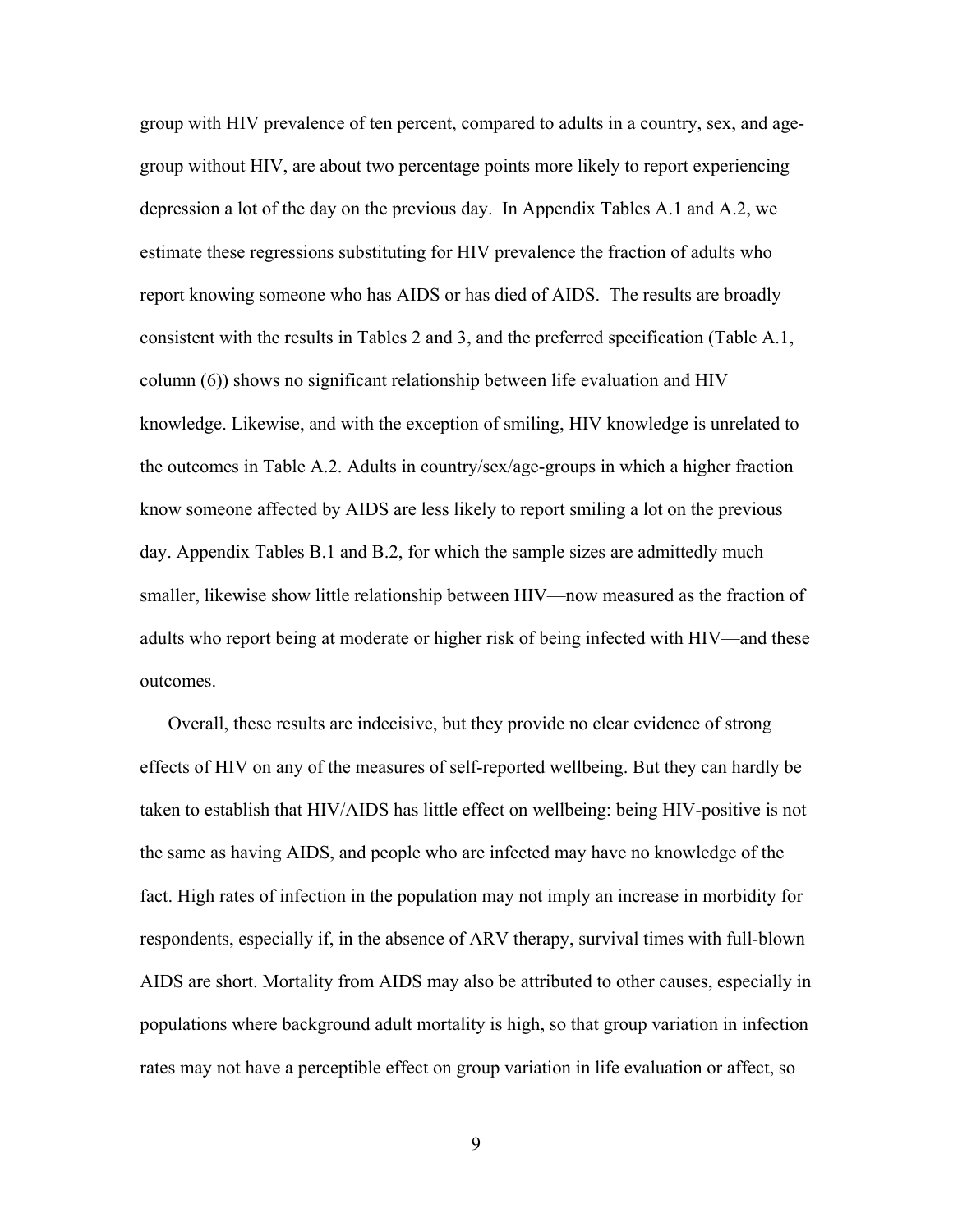that we may be looking at the wrong variables. Moreover, the use of the two different data sources means that we can only merge at the country, age-group and sex level. The lack of individual-specific data is likely to reduce the precision of our estimates, and we do not know for sure that the prevalence rate in one's own sex and age-group is the one that people are aware of or care about.

#### **3. Wellbeing and mortality among individuals**

In this section, we take a more direct approach by looking at the effects on respondents of knowing someone who has died. In the 2006 sub-Saharan Africa module of the Gallup World Poll, respondents were asked "Do you personally know anyone that has died from X?" where X includes tuberculosis, malaria, HIV/AIDS, smallpox, polio, hepatitis, and cholera. In the 2007 round, with an overlapping group of countries, the question was changed to "Please tell me if any one in your immediate family has died from X in the past 12 months?" where X includes the same diseases as before plus death from chronic (more than six months) diarrhea and deaths of women in childbirth. In countries where people often have little contact with doctors or clinics, some of these diagnoses are manifestly unreliable, but at the least they provide an indication of how people perceive the effects of these diseases. In interpreting the usefulness of these answers, it should also be kept in mind that reliable data on adult mortality are almost completely absent in many of the countries covered here, and even official estimates of mortality from HIV/AIDS are little more than intelligent guesses based on small surveillance sites or projections from infection rates from surveys or ante-natal clinics. Note also, that even where qualified personnel are in attendance, cause of death is not easily ascertained, especially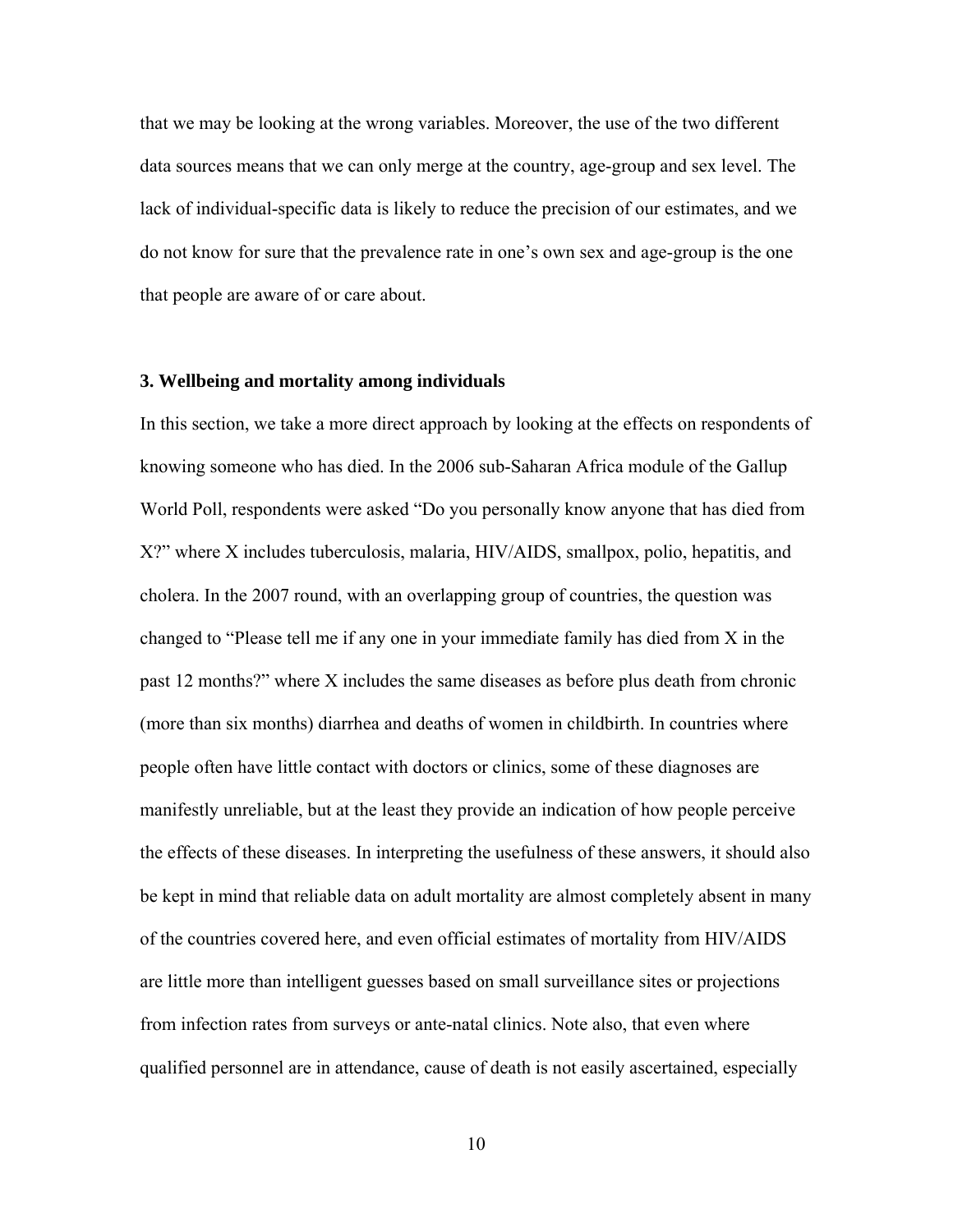when the decedent suffered from multiple diseases. In the current context, this is particularly important for HIV/AIDS, which opens the way to opportunistic infections, particularly tuberculosis, with which a large fraction of the population has long been asymptomatically infected. A substantial fraction of what are recorded as deaths from TB are likely attributable to HIV infection.

 Table 4 lists the fractions of people in the 2006 wave who reported that they knew someone who died of malaria, HIV/AIDS, and TB. In columns 4 and 5, we report the fractions of people who know someone who died of *either* HIV/AIDS *or* of TB as well as who died of any of the seven listed diseases, including also polio, hepatitis, smallpox, and cholera. There are close to 1,000 respondents in each country. Clearly, these numbers should be treated with great caution as indicators of mortality rates. For example, only people with long memories could have known people who died of smallpox, yet in one or two countries, smallpox is frequently listed, for example by 41 percent of respondents in Chad, 20 percent in Sierra Leone, and 13 percent in Niger (not shown in the tables). These figures are most likely indicative of the quality of these data from those countries. Even so, the figures in Table 4 are broadly sensible; the correlations between column 2 or column 4 on the one hand, and the UNAIDS (2008) estimates of mortality rates themselves subject to error—are 0.57 and 0.56. The combined TB and HIV/AIDS numbers are probably the more accurate for AIDS deaths in the countries where the epidemic is severe, but this would not be the case where HIV/AIDS prevalence is low, as in most of West Africa.

 One important feature of Table 4 is that respondents typically know more people who died of malaria than who died of HIV/AIDS. This is true, not only where it is to be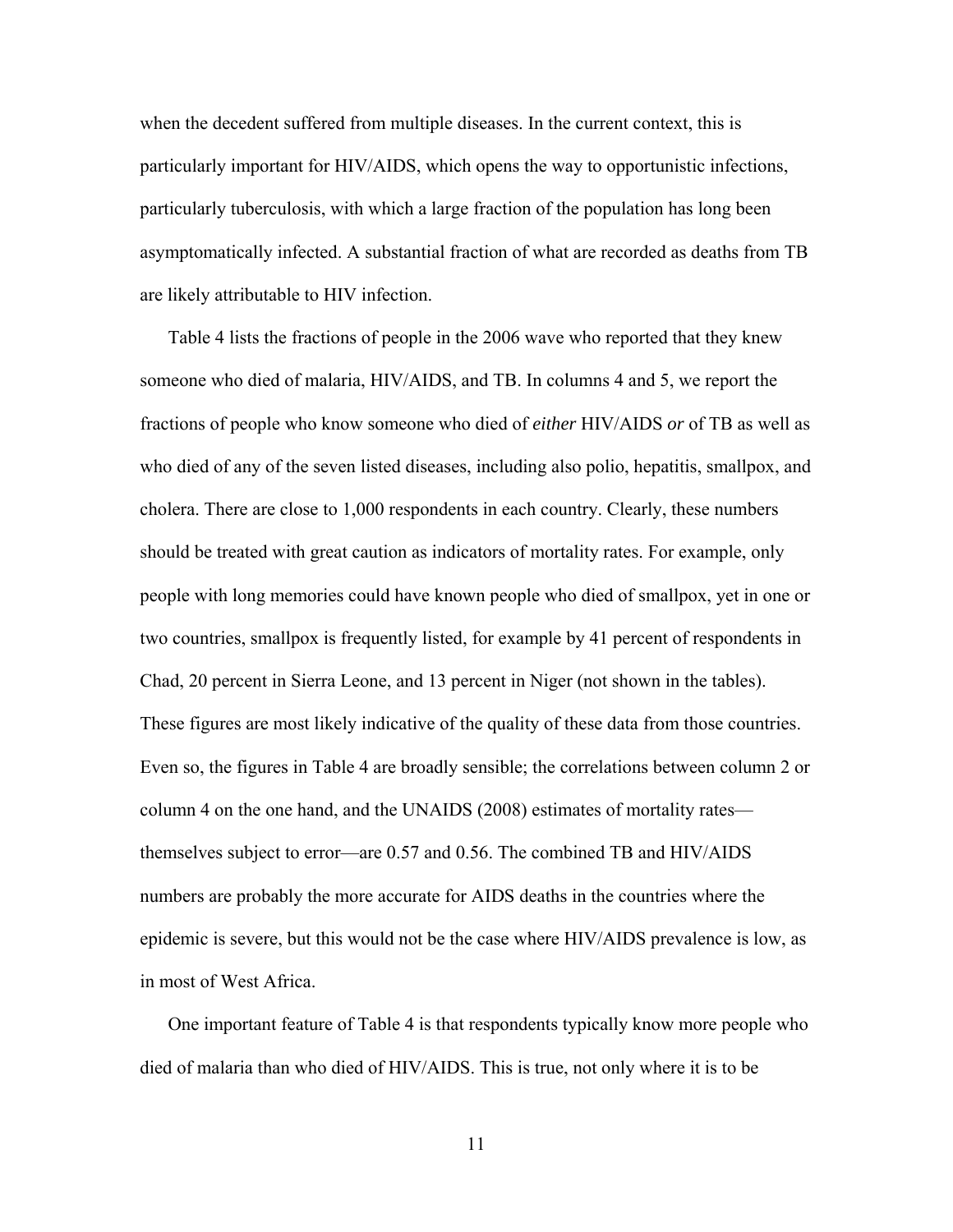expected, in the countries of West Africa where HIV/AIDS is relatively rare, such as Benin, Burkina Faso, Ghana, Mali, Mauritania, Niger, Nigeria, Senegal, Sierra Leone, and Togo, but it is also true, or within a point or two of being true, in some of the countries where HIV/AIDS is most severe, such as Burundi, Ethiopia, Kenya, Malawi, Mozambique, Tanzania, and Zambia. There is clearly substantial background mortality from disease in Africa, even before the advent of HIV/AIDS.

 Table 5 presents data from the 2007 wave of the Gallup World Poll on an overlapping group of countries using the more focused question of whether respondents have lost a member of their immediate family in the last twelve months. These data also include two causes of death that were not asked in 2006, death of a family member in child birth, and death of a family member to chronic diarrheal disease. The latter did not generate many positive responses, and is not included in the table. The numbers in Table 5 are much smaller than those in Table 4, as must be the case, and a few remain implausible, such as the very high numbers for HIV/AIDS in Chad and the Central African Republic. The correlation between column 2 and the UNAIDS-based estimates of mortality rates is now only one third. However, perhaps the most important numbers are those in the fifth column for women in the immediate family who have died in childbirth. For half of the countries, particularly those in West Africa, these numbers are higher than the numbers of family members dying from HIV/AIDS, though typically not higher than those dying from malaria. Once again, there is a major cause of (at least perceived) mortality that is currently present, and was present (and presumably more severe than now) long before the advent of HIV/AIDS.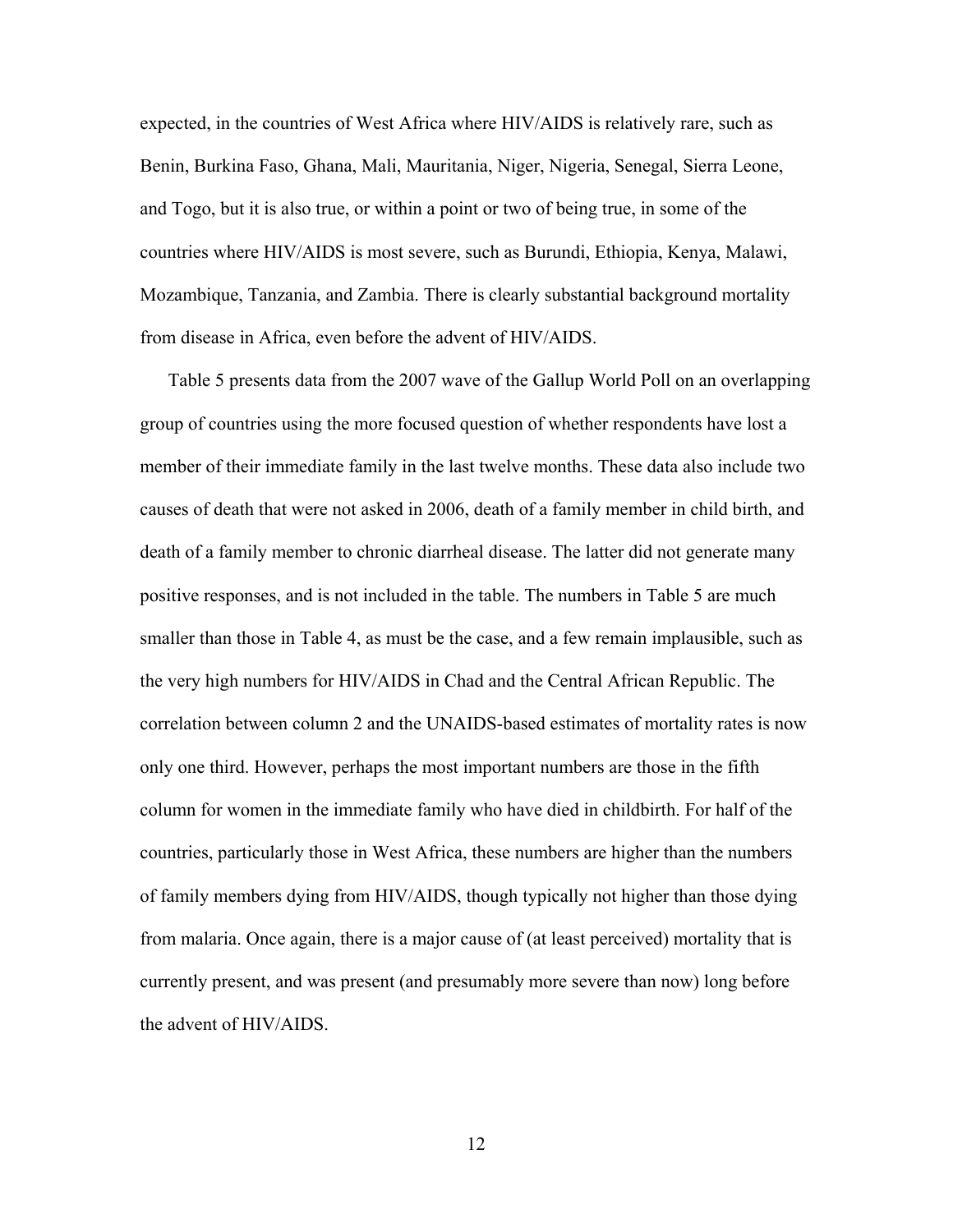Table 6 presents the first evidence on the effects of having recently lost an immediate family member on five measures of self-reported well-being. The measure of loss we have used is whether the respondent has lost an immediate family member in the last twelve months to one of (a) malaria, (b) TB, (c) HIV/AIDS, and (d) death in childbirth. The World Poll does not have a question on all-cause mortality, and we have ignored the other reported causes (hepatitis, cholera, polio, smallpox, and chronic diarrhea) because the fractions reporting are very small, and because there are substantial numbers of missing values from "don't knows" or refusals. We look at five different measures of wellbeing (described in Section 2): (a) the Cantril ladder of life, (b) enjoyment, (c) smiling, (d) sadness, and (e) depression. Each of these measures captures a potentially different aspect of feelings and of life assessment and we have no prior expectation that they will respond in the same way to the deaths of family members.

 Table 6 shows the differences in the SWB measures between people who report having lost a family member and those who do not. Figures in bold are more than twice their standard errors, computed taking into account the survey design. The results are generally in the direction that would be expected: deaths of immediate family members reduce the ladder value, reduce the probability of having smiled, laughed, or enjoyed oneself yesterday, and increase the likelihood of experiencing sadness or depression. But there are exceptions, a few of which are significantly different from zero (e.g., the positive effect of a death on the ladder in Sudan, or on enjoyment in Kenya), and only about a quarter of the differences are significantly different from zero. Sadness and depression are the two most consistent of the indicators, with only two negative signs for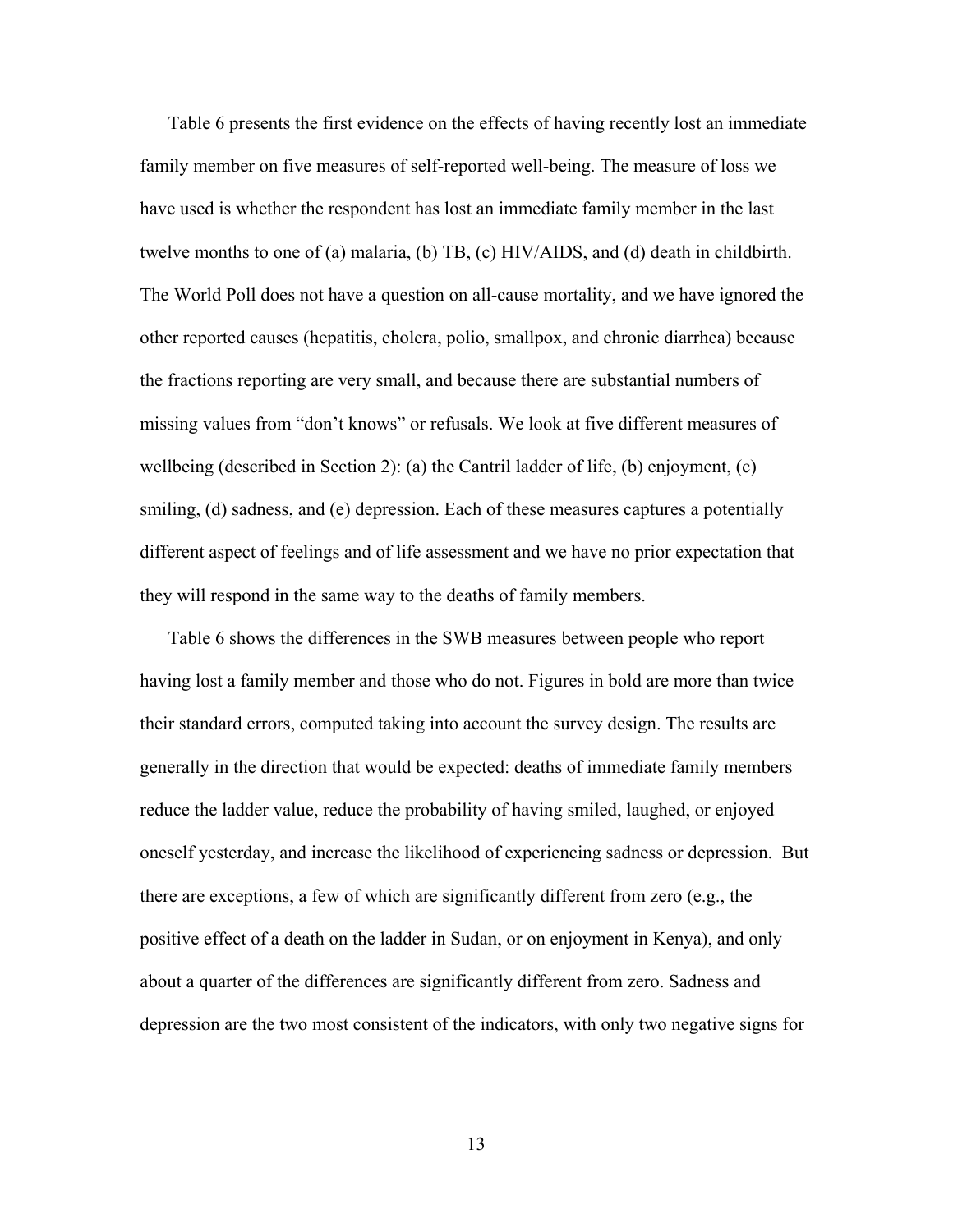sadness (Senegal and Sudan) and four for depression (Benin, Kenya, Mozambique, and Sudan), and these six differences are small and insignificantly different from zero.

We deal with the heterogeneity by pooling across countries, and by either running regressions with country fixed effects, or by averaging the results over countries, taking simple averages with each country as a data point. (Weighting by population would give most of the weight to Nigeria.) In the fixed effect regression, we regress each SWB measure on a dummy for a death and a set of country dummies. This regression also yields an average of the country effects, but where each country difference is weighted by the inverse of its estimated variance, so that more precisely estimated differences get higher weights. Both numbers are shown in the bottom panel of Table 6. As it turns out, the two sets of estimates are almost the same. Over sub-Saharan Africa as a whole, the death of an immediate family member reduces the ladder values by 0.11 or 0.12 of a step, the probability of enjoyment or smiling/laughter by 2 to 4 percentage points, and increases the probability of experiencing sadness and depression by 5 to 6 percentage points.

 These estimates come from simple differences of averages in each country, with no controls for other differences across people who have and have not lost a family member in the last year. SWB is generally sensitive to demographic status, such as age and sex, as well as to education and income, all of which could potentially confound the effects of a death. As we shall see, education is positively related to SWB and more educated people are more likely to be HIV positive in several of these countries (Fortson, 2008). Tables 7 and 8 move to a multivariate analysis, using the same outcomes as Table 6 (an 11 point scale for the ladder, and linear probability models for the other SWB measures) and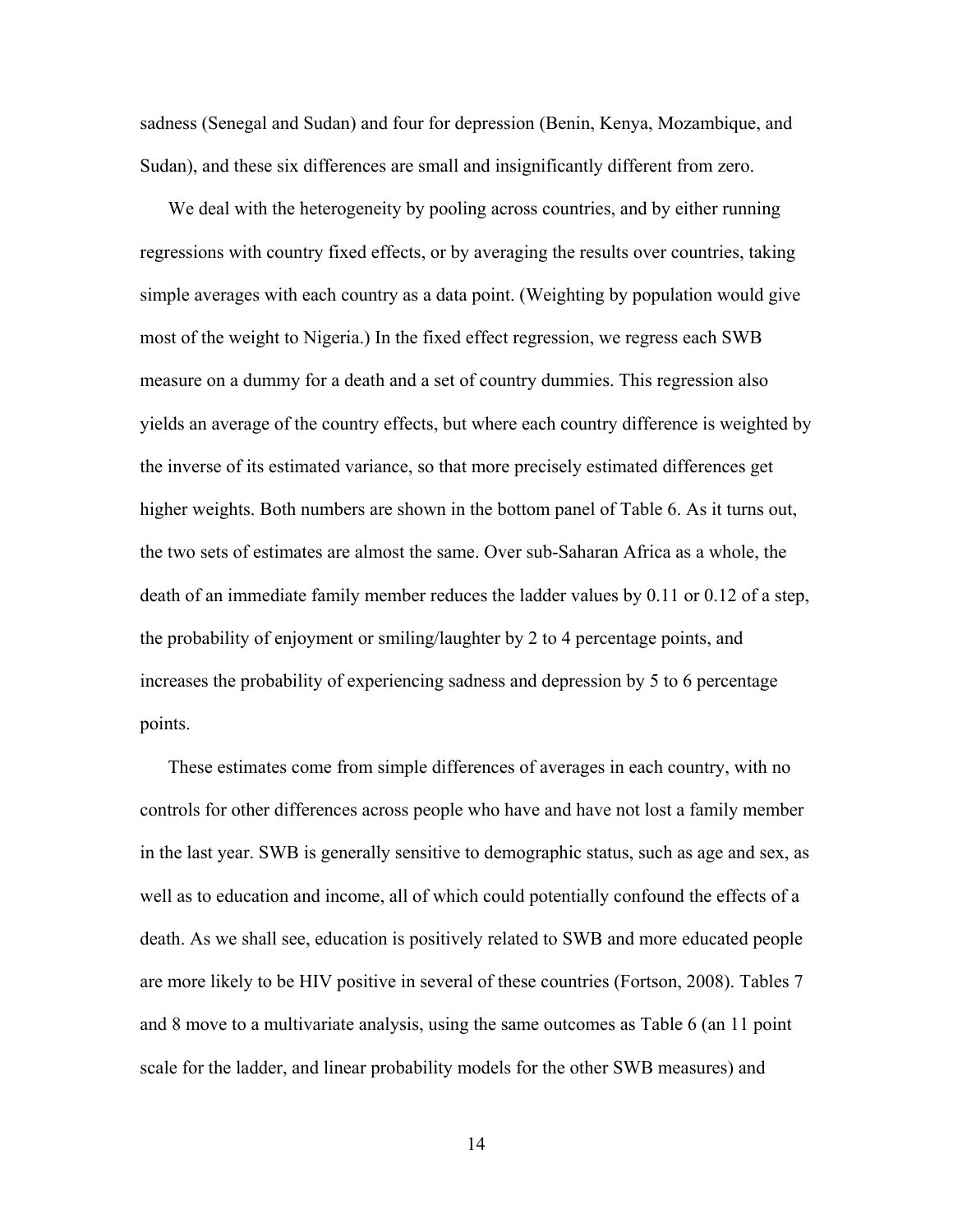including age, sex, education, and income as controls. As before, we present estimates based on pooled regressions with country fixed effects (Table 7) and estimates that come from estimating regressions for each country, and then averaging the coefficients (Table 8). Given that the World Poll data has about 1,000 observations for each country, the estimation of separate regressions for each country is entirely feasible, and the averaging recognizes that fact. Nor is it clear that when we average across countries, we wish to give more weight to the more precisely estimated coefficients rather than counting each country as a unit. Even so, Tables 7 and 8, while differing in detail, are remarkably similar, so that little depends on which we use, and we have the comfort of knowing that our results are robust to the choice of procedure.

 For each measure of SWB, we present two regressions, one with and one without income. We want to condition on income, which has consistently proved to be one of the most powerful predictors of the ladder and of the affect measures in the World Poll, but there are two countries here (Guinea and Mali) where we do not have useable income data, and there are many missing observations within countries that do have income data, so that we lose about a quarter of the sample size when income is introduced. By showing regressions with and without income, we can check that the restriction of the sample does not have a major effect on the results. We also note that the income measure comes from a *single* question in which the *individual* respondent is asked to choose an income bracket for *family* income. In sub-Saharan Africa—as in other poor, largely agricultural areas of the world—such questions are unlikely to elicit more than an extremely imprecise estimate of the usual concept of income. As a result, there is likely to be substantial attenuation bias in the estimates of the effects of income. We work with the logarithm of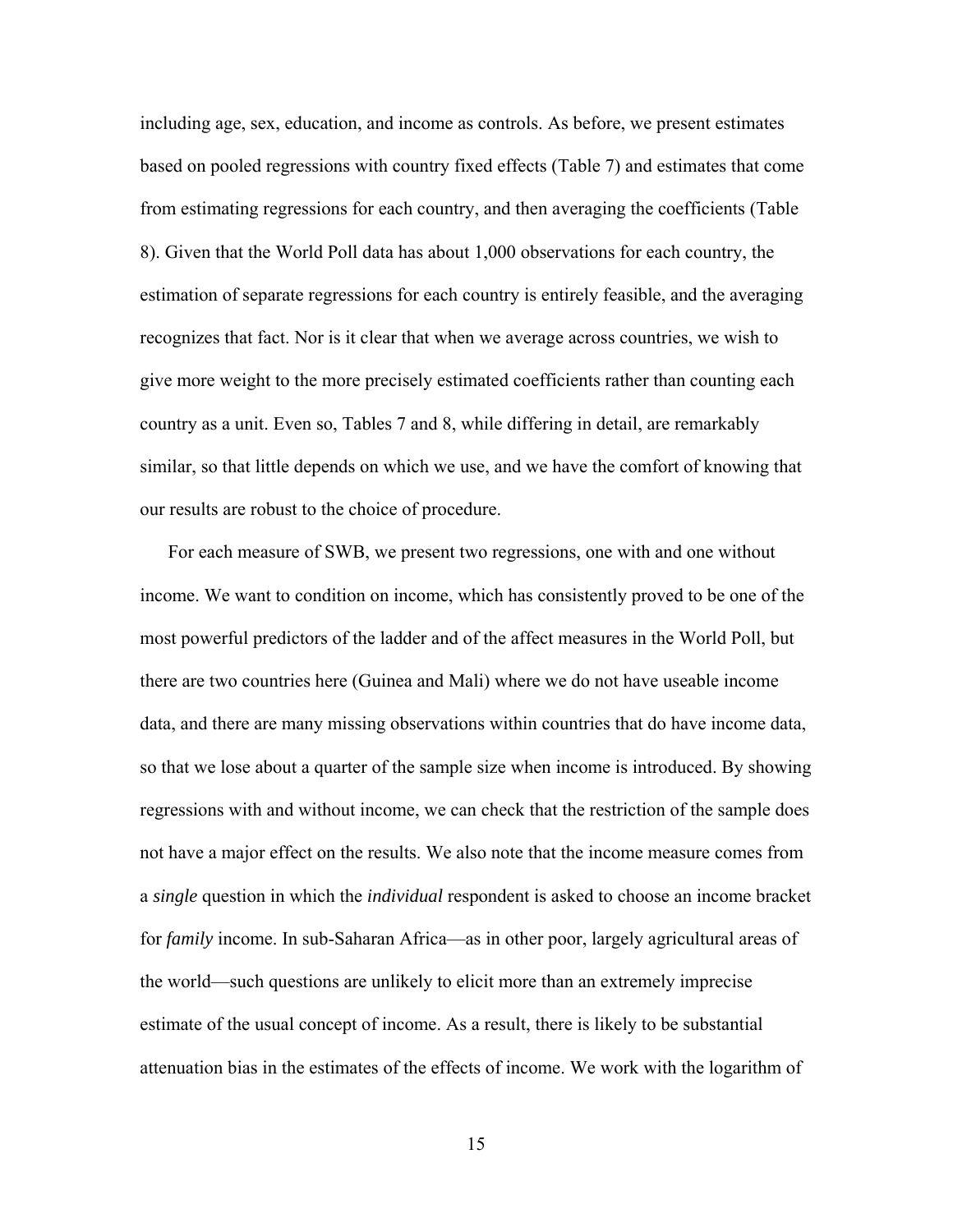income; previous work by Deaton (2008) and by Stevenson and Wolfers (2008) has shown that the logarithmic form works well both within and between countries, at least as far as the ladder is concerned.

 Table 7 presents the fixed effect regression results for the five SWB measures. All coefficients and their *t*–values are shown, other than the country fixed effects. In each case, the first column shows the estimates without income, and the second column shows the estimates including the logarithm of income; the second column always has two fewer countries. Of the non-mortality variables, education—whether the respondent has eight or more years of completed schooling—and income have consistently positive effects on life satisfaction and on reported emotions. More educated and higher income people report higher values on the ladder of life, they are more likely to remember laughing and smiling and enjoying themselves yesterday, and are less likely to remember being sad or depressed. The effects of being better educated are similar in size to an increase of one unit in the logarithm of income, which corresponds to a 172 percent increase. Given the errors of measurement in the income variable, it would be a mistake to interpret the tables as showing the separate effects of income and education since the latter is likely to pick up at least some effects of the former.

 The effects of gender and age are inconsistent and usually weak. In the World Poll in general, women are more likely than men to report both more positive and more negative emotion, but these results are not clearly apparent in these sub-Saharan African countries and the significance of estimates depends on whether or not income is included. We do not replicate the standard finding that life evaluation is U-shaped over the life-cycle,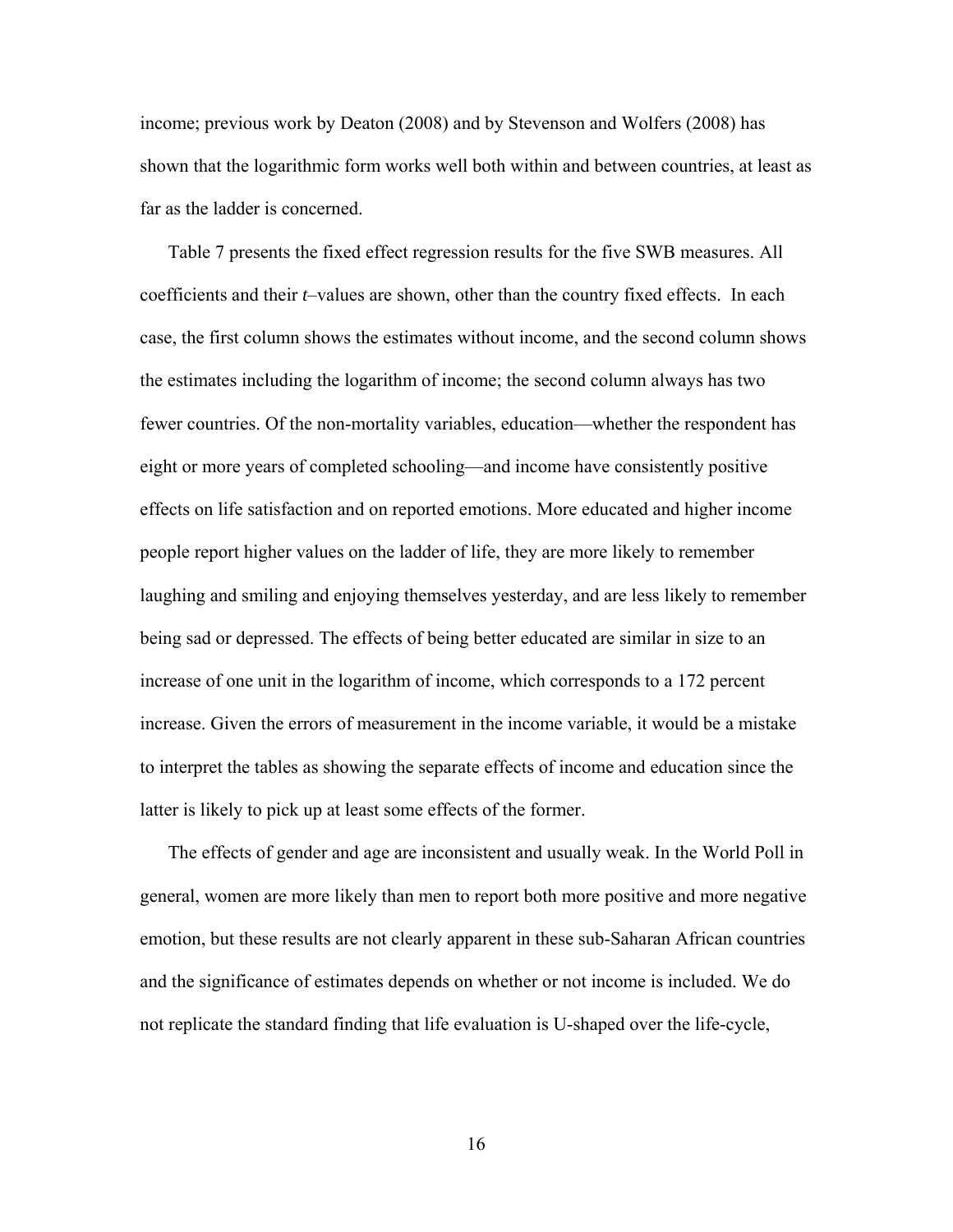though there is a U-shape for smiling and laughing (reaching the minimum around age 50), and (more weakly) for being depressed, with a minimum around age 40.

 Our main results are in the first four rows which report the effects on well-being of having lost an immediate family member in the last twelve months. The pattern of these estimates differs sharply across the SWB measures as well as across causes of death within the measures. The ladder of life is close to the life satisfaction or "happiness" measure that is used by Layard (2005) and others to measure overall well-being. Yet the loss of immediate family members has only a modest negative effect on the ladder. Deaths from TB, malaria, and childbirth have negative effects, while a death from HIV/AIDS has an apparent *positive* effect. The *t*–values for all of the estimates are unimpressive, and we can barely reject the hypothesis that all are zero (final row, *F* statistic is 2.76 with *p*–value of 0.027) or that a death has the same effect no matter what its cause (*F*-statistic is 2.80 with a *p*–value of 0.039). In Table 8, where the country regressions are averaged, the *t*–values are somewhat larger and the tests of no effects and of equality are larger and more significant. The anomalous effects of HIV/AIDS may have some real basis—for example, there is some evidence that some deaths, such as deaths from cancer or other "dread diseases," are feared more than others (Sunstein, 2004). Different causes of death will typically involve different family members of different ages—we do not know who died in these data—but it seems likely that in most of Africa, even now, HIV/AIDS deaths are more common among those who are relatively well-off, which is consistent with the reduction of the positive effect when income is introduced, albeit imperfectly given the measurement error in income. Note also that the change in the estimates with income also comes from the change in sample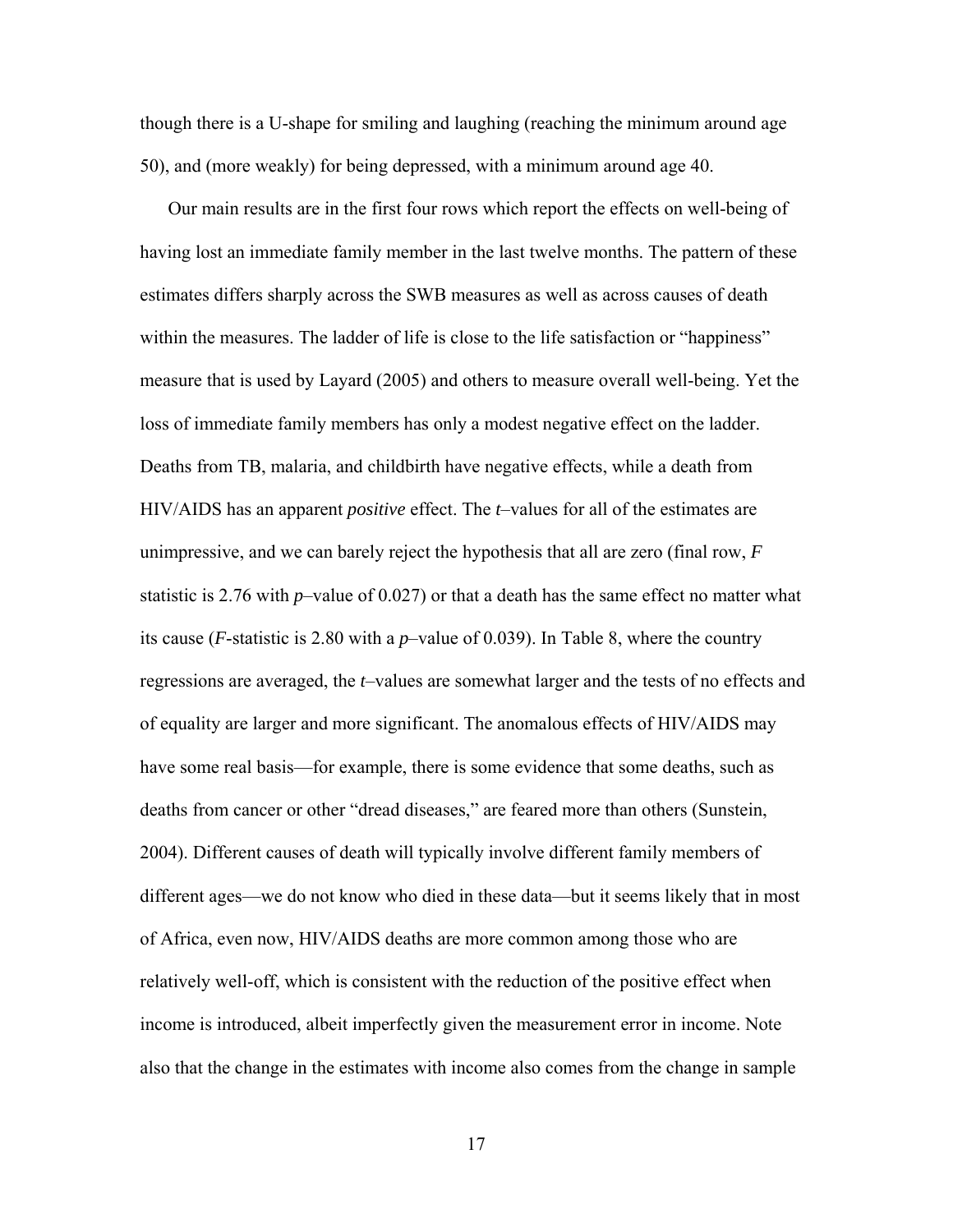size; for example, the upward revision of the effect of an AIDS death on sadness in Table 8 can be replicated without income but with the regression confined to the sample for which income is not missing.

 Even if we take the largest negative coefficient, which is for the loss of a family member to tuberculosis, the estimate in Table 8 is –0.129, compared with 0.374 for log income, so that the income equivalent of losing an immediate family member to TB is a change in log income of  $-0.129$  divided by 0.374, or  $-0.345$ , equivalent to a 29 percent reduction in income. Alternatively, the compensation for the loss would be 41 percent of income for as many years as the effect lasts. By the same token, the compensation for a loss to HIV/AIDS or to childbirth (at least in Table 8) is *negative*. These numbers seem absurd on their own terms, even before we consider comparing those monetary values to similar monetary values from rich countries. And they are almost certainly gross *overestimates*, given attenuation bias in the estimates of income through measurement error.

 The estimated effects of mortality on the two positive emotions, smiling and enjoyment, are qualitatively similar to the estimated effects of mortality on the ladder. Deaths from TB and malaria inhibit smiling or laughing and inhibit enjoyment, but deaths from HIV/AIDS or from childbirth have sometimes positive and sometimes negative effects, depending on whether income is included. The coefficients are sufficiently far from zero that we can reject the null of no effect from any death in most cases, but we can usually accept the hypothesis that all deaths have the same effect on the experience of these emotions.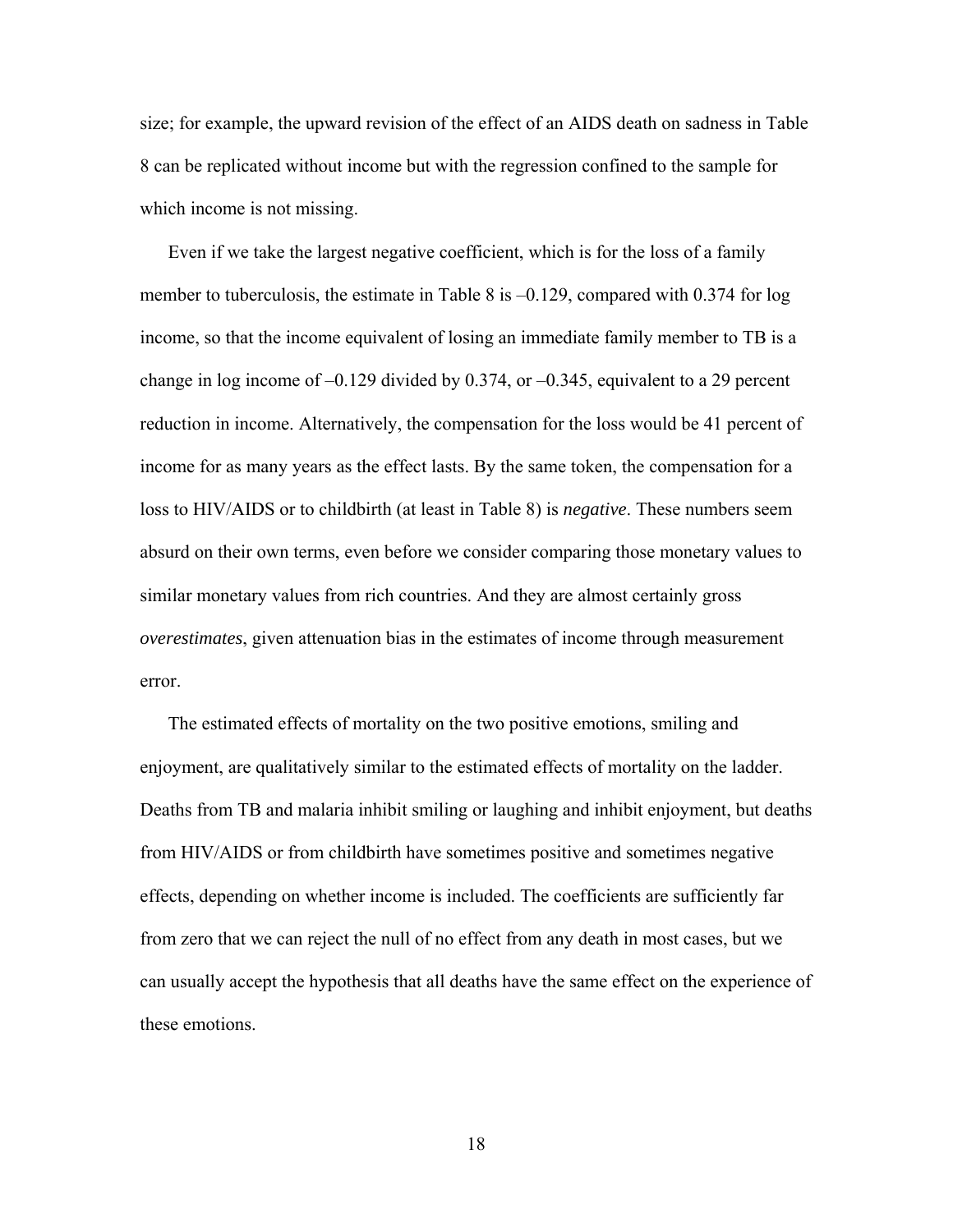The results for the last two measures—sadness and depression—are closely in line with what we might expect, and at variance with the results for the ladder. People are sharply and significantly more likely (up to five percentage points) to report feeling sad or depressed if they have lost a family member. All four causes of death have similar effects, and in spite of their individual and joint significance, we cannot reject the hypothesis that the four estimates are identical. The anomalous effect of an HIV/AIDS death on the ladder or on positive feelings—and in some cases of a death from a woman in childbirth—does not recur for sadness or depression. A death is a death and leads to sadness and depression. The evident coherence and sensibleness of these results contrasts with those for the ladder, and make it much harder to attribute the latter to the effects of poorly designed questions, lack of understanding by respondents, or general measurement error.

 If we were to choose to express the effects on sadness and depression in terms of the effects of income, the results would be much larger than for the ladder of life. For example, if we were to take –0.04 as a representative estimate of the effects of disease, and  $0.025$  as a representative estimate of the effect of log income, the ratio is  $-1.6$ , so that the effects of the death on sadness or depression would be reproduced by an 80 percent reduction in income, or offset by a fivefold increase. Of course, if we were to decide to use these numbers to calculate the monetary equivalent of the death of a family member, we would have to explain why they are to be preferred over the much smaller (and barely significantly different from zero) numbers that come from looking at the ladder of life, particularly given that the ladder is much closer to the life satisfaction measures that have been used in the previous literature.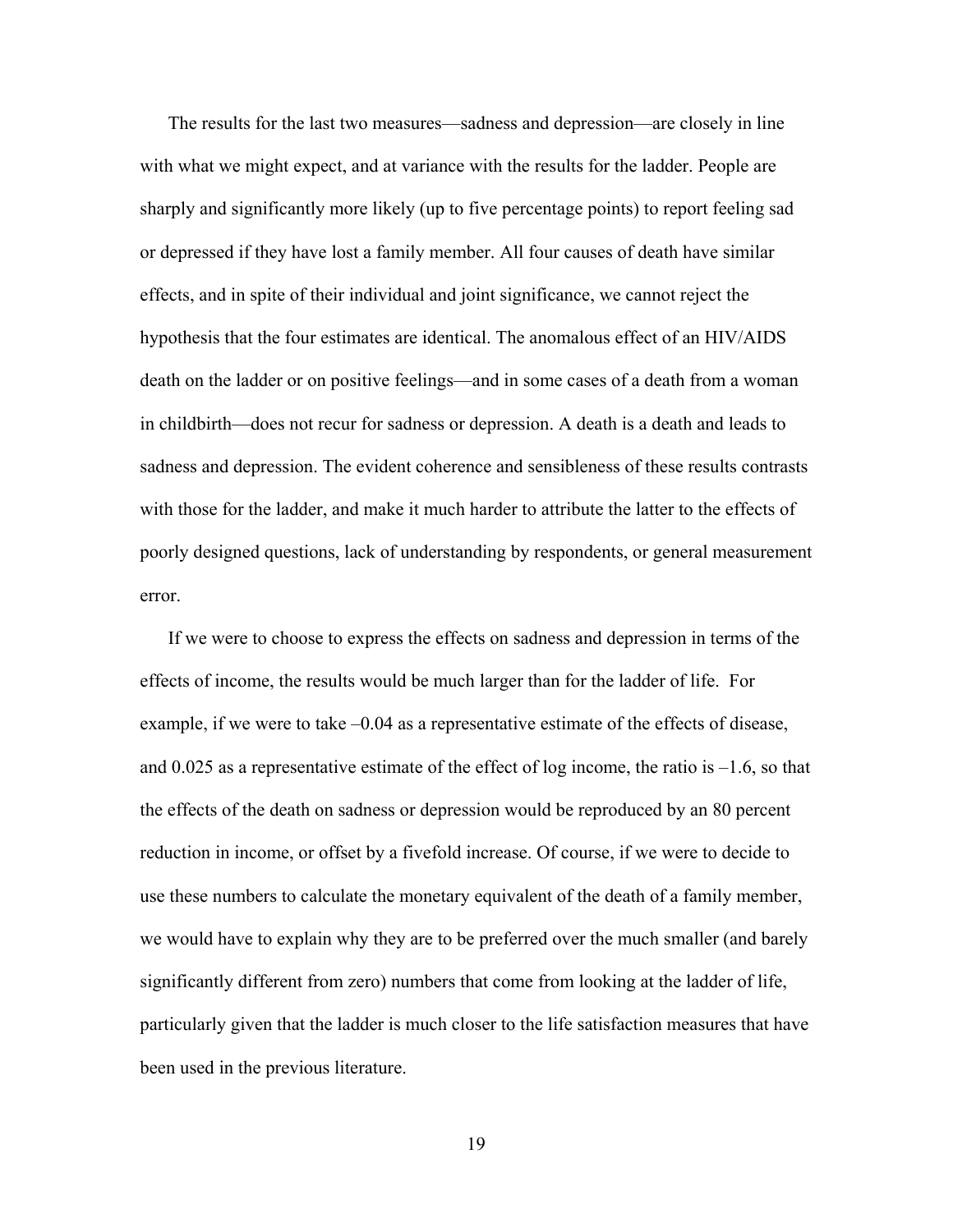Before addressing that question, it is worth considering another measure, previously reported by Tortora (2008). The World Poll asked respondents in Africa to rank in importance twelve objectives based on the Millennium Development Goals. The objectives were (1) providing more jobs for youth, (2) achieving primary education for all, (3) reducing the spread of malaria and TB, (4) improving access to safe drinking water,  $(5)$  reducing the death rate among children under five,  $(6)$  reducing poverty,  $(7)$ reducing the number of women dying during childbirth, (8) reducing the spread of HIV/AIDS, (9) achieving gender equality and empowering women, (10) improving access to sanitation facilities, (11) providing access to new technology, and (12) reducing hunger. Each respondent was given a random selection of six of the twelve objectives, and asked to rank them from one (most important) to six (least important).

 Tortora's Table 1 shows that reducing poverty and reducing hunger handily win this race, with average ranks of 2.41 and 2.48 respectively. Next, but with a considerably lower rank, comes reducing the spread of HIV/AIDS, with an average rank of 3.05, followed by jobs for youth (3.17), reducing the death rate from children under five (3.34), reducing deaths in childbirth (3.38), achieving primary education for all (3.62), reducing the spread of malaria and TB (3.64), and improving access to safe drinking water (3.75). There is then another substantial gap in the rankings before we come to improved sanitation (4.09), gender equality (4.38), and providing access to new technology (4.65).

 Kharas (2008) reports similar findings from the Afrobarometer surveys from Kenya, Mozambique, Nigeria, South Africa, Tanzania, Uganda and Zambia, where respondents listed their top priorities as jobs, income, support for agriculture, and improvement in infrastructure, with health, including HIV/AIDS, attracting much lower rankings.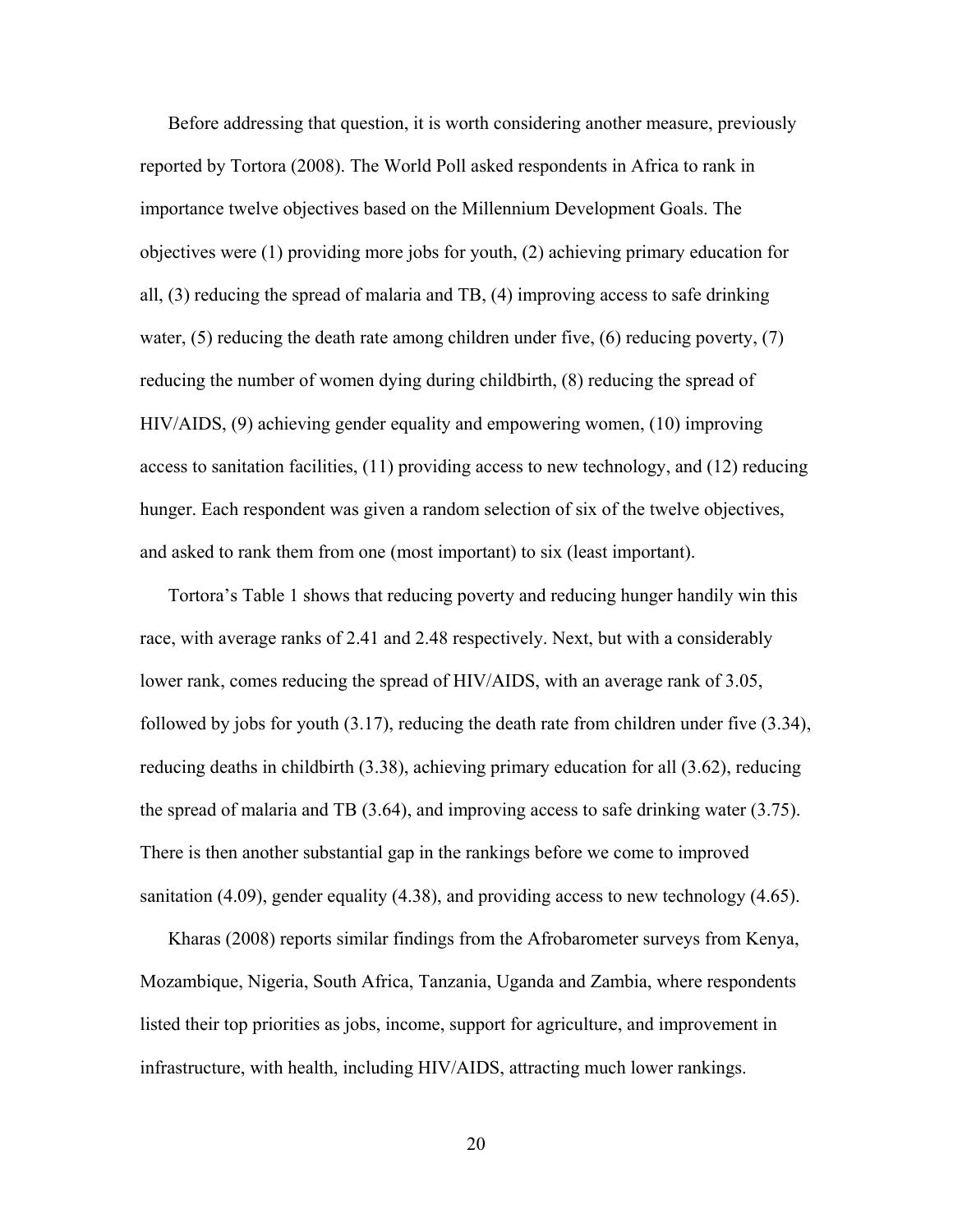These results are consistent with some, although not all, of the findings from the SWB analysis. The high rank for reducing poverty and hunger is consistent with the (dominant) importance of income and education as determinants of life evaluation. That HIV/AIDS comes next, and is ranked higher than TB and malaria, in spite of the higher prevalence of both of the latter (Tables 4 and 5) is perhaps attributable to the current attention given to HIV/AIDS relative to the more long-established and familiar diseases. TB and malaria are ranked well behind deaths of children and deaths of mothers in childbirth; the former might have been captured by the World Poll question on deaths from chronic diarrhea, but evidently were not. Note also that only some of the ranking questions refer explicitly to mortality, and the "spread" questions presumably elicit responses about morbidity or other consequences of the diseases. So perhaps differences are to be expected. But the important point about all of the results is the huge importance attached to income (poverty and hunger) relative to the importance attached to disease.

#### **4. Discussion: value of life and subjective wellbeing**

Consider first our findings on the value of life in sub-Saharan Africa, and suppose for the moment that it is appropriate to use the life evaluation measures in this way, an issue to which we will return. Given this, we find very small numbers. The largest estimates are 30 to 40 percent of income, and even those estimates are biased upwards by errors of measurement in income. These compensations refer to annual income for the death of an immediate family member in the past twelve months; we have no information on the required compensation in subsequent years. In a comparable exercise for Britain, using data from 1992 to 2002, Oswald and Powdthavee (2009) estimate compensation for the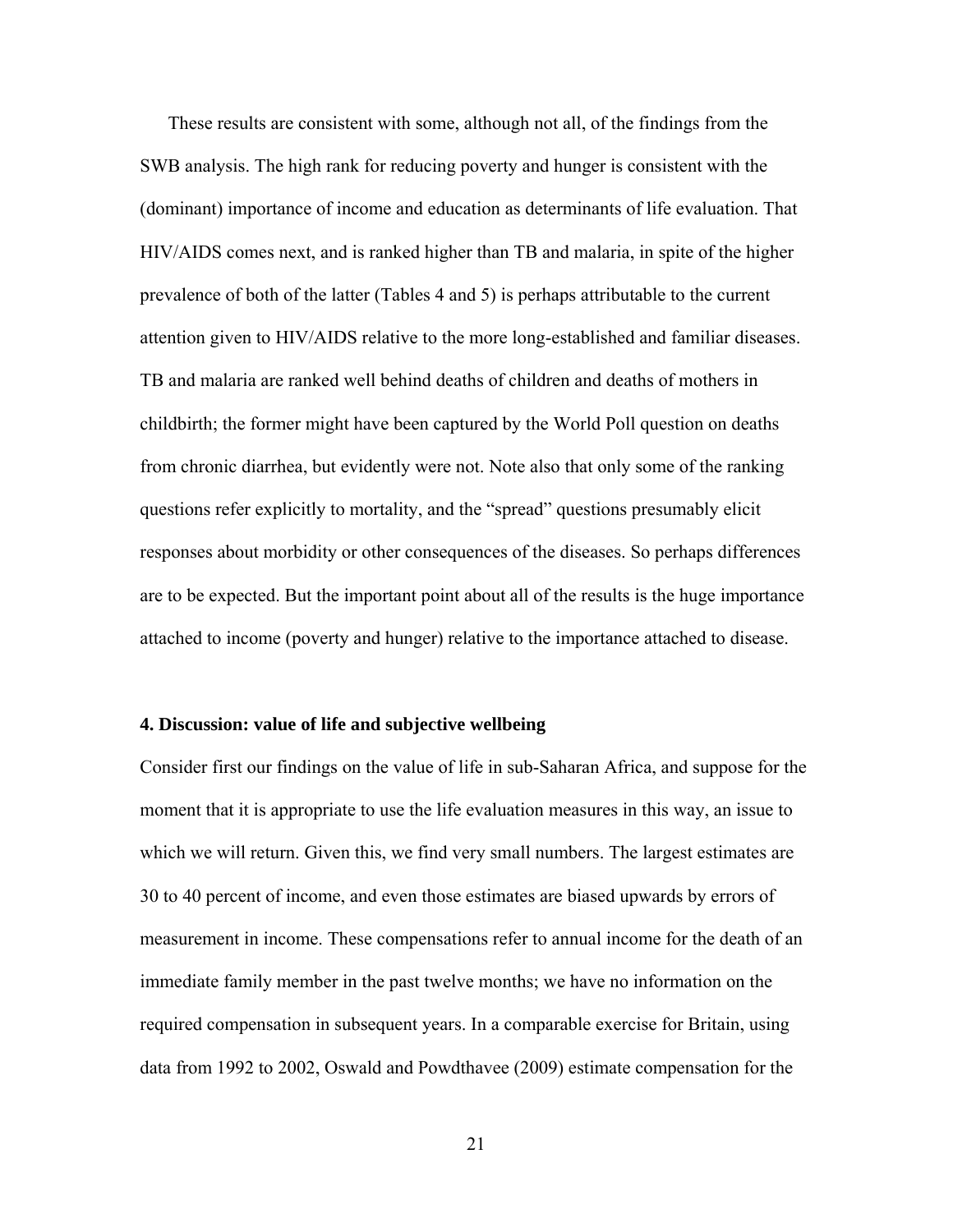loss of a family member to be between ₤200,000 (upper end estimate for loss of a partner) and ₤16,000 (lower end estimate for loss of a sibling) with monetary amounts in 1996 prices. Median earnings in 1997 were approximately ₤12,500. Viscusi and Aldy (2003) review estimates of the value of a statistical life; these are based on the now standard methodology, dating back to Rosen's (1988) formulation, in which a value of life is inferred from the earnings premium that workers receive in riskier jobs. For the US, their central estimate for the value of a statistical life is \$6.8 million for a prime age worker earning \$26,000 a year, or more than 250 times annual earnings. They review comparably-based estimates from around the world—though none from Africa—and estimate that the international income elasticity of the value of life is 0.6 to 0.8, which would imply that the ratio of the value of life to income will be higher in lower income countries. The theoretical concept underlying these estimates is the value of a person's *own* life, which is arguably higher than the value of the life of a family member, but they nevertheless provide an indication of the magnitude that is used in the literature and by various government agencies.

 There is additional, albeit less precise, evidence for a low value of life in Africa. We have already cited the findings on policy priorities from the World Poll and the Afrobarometer surveys. Related evidence comes from the high price elasticity of demand in Africa for healthcare, with large negative responses to user fees or to small charges for medicine or preventative measures (see Easterly, 2009, for a review and discussion). These findings may reflect a lack of understanding of the benefits of western medicine, or they may reflect a more fundamental adaptation to and acceptance of the high levels of morbidity and mortality that have long been a feature of African history, Iliffe (1995).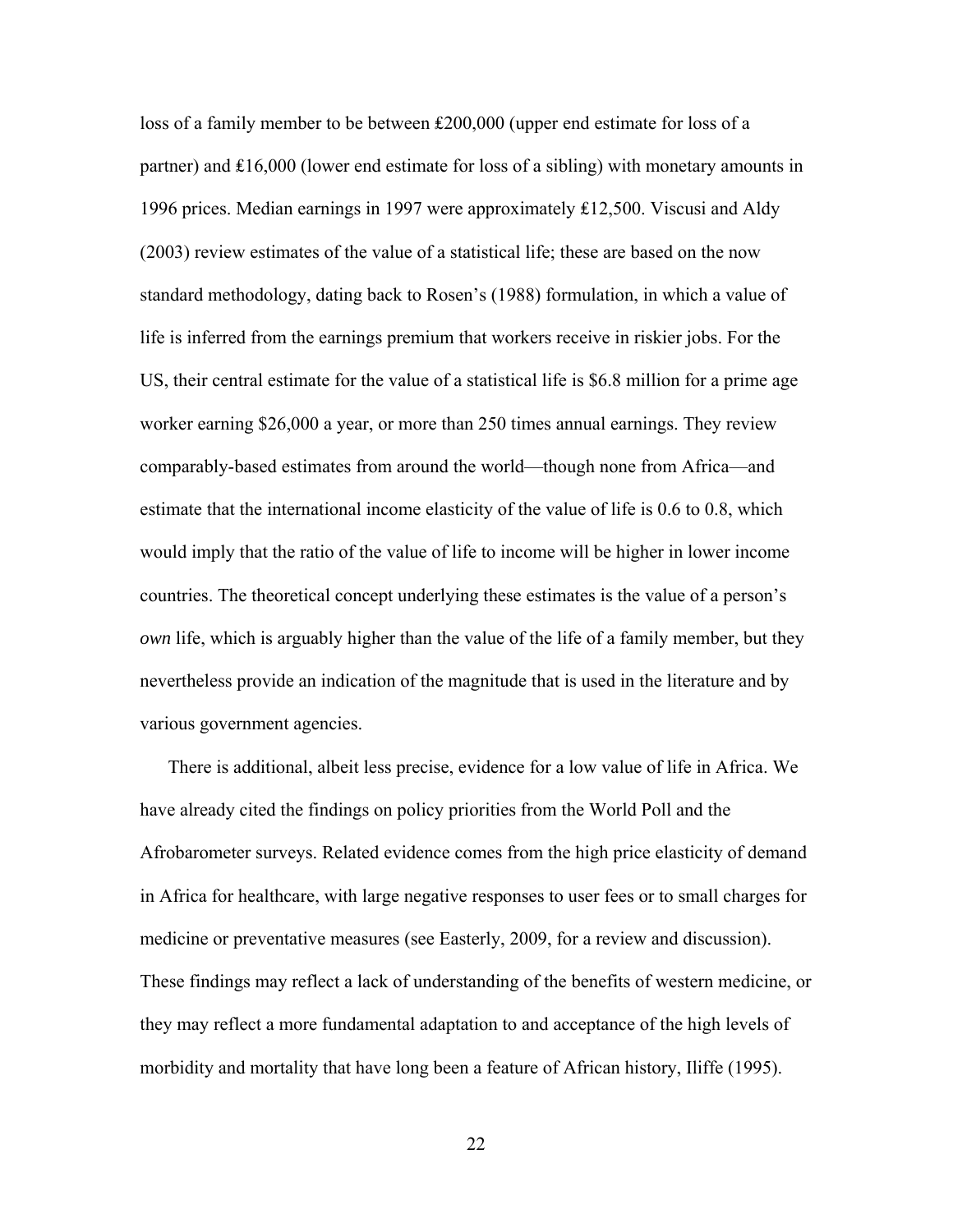Certainly, the World Poll's findings on mortality rates in childbirth, or from malaria and tuberculosis, show that HIV/AIDS is not usually the leading cause of disease compared with other, long-standing scourges. African households have many mechanisms that might help them deal with the consequences of losing family members. Households are large and there is a great deal of coming and going, particularly in those economies that depend heavily on migration which, not coincidentally, are those most heavily afflicted by the HIV/AIDS epidemic. In such places, even before this latest epidemic, it is not unusual for people to depart for long periods, and sometimes never to return.

 These arguments are all supportive of the belief that the value of life in Africa is very low. Yet it is important to clarify exactly what this means. It *does* mean that Africans are prepared to give up relatively little money in order to prolong the life of immediate relatives, if not their own. It *does not* mean that African lives are worth less than American or European lives, that international health policy should be conditioned on that supposition, or that we can assess the level and distribution of international wellbeing based on these low values. The belief in the relatively low worth of African lives was a feature of imperialism, as documented by historians such as Davis (2002) and Watts (1997), who begins his book with an 1835 statement about how little the plague meant to the Egyptians. It is even incorporated into the UNDP's Human Development Index which, by adding life expectancy to the logarithm of income, values an additional year of life expectancy in the US as worth 20 times an additional year in India and nearly 50 times an additional year in Tanzania (Ravallion, 1997). Similarly, the analysis of the global convergence of full income by Becker, Philipson and Soares (2005) accepts willingness to pay as relevant for international comparisons, though the convergence they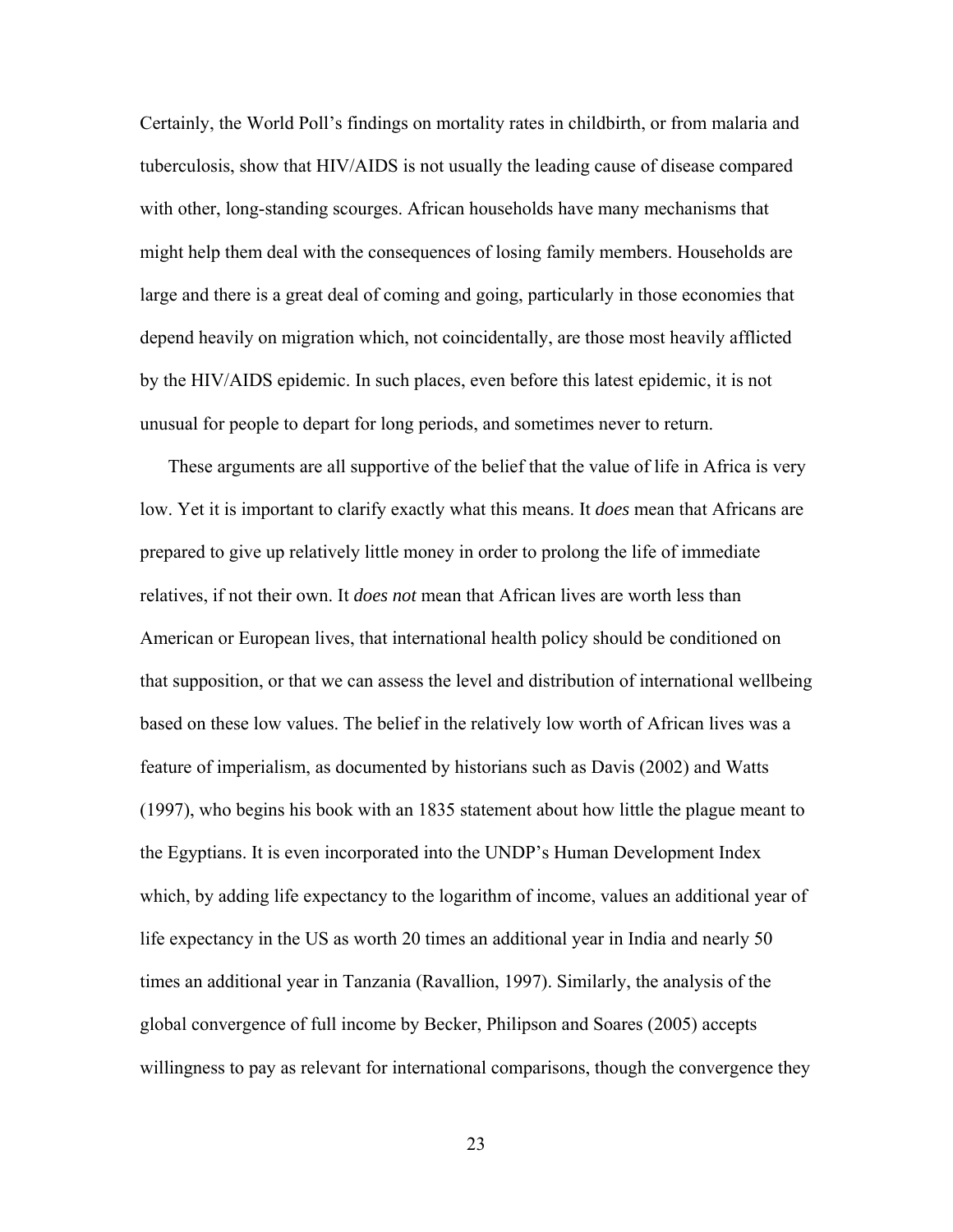document would be much reduced or eliminated if African lives were valued at the low income equivalents found here.

 Even if we accept our and the other estimates of the value of life as representing people's own trade-offs between health and income, that does not imply that we must attach the same social value to additional money to all people in the world. Indeed, international agencies, by prioritizing aid to the poor, particularly in Africa, certainly believe that money is worth more to poorer people. One way to think about this has been developed by Fleurbaey (2005), who works in terms of money-metric utility; the approach been applied to international comparisons by Fleurbaey and Gaulier (2007). If each individual has a utility function  $v(h, y)$ , where *h* is a list of health conditions, and *y* is income, we can define the quantity  $\tilde{y}$  by

$$
\upsilon(h^*, \tilde{\mathbf{y}}) = \upsilon(h, \mathbf{y}) \tag{1}
$$

where  $h^*$  is the list of health states corresponding to perfect health. The difference between *y* and  $\tilde{y}$  is the amount that the person would reduce income to be restored to perfect health, and  $\tilde{y}$  is the money-metric utility that captures both current health and current income. Social welfare—here international, or cosmopolitan social welfare—is defined over the individual levels of  $\tilde{y}$ , and we can use this social welfare function to calculate, not only the priority in income that should be given to the poor, but also the social value of health interventions directed towards them. Suppose that we write *W* for the social welfare function, and there is a health innovation  $\theta$ , the effect of changing  $\theta$ on social welfare takes the form

$$
\frac{\partial W}{\partial \theta} = \sum_{i} \frac{\partial W}{\partial y_i} \left[ \sum_{j} \frac{\partial \tilde{y}_i}{\partial h_j} \frac{\partial h_j}{\partial \theta} \right]
$$
(2)

24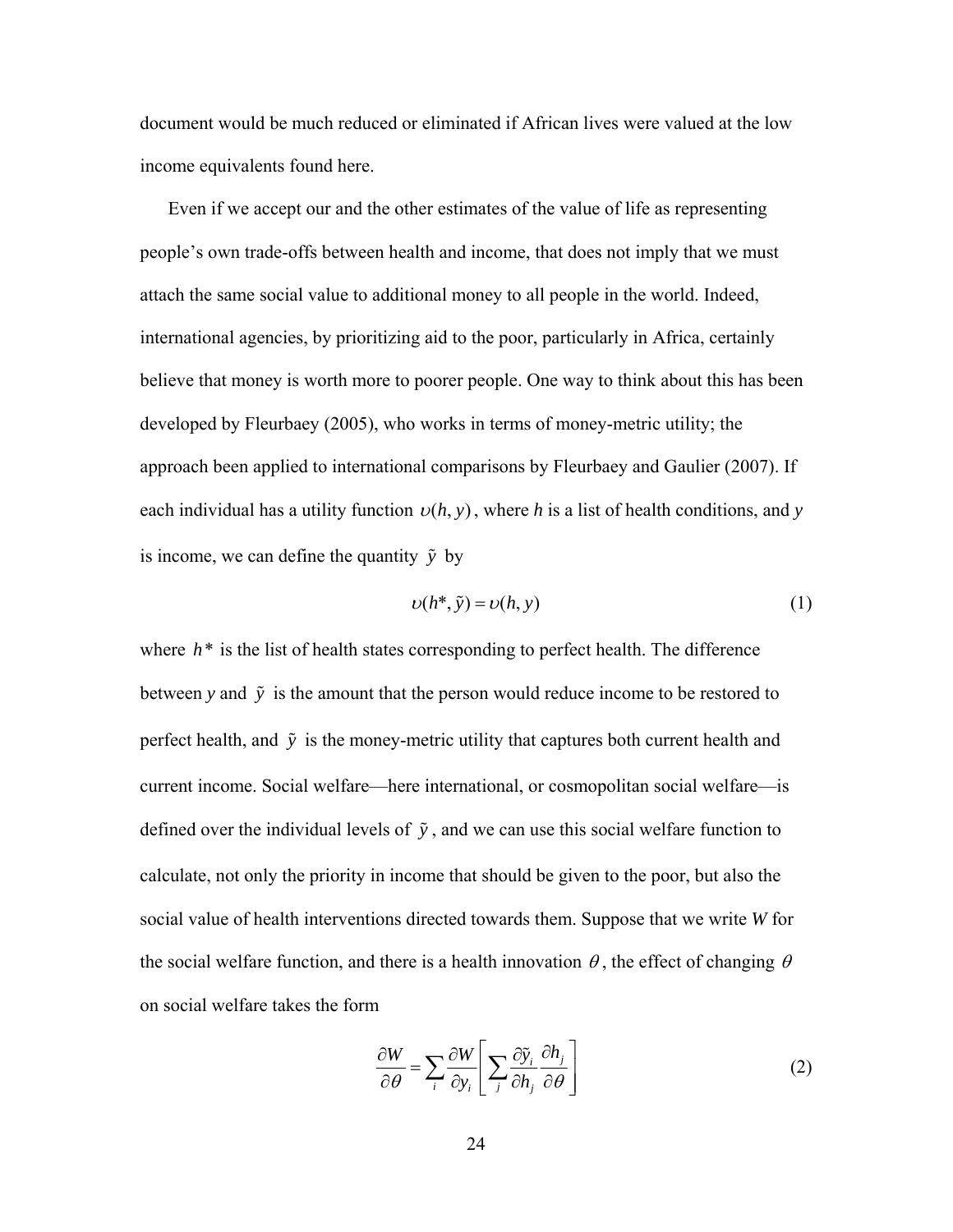where *i* indexes individuals, and *j* indexes the health states. The term outside the square brackets on the right-hand side is the social value of money to individual *i*, which is higher the poorer the individual is—the standard argument for foreign aid—while the weights applied to the derivatives of the health states inside the brackets are each individual's own willingness to pay for health. The point of this formulation is that each individual's own monetary evaluation of health is respected in making social judgments, but the overall value of the intervention depends in addition on the marginal social value of income to each person. So it is entirely rational for international agencies to attach great value to improving health in Africa, even if Africans themselves are prepared to give up relatively little money to do so.

 This analysis leaves unresolved a number of difficult issues. For example, giving money to Africa would be even better than giving healthcare, and the assistance intended for healthcare is likely to be subverted towards poverty reduction and income enhancement by local politicians, even those who are acting in the interests of their constituents. So the low value placed on life by Africans still poses problems for the current refocusing of foreign aid away from support for growth towards support for healthcare, perhaps because it is more difficult to reach people with cash, or because aid agencies value lives differently than individuals do, or because the methods based on self-reported wellbeing do not tell us what we want to know, an issue to which we now turn.

 The immediate issue is that we have two different measures of wellbeing, a life evaluation measure for which the monetary compensation for a death is low, and affect measures, for which the monetary compensation for a death is large. The ladder question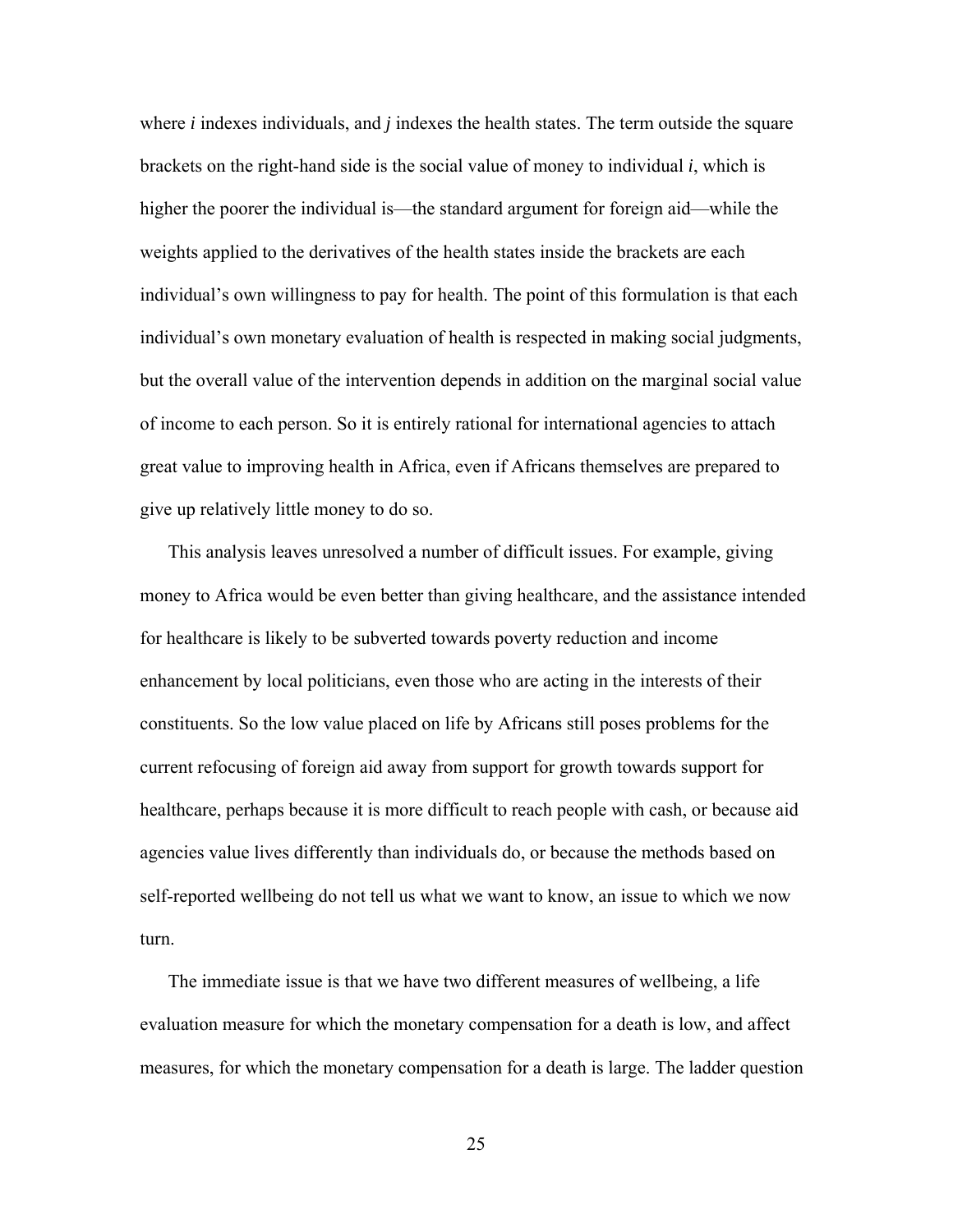requests an overall evaluation of life; this, or the related question about life satisfaction, is often loosely referred to as "happiness" and has a more plausible claim than momentary feelings or emotions to be a comprehensive measure of individual wellbeing. Yet the affect measures yield more plausible measures of compensation. If we are to decide between them, or possibly rule both to be incorrect, we need a better understanding of what these measures tell us.

 The ladder is an evaluation of life as a whole, affected by momentary experiences and feelings, but distinct from them, Kahneman and Riis (2005). One interpretation is that the ladder is a measure of life *achievement*, in which material success, education, and social standing are the key ingredients. If so, it is easy to imagine why someone who has lost a parent, for example, could be sad and depressed, but would not necessarily downgrade his or her sense of achievement in life, though we would hardly expect this to be true for the death of a partner or of a child. It is even possible that a sense of dealing well with the misfortune might lead to an improvement in life evaluation; it is possible to wake up in the morning feeling depressed, but still believe that one's life as a whole is going well (Annas, 2004). If this argument is accepted, neither life evaluation nor life satisfaction measures, informative though they may be, are useful for calculating the compensation for emotional distress. To quote Annas, "if you rush to look for empirical measures of an unanalyzed 'subjective' phenomenon, the result will be confusion and banality." Here the "banality" is our finding that the loss of an immediate family member makes people sad, while the "confusion" is that this sort of unhappiness is the same thing as "happiness" measured as life evaluation.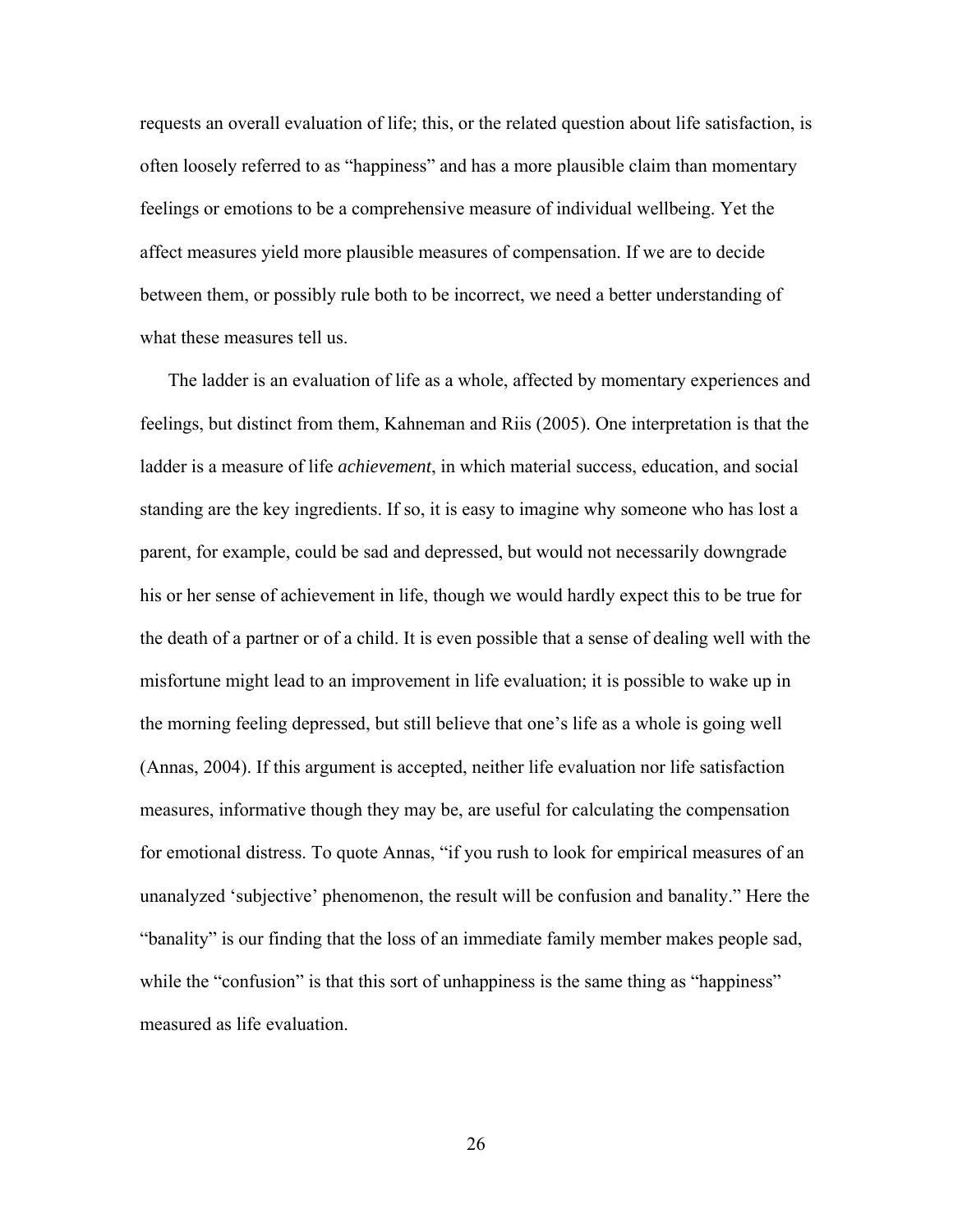A reasonable position is one in which both life evaluation *and* affect are both components of wellbeing, without having an exclusive claim either separately or together; it is good to have a sense of achievement, and it is good not to be depressed, but other things—such as health—matter too, even if they are not fully captured in either a sense of achievement or in a lack of depression. Any argument for focusing on either affect or life evaluation would also need to deal with the imperfections of each. Affect measures are subject to adaptation, and are easily influenced by trivial features of the situation, while life evaluations often misremember the affective content of past episodes (Kahneman, Wakker, and Sarin, 1997). We are surely on safer ground if we take a capability approach, through which we value health, or income, or other things, by the opportunities for freedom that they provide (Sen, 2001). Improving health extends capabilities, even if those capabilities are not adequately captured by self-reported wellbeing.

#### **References**

Annas, Julia, 2004, "Happiness as achievement," *Daedalus*, 133(2), Spring, 44–51,

Becker, Gary S., Tomas J. Philipson, and Rodrigo R. Soares, 2005, "The quantity and quality of life and the evolution of world inequality," *American Economic Review*, 95(1), 277–91.

Blanchflower, Danny and Andrew Oswald, 2008, "Is well-being U-shaped over the lifecycle?" *Social Science and Medicine*, 66, 1733–49.

Cantril, H. 1965, *The pattern of human concern*, Rutgers University Press.

Davis, Mike, 2001, *Late Victorian holocausts: El Niño famines and the making of the third world*, New York, Verso.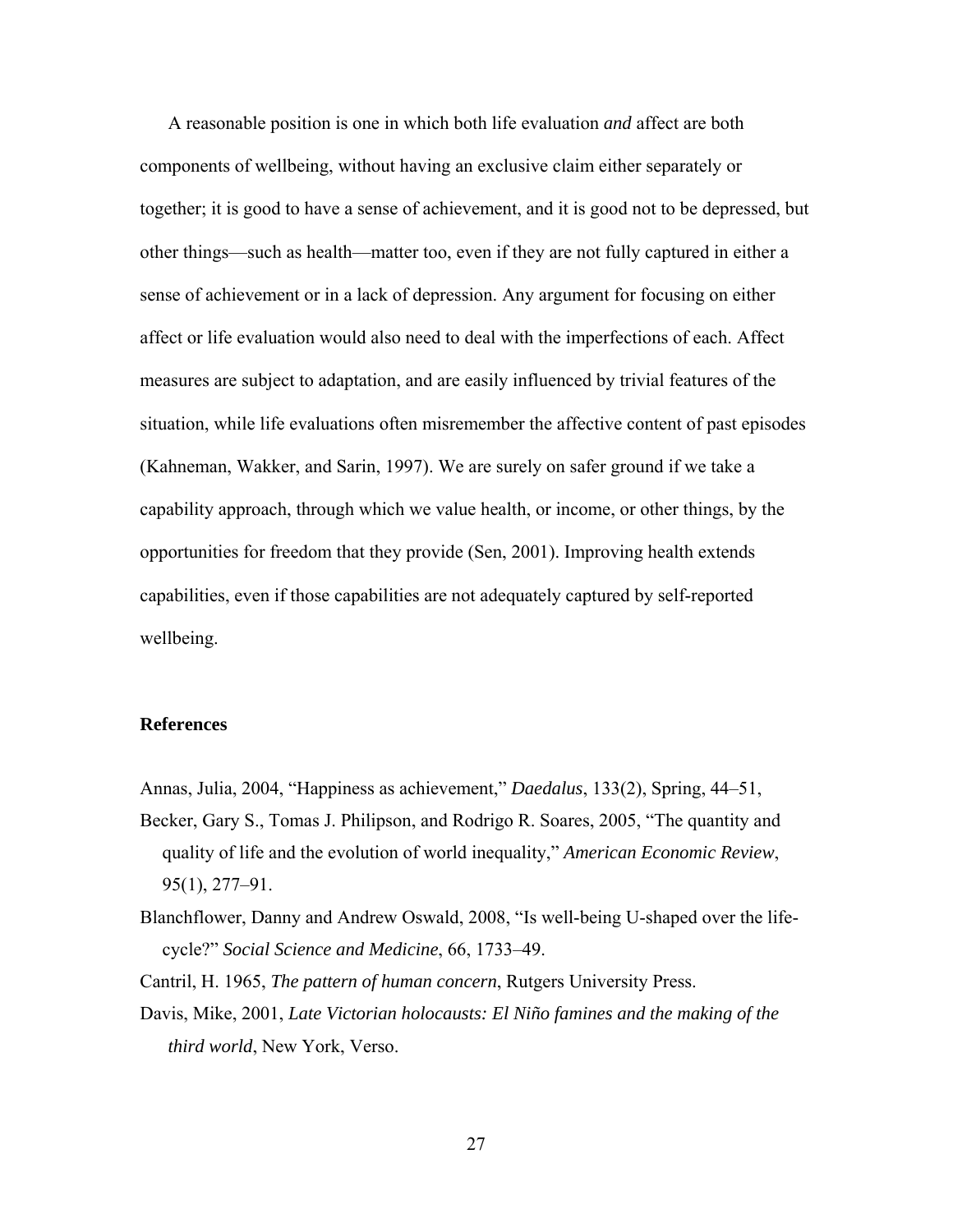- Deaton, Angus, 2008,"Income, health, and well-being around the world: evidence from the Gallup World Poll," *Journal of Economic Perspectives*, 22(2), Spring, 53–72.
- Dolan, Paul and Robert Metcalfe, 2008, "Comparing willingness-to-pay and subjective well-being in the context of non-market goods," CEP Discussion Paper 890, LSE, London, mimeo. (October).
- Easterly, William, 2009, "Can the west save Africa?" *Journal of Economic Literature*, forthcoming. (NBER Working Paper No. 14363, September 2008.)
- Fleurbaey, Marc, 2005, "Health, wealth, and fairness," *Journal of Public Economic Theory*, 7(2), 253–84.
- Fleurbaey, Marc and Guillaume Gaulier, 2007, "International comparisons of living standards by equivalent incomes," CEPII Working Paper No 2007–03, January.
- Fortson, Jane G., 2008, "The gradient in sub-Saharan Africa: socioeconomic status and HIV/AIDS," *Demography*, 45(2), 303–22.
- Helliwell, John F., 2003, "How's life? Combining individual and national variables to explain subjective well-being," *Economic Modelling*, 20(2), 331–60.
- Iliffe, John, 1995, *Africans: the history of a continent*, Cambridge. Cambridge University Press.
- Kahneman, Daniel, Peter P. Wakker, and Rakesh Sarin, 1997, "Back to Bentham: explorations of experienced utility," *Quarterly Journal of Economics*, 112(2), 375– 405.
- Kahneman, Daniel and Jason Riis, 2005, "Living, and thinking about it: two perspectives on life," in F. A. Huppert, B. Kaverne, and N. Baylis, eds., *The science of wellbeing*, London. Oxford University Press, 285–304.
- Kharas, Homi, 2008, "A reality check on African aid," The Brookings Institution, February 20, http://www.brookings.edu/opinions/2008/0220 african aid kharas.aspx accessed on November 17th, 2008.
- Layard, Richard, 2005, *Happiness: lessons from a new science*, New York. Penguin.
- Oswald, Andrew and Nattavudh Powdthavee, 2009, "Death, happiness, and the calculation of compensatory damages,"*Journal of Legal Studies*, forthcoming.
- Ravallion, Martin, 1997, "Good and bad growth: the human development reports," *World Development*, 25(5), 631–8.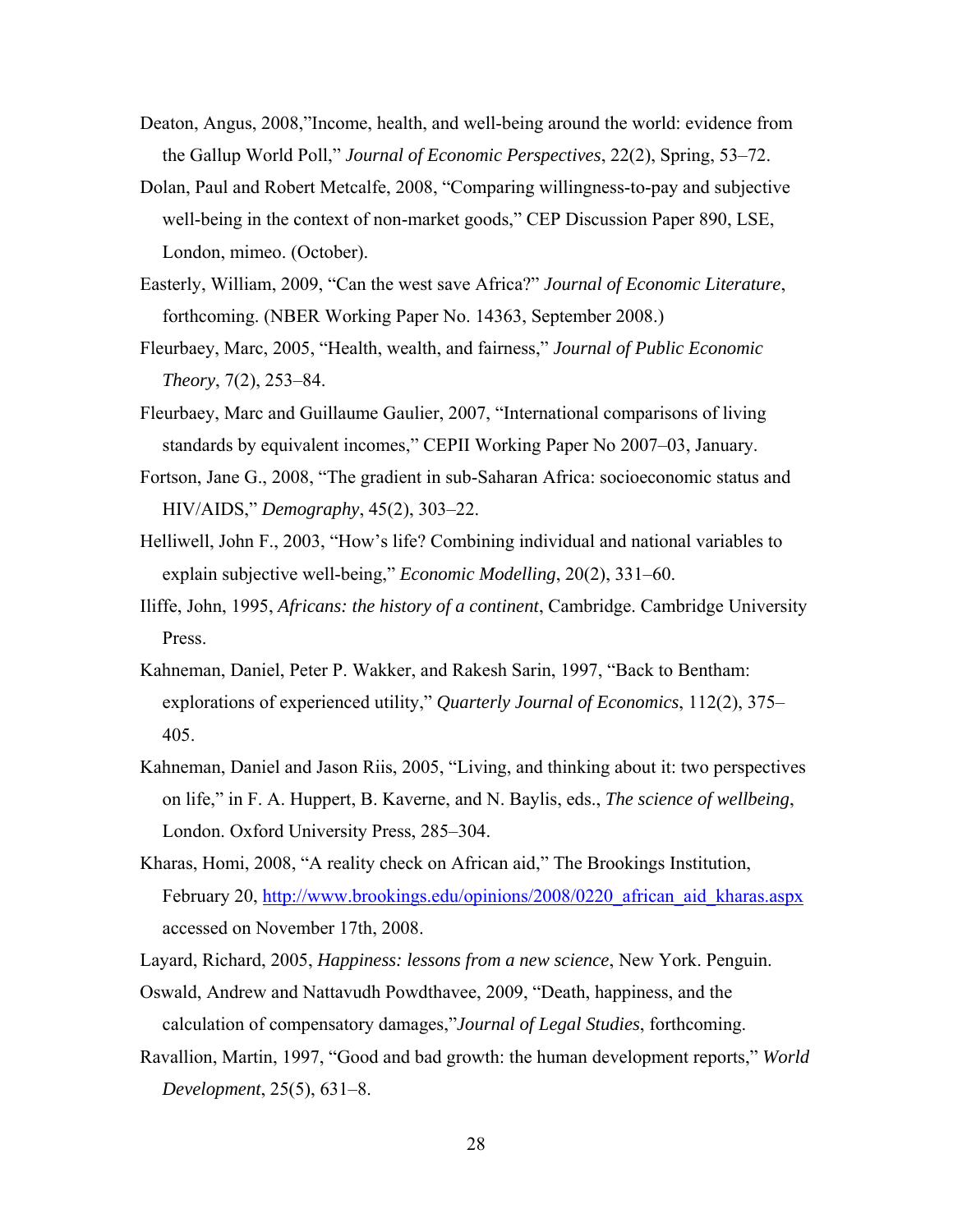Rosen, Sherwin, 1988, "The value of changes in life expectancy," *Journal of Risk and Uncertainty*, 1(3), 285–304.

Sen, Amartya K., 1999, *Development as freedom.* New York. Knopf.

- Stevenson, Betsey, and Justin Wolfers, 2008, "Economic growth and subjective wellbeing: reassessing the Easterlin paradox," *Brookings Papers on Economic Activity,*  Number 1, Spring 2008, 1–87.
- Sunstein, Cass R., 2004, "Valuing a life: a plea for disaggregation," *Duke Law Journal*, 54, 385–445.
- Tortora, Robert D., 2008, "Sub-Saharan Africans rank the Millennium Development Goals (MDGs)," Gallup Organization, processed, submitted for publication.
- UNAIDS, 2008, *2008 Report on the Global AIDS Epidemic*, Geneva, Switzerland. UNAIDS and WHO.
- van den Berg, Bernard, and Ada Ferrer-i-Carbonell, 2007, "Monetary evaluation of informal care: the well-being evaluation method," *Health Economics*, 16, 1227–44.
- van Praag, Bernard M. S. and Barbara E. Baarsma, 2005, "Using happiness surveys to value intangibles: the case of airport noise," *Economic Journal*, 115, 224–46.
- Viscusi, W. Kip, and Joseph E. Aldy, 2003, "The value of a statistical life: a critical review of market estimates throughout the world," *The Journal of Risk and Uncertainty*, 27(1), 5–76.
- Watts, Sheldon J., 1997, *Epidemics and history: disease, power, and imperialism*, New Haven, Yale University Press.
- Welz, Tanya, Victoria Hosegood, Shabbar Jaffar, Jorg Batzing-Feigenbaum, Kobus Herbst, and Marie-Lousie Newell, 2007, "Continued very high prevalence of HIV infection in rural KwaZulu-Natal, South Africa: a population-based longitudinal stuffy," *AIDS* 21(11), 1467–72.
- World Bank, 2008, *Global purchasing power parities and real expenditures*, Washington, DC.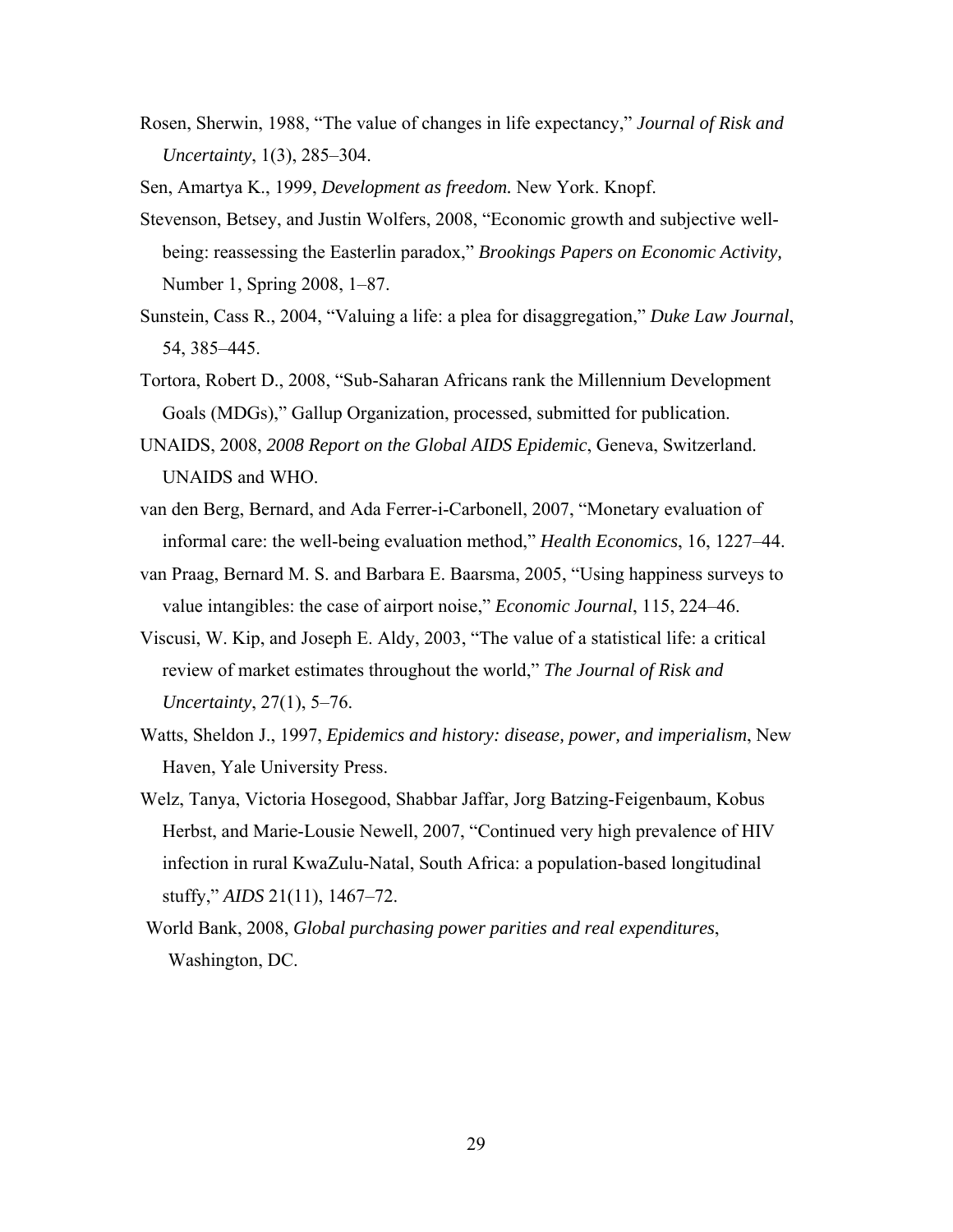#### **Data Notes**

This analysis uses data from the 2006 and 2007 waves of the Gallup World Poll in conjunction with data from the Demographic and Health Surveys (DHS). The DHS data come from the following country-years: Burkina Faso (2003), Cameroon (2004), Ethiopia (2005), Ghana (2003), Guinea (2005), Kenya (2003), Malawi (2004), Mali (2001), Niger (2006), Rwanda (2005), Senegal (2005), Tanzania (2003), Zambia (2001/2002), and Zimbabwe (2005/2006). In some robustness checks, we also use data from Cambodia (2005), Dominican Republic (2002), Haiti (2005), and India (2005/2006). The data from the following countries are from preliminary releases of the data: Cambodia, Ethiopia, Haiti, India, Niger, Senegal, Tanzania, and Zimbabwe. The DHS are nationally-representative household surveys that are available from ORC Macro (http://www.measuredhs.com). DHS surveys include a household questionnaire, a women's questionnaire, and a men's questionnaire. An exception is the 2003 DHS for Tanzania (also referred to as the HIV/AIDS Indicator Survey (AIS) and which covers only mainland Tanzania); this survey has an individual questionnaire (administered to both men and women), rather than separate men's and women's questionnaires.

 In the fourteen cross-sections in our sample, the survey also includes an HIV test. The household questionnaire and women's questionnaire are administered to all households responding to the survey; the men's questionnaire and HIV test are, in some countries, administered to only a subsample of households. Results of HIV testing can be linked to individual survey responses, except in Mali and Zambia. However, the HIV testing component in these countries includes some information about respondents tested, including basic demographic characteristics. Our analysis using DHS data uses three measures of HIV. Though in a few cases these are calculated at the national level, for the most part they are calculated within each country for each five-year age-group, separately by sex. Five-year age-groups are as follows: 15–19, 20– 24, 25–29, 30–34, 35–39, 40–44, 45–49. In some countries, the DHS collects HIV test results from men (but not women) ages 50–59 but for consistency across countries (as well as across genders), we restrict the analysis to adults 15–49. HIV Prevalence is the fraction of adults infected with HIV (among those tested), using results from the HIV testing component. HIV Knowledge is the fraction of DHS respondents who say that they know someone who has AIDS or has died of AIDS. This question was asked only of those who say that they have heard of AIDS; the fraction is calculated among those who have heard of AIDS. Responses are drawn from the women's and men's questionnaires; this question was not asked in Tanzania. HIV Risk is the fraction of DHS respondents who say that they are at moderate or greater risk of getting AIDS (including those who say that they have AIDS). This question was asked only of those who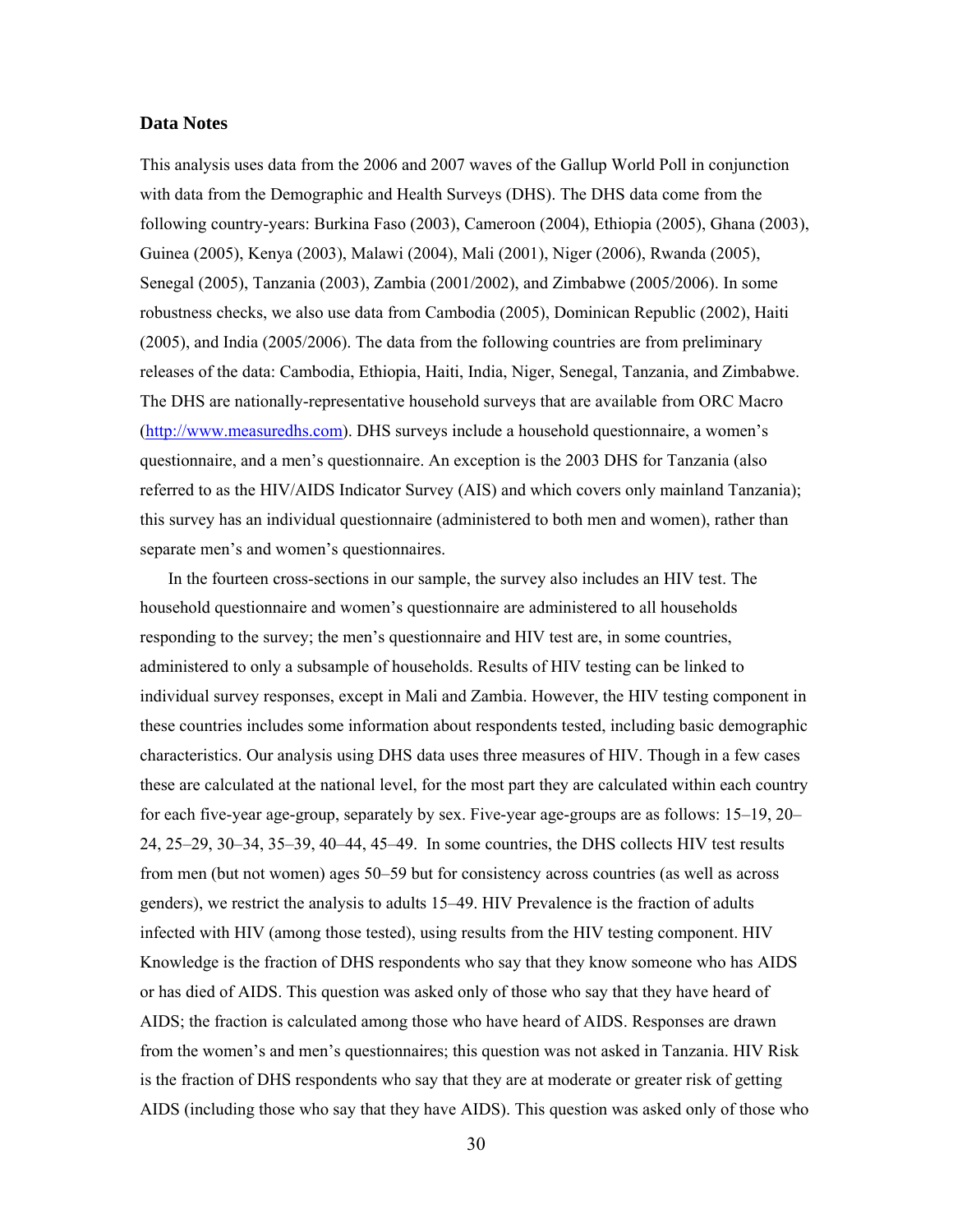say that they have heard of AIDS; the fraction is calculated among those who have heard of AIDS. Responses are drawn from the women's and men's questionnaires; this question was asked only in Kenya, Tanzania, Zambia, and Zimbabwe. When calculating the prevalence of HIV infection, we weight results using DHS-provided HIV sample weights. When calculating the fractions with HIV Knowledge and HIV Risk, we weight results using DHS-provided individual sample weights. Data on GDP per capita are for 2005, and come from the latest round of the International Comparison Program, World Bank (2008).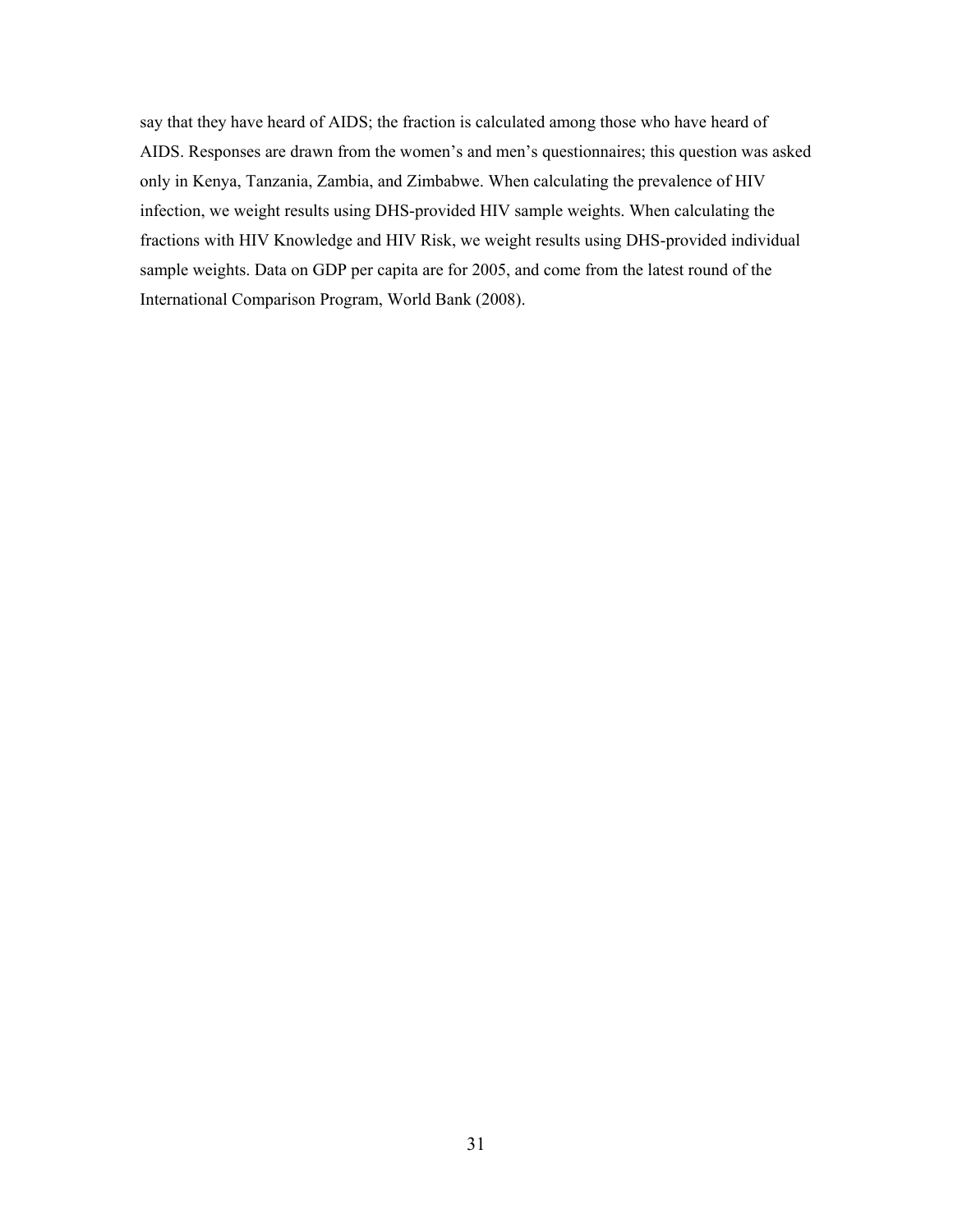**Figure 1 HIV Prevalence, Life Evaluation, Enjoyment, Smiling, Sadness, and Depression, by Age–group and Sex (separately for low and high HIV countries)** 



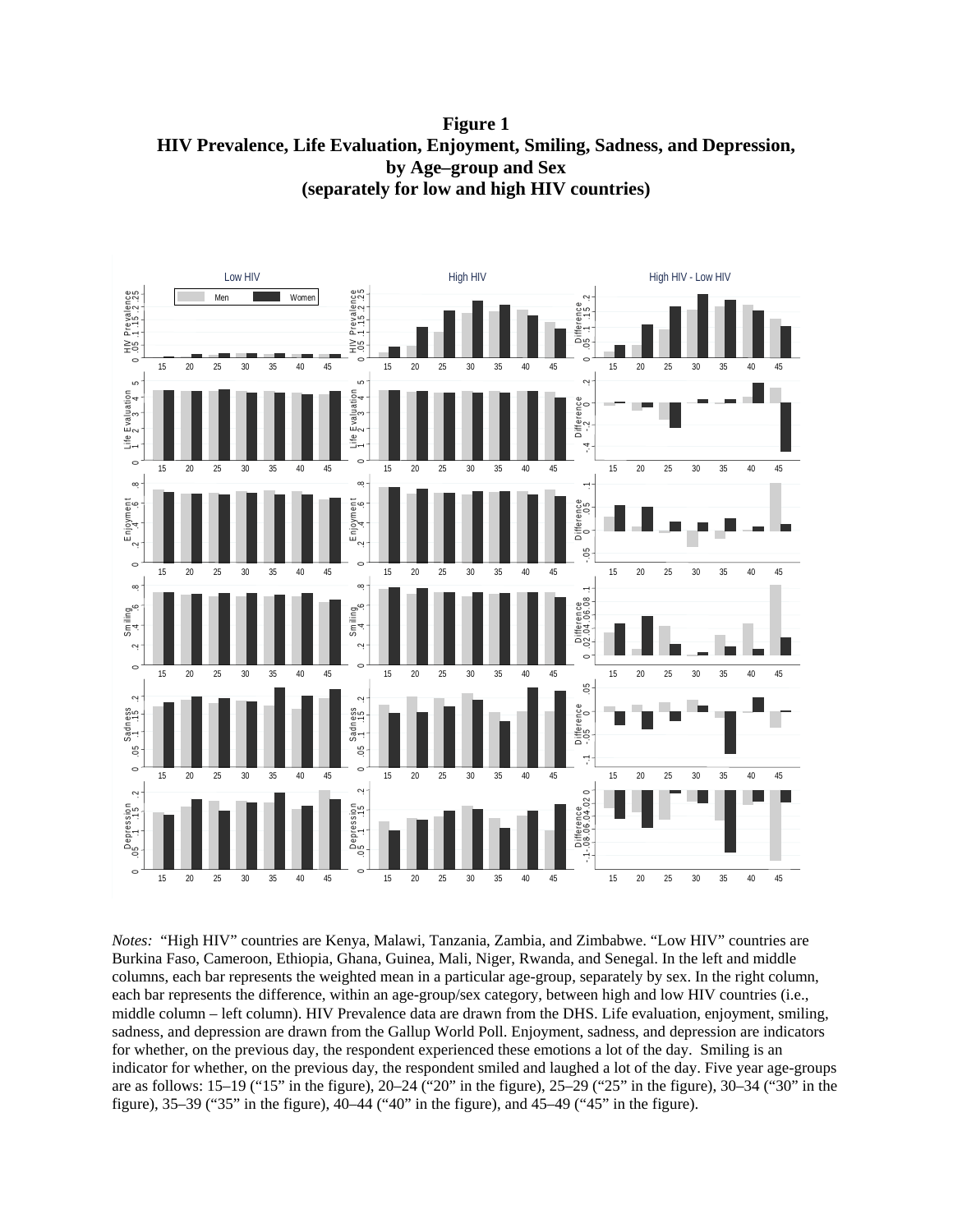## **Table 1 HIV and Subjective Wellbeing, Means by Country**

| Country      | <b>HIV</b><br>Prev. | <b>HIV</b><br>Knows | <b>HIV</b><br><b>Risk</b> | Ladder | Enjoyment | Smiling | Sadness | Depression |
|--------------|---------------------|---------------------|---------------------------|--------|-----------|---------|---------|------------|
|              |                     |                     |                           |        |           |         |         |            |
| Burkina Faso | 0.02                | 0.47                | --                        | 3.91   | 0.68      | 0.69    | 0.19    | 0.08       |
| Cameroon     | 0.06                | 0.46                | --                        | 4.18   | 0.63      | 0.63    | 0.24    | 0.21       |
| Ethiopia     | 0.01                | 0.10                | --                        | 4.03   | 0.58      | 0.54    | 0.22    | 0.46       |
| Ghana        | 0.02                | 0.38                | --                        | 4.93   | 0.65      | 0.74    | 0.17    | 0.14       |
| Guinea       | 0.02                | 0.13                | $- -$                     | 4.32   | 0.71      | 0.67    | 0.25    | 0.14       |
| Kenya        | 0.07                | 0.75                | 0.22                      | 4.24   | 0.72      | 0.70    | 0.15    | 0.09       |
| Malawi       | 0.12                | 0.66                | $-$                       | 4.41   | 0.70      | 0.72    | 0.17    | 0.13       |
| Mali         | 0.02                | 0.25                | $- -$                     | 4.05   | 0.80      | 0.75    | 0.14    | 0.10       |
| Niger        | 0.01                | 0.18                | $- -$                     | 4.01   | 0.78      | 0.73    | 0.13    | 0.08       |
| Rwanda       | 0.03                | 0.78                | $- -$                     | 4.23   | 0.68      | 0.82    | 0.25    | 0.25       |
| Senegal      | 0.01                | 0.08                | $- -$                     | 4.65   | 0.78      | 0.75    | 0.16    | 0.04       |
| Tanzania     | 0.07                | $- -$               | 0.23                      | 4.14   | 0.73      | 0.76    | 0.19    | 0.18       |
| Zambia       | 0.16                | 0.79                | 0.50                      | 4.50   | 0.68      | 0.72    | 0.20    | 0.11       |
| Zimbabwe     | 0.18                | 0.29                | 0.27                      | 3.64   | 0.68      | 0.73    | 0.25    | 0.20       |

*Notes:* In all cells, the sample is restricted to adult respondents ages 15–49 and results are weighted using provided sample weights. HIV Prevalence, the mean of HIV Knowledge, and the mean of HIV Risk are calculated using DHS data. Means of life evaluation, enjoyment, smiling, sadness, and depression are calculated using Gallup data. HIV knowledge is the fraction of DHS respondents who say that they know someone who has AIDS or has died of AIDS. HIV Risk is the fraction of DHS respondents who say that they are at moderate or higher risk of being infected with HIV. Life evaluation is the Cantril ladder on a scale from 0 ("the worst possible life") to 10 ("the best possible life"). Enjoyment, sadness, and depression are indicators for whether, on the previous day, the respondent experienced these emotions a lot of the day. Smiling is an indicator for whether, on the previous day, the respondent smiled and laughed a lot of the day.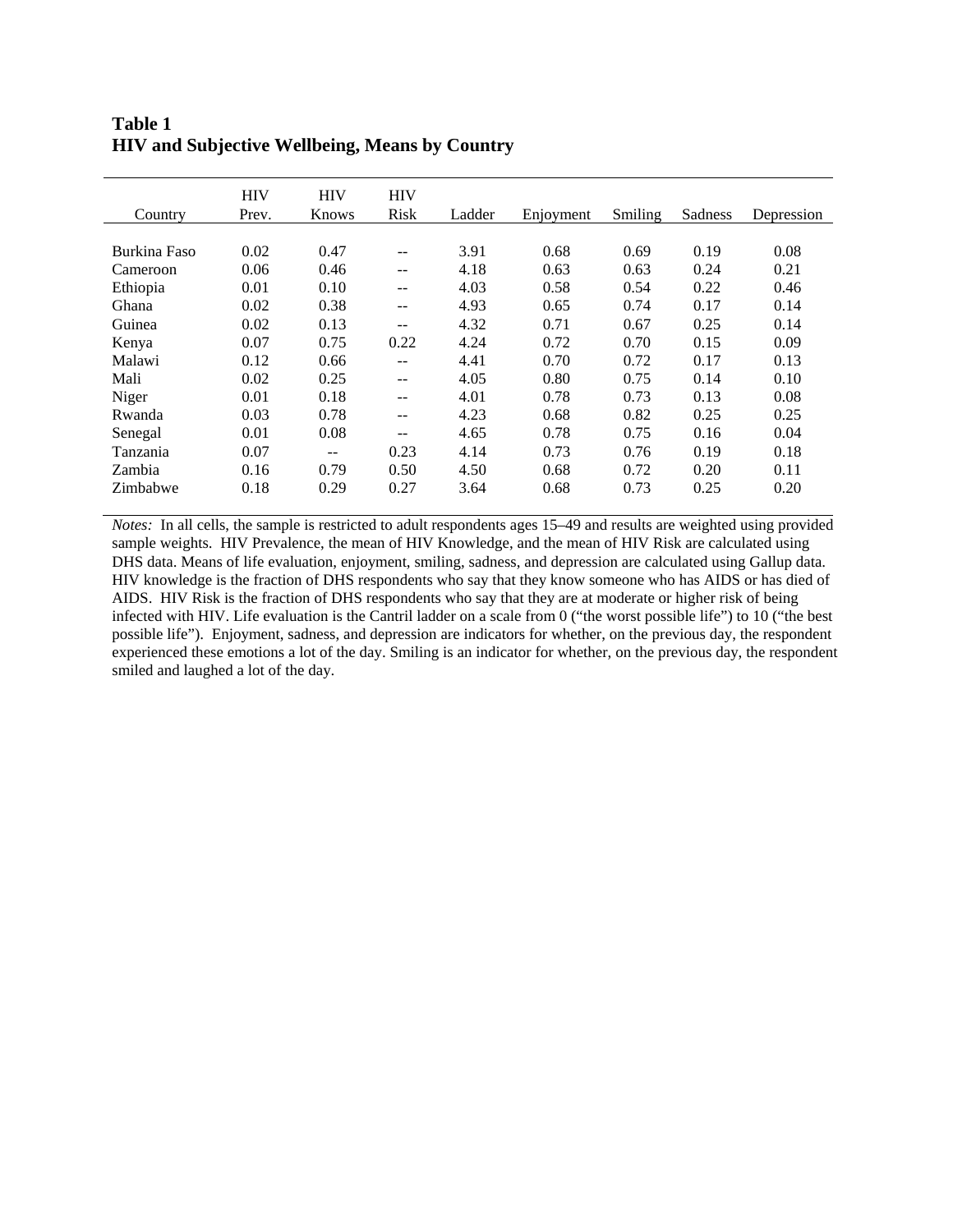| Life Evaluation | (1)      | (2)            | (3)            | (4)            | (5)       | (6)      |
|-----------------|----------|----------------|----------------|----------------|-----------|----------|
| <b>HIV</b>      | $-0.483$ | $-0.986*$      | $-1.392*$      | $-1.348*$      | $-1.323*$ | $-0.860$ |
|                 | (0.322)  | (2.512)        | (3.305)        | (3.167)        | (2.648)   | (1.426)  |
| ln GDP          | 0.401    | $0.388*$       |                |                |           |          |
|                 | (1.834)  | (5.834)        |                |                |           |          |
| Female          |          |                |                | $-0.020$       | 0.001     | $-0.011$ |
|                 |          |                |                | (0.527)        | (0.015)   | (0.254)  |
| $\ln y$         |          |                |                |                | $0.414*$  | $0.415*$ |
|                 |          |                |                |                | (14.984)  | (14.967) |
| Country FEs?    | No.      | N <sub>o</sub> | Yes            | Yes            | Yes       | Yes      |
| Age-group FEs?  | No.      | No             | N <sub>0</sub> | N <sub>o</sub> | No.       | Yes      |
| $R^2$           | 0.264    | 0.010          | 0.035          | 0.035          | 0.081     | 0.082    |
| N               | 14       | 21663          | 21663          | 21663          | 14210     | 14210    |
| N (Countries)   | 14       | 14             | 14             | 14             | 12        | 12       |

## **Table 2 Life Evaluation and HIV Prevalence**

*Notes:* In all columns, the sample is restricted to adult respondents ages 15–49 and results are weighted using provided sample weights. The dependent variable is the ladder. In column (1), the dependent variable is the countrylevel weighted average of the ladder. In columns (2)–(6), the dependent variable is the individual ladder. HIV is country-level HIV prevalence among adults 15–49 in column (1) and country/sex/age-group-level prevalence in columns (2)–(6). Ln *GDP* is the log of country-level GDP per capita in 2005, as measured by the International Comparison Program, World Bank (2008). Ln *y* is the log of family income, using individual responses from the Gallup survey. In columns (2)–(6), standard errors are clustered at the country/sex/age-group-level. Absolute values of *t*-statistics are in parentheses.  $* p < 0.05$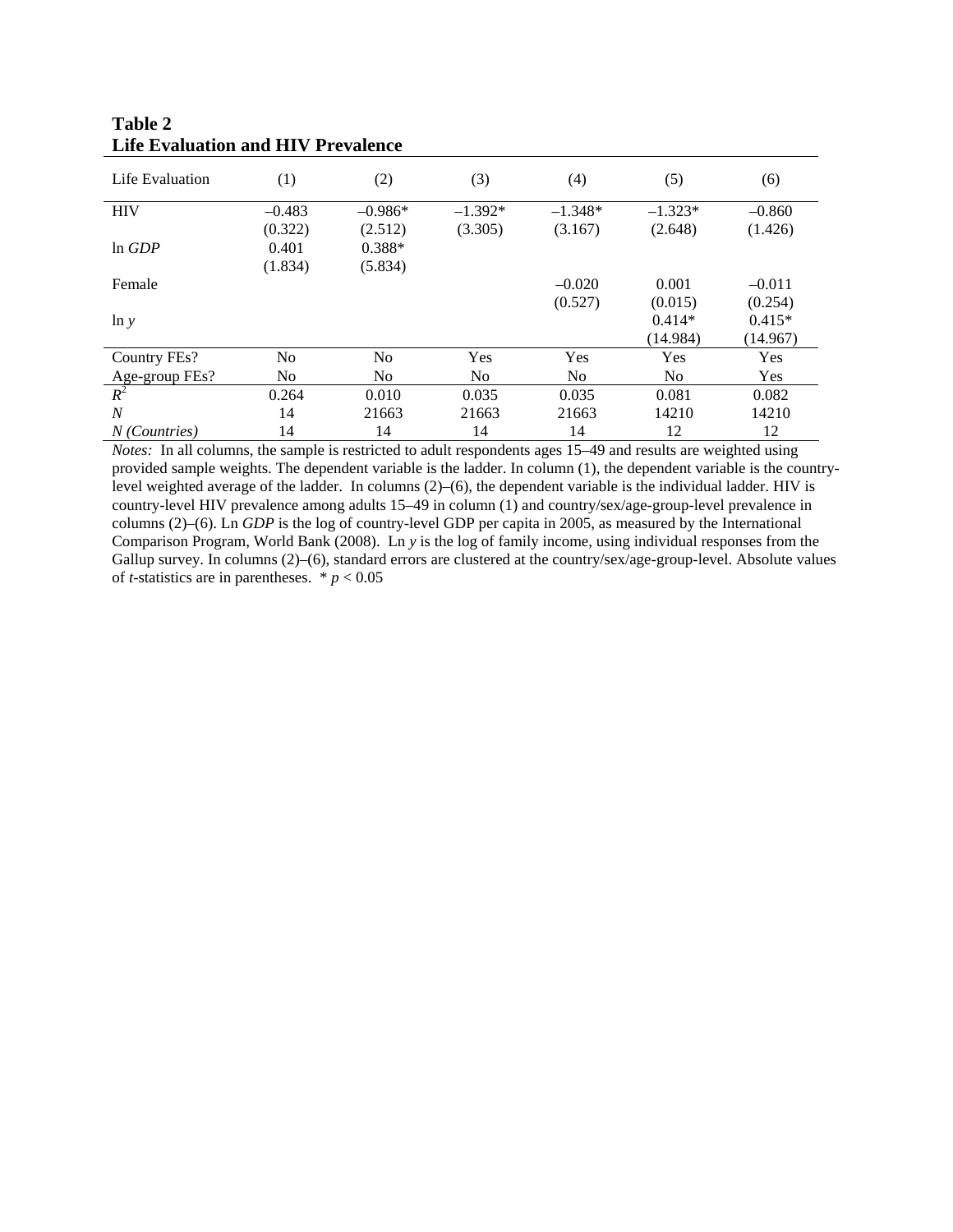|                 | Emonons and TH v TTC valence |          |            |            |  |  |  |  |  |
|-----------------|------------------------------|----------|------------|------------|--|--|--|--|--|
|                 | (1)                          | (2)      | (3)        | (4)        |  |  |  |  |  |
|                 | Enjoyment                    | Smiling  | Sadness    | Depression |  |  |  |  |  |
| <b>HIV</b>      | $-0.151$                     | $-0.087$ | $-0.053$   | $0.198*$   |  |  |  |  |  |
|                 | (1.060)                      | (0.598)  | (0.413)    | (2.083)    |  |  |  |  |  |
| Female          | 0.001                        | 0.013    | 0.009      | $-0.005$   |  |  |  |  |  |
|                 | (0.136)                      | (1.249)  | (0.919)    | (0.716)    |  |  |  |  |  |
| Lny             | $0.056*$                     | $0.050*$ | $-0.029*$  | $-0.020*$  |  |  |  |  |  |
|                 | (10.992)                     | (9.446)  | (6.264)    | (4.902)    |  |  |  |  |  |
| Country FEs?    | Yes                          | Yes      | Yes        | Yes        |  |  |  |  |  |
| Age-group FEs?  | <b>Yes</b>                   | Yes      | <b>Yes</b> | Yes        |  |  |  |  |  |
| $R^2$           | 0.036                        | 0.030    | 0.017      | 0.091      |  |  |  |  |  |
| N               | 14172                        | 14048    | 14157      | 14127      |  |  |  |  |  |
| $N$ (Countries) | 12                           | 12       | 12         | 12         |  |  |  |  |  |

**Table 3 Emotions and HIV Prevalence** 

*Notes:* In all columns, the sample is restricted to adult respondents ages 15–49 and results are weighted using provided sample weights. In column (1), the dependent variable is an indicator for whether, on previous day, the respondent experienced enjoyment a lot of the day. In column (2), the dependent variable is an indicator for whether, on previous day, the respondent smiled and laughed a lot of the day. In column (3), the dependent variable is an indicator for whether, on previous day, the respondent experienced sadness a lot of the day. In column (4), the dependent variable is an indicator for whether, on previous day, the respondent experienced depression a lot of the day. HIV is country/sex/age-group-level HIV prevalence in all columns. Ln *y* is the log of family income, using individual responses from the Gallup survey. In all columns, standard errors are clustered at the country/sex/agegroup-level. Absolute values of *t*–statistics are in parentheses.  $* p < 0.05$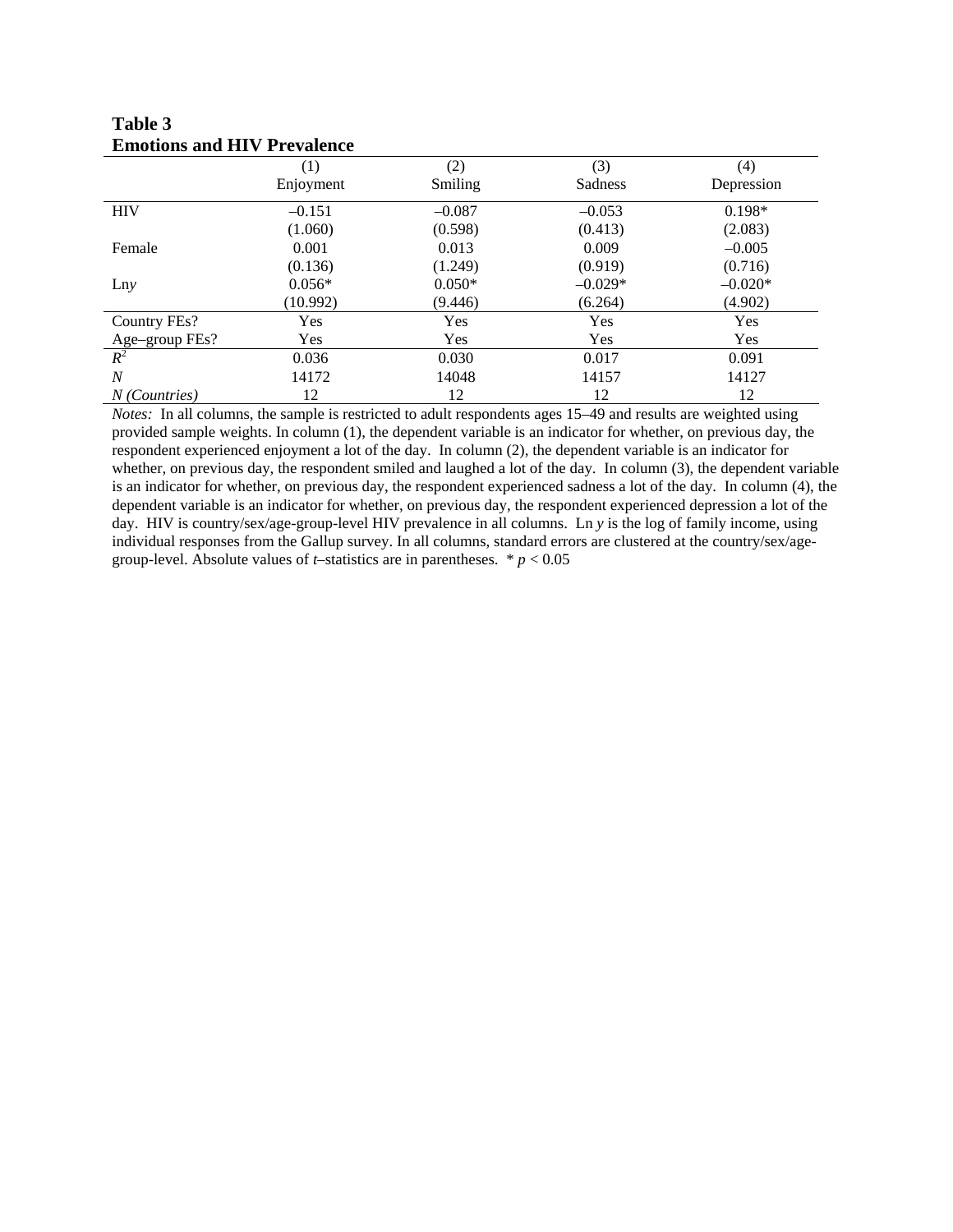|                     | Malaria | <b>HIV/AIDS</b> | TB   | TB or<br><b>HIV/AIDS</b> | Any of<br>seven | <b>UNAIDS</b><br>mortality |
|---------------------|---------|-----------------|------|--------------------------|-----------------|----------------------------|
| Angola              | 0.69    | 0.26            | 0.54 | 0.60                     | 0.84            | 0.69                       |
| Benin               | 0.40    | 0.18            | 0.16 | 0.28                     | 0.54            | 0.39                       |
| <b>Botswana</b>     | 0.13    | 0.58            | 0.29 | 0.64                     | 0.69            | 6.23                       |
| <b>Burkina Faso</b> | 0.71    | 0.54            | 0.31 | 0.60                     | 0.79            | 0.70                       |
| Burundi             | 0.84    | 0.85            | 0.53 | 0.88                     | 0.99            | 1.46                       |
| Cameroon            | 0.56    | 0.58            | 0.49 | 0.71                     | 0.79            | 2.39                       |
| Chad                | 0.85    | 0.87            | 0.66 | 0.90                     | 0.96            | 1.44                       |
| Ethiopia            | 0.74    | 0.71            | 0.51 | 0.82                     | 0.95            | 0.94                       |
| Ghana               | 0.49    | 0.33            | 0.24 | 0.43                     | 0.64            | 0.95                       |
| Kenya               | 0.81    | 0.83            | 0.50 | 0.88                     | 0.93            | 2.91                       |
| Madagascar          | 0.39    | 0.02            | 0.19 | 0.20                     | 0.53            | 0.03                       |
| Malawi              | 0.83    | 0.85            | 0.79 | 0.93                     | 0.98            | 5.28                       |
| Mali                | 0.77    | 0.21            | 0.33 | 0.43                     | 0.84            | 0.43                       |
| Mauritania          | 0.52    | 0.04            | 0.38 | 0.39                     | 0.65            | 0.16                       |
| Mozambique          | 0.78    | 0.61            | 0.41 | 0.71                     | 0.95            | 4.09                       |
| Niger               | 0.87    | 0.29            | 0.43 | 0.50                     | 0.91            | 0.29                       |
| Nigeria             | 0.40    | 0.32            | 0.22 | 0.40                     | 0.59            | 1.29                       |
| Rwanda              | 0.74    | 0.93            | 0.46 | 0.95                     | 0.98            | 0.86                       |
| Senegal             | 0.73    | 0.06            | 0.28 | 0.31                     | 0.78            | 0.15                       |
| Sierra Leone        | 0.78    | 0.13            | 0.48 | 0.52                     | 0.91            | 0.60                       |
| Tanzania            | 0.64    | 0.60            | 0.40 | 0.67                     | 0.78            | 2.50                       |
| Togo                | 0.58    | 0.47            | 0.24 | 0.54                     | 0.75            | 1.48                       |
| Uganda              | 0.88    | 0.93            | 0.43 | 0.94                     | 0.99            | 2.67                       |
| Zambia              | 0.78    | 0.82            | 0.66 | 0.89                     | 0.97            | 4.80                       |
| Zimbabwe            | 0.62    | 0.88            | 0.73 | 0.94                     | 0.96            | 10.76                      |

**Table 4 Fractions of people who report knowing someone who died of various conditions** 

*Notes*: Fractions of respondents, weighted by sampling weights, who in the 2006 wave of the Gallup World Poll answer positively to the question "Do you know someone who has died from X?" where the column heads show X. The seven diseases are those listed, plus cholera, hepatitis, polio, and smallpox. The final column is an estimate of AIDS mortality per thousand based on the estimate of AIDS deaths taken from UNAIDS (2008), divided by a thousand times 2005 population taken from the 2007 World Development Indicators.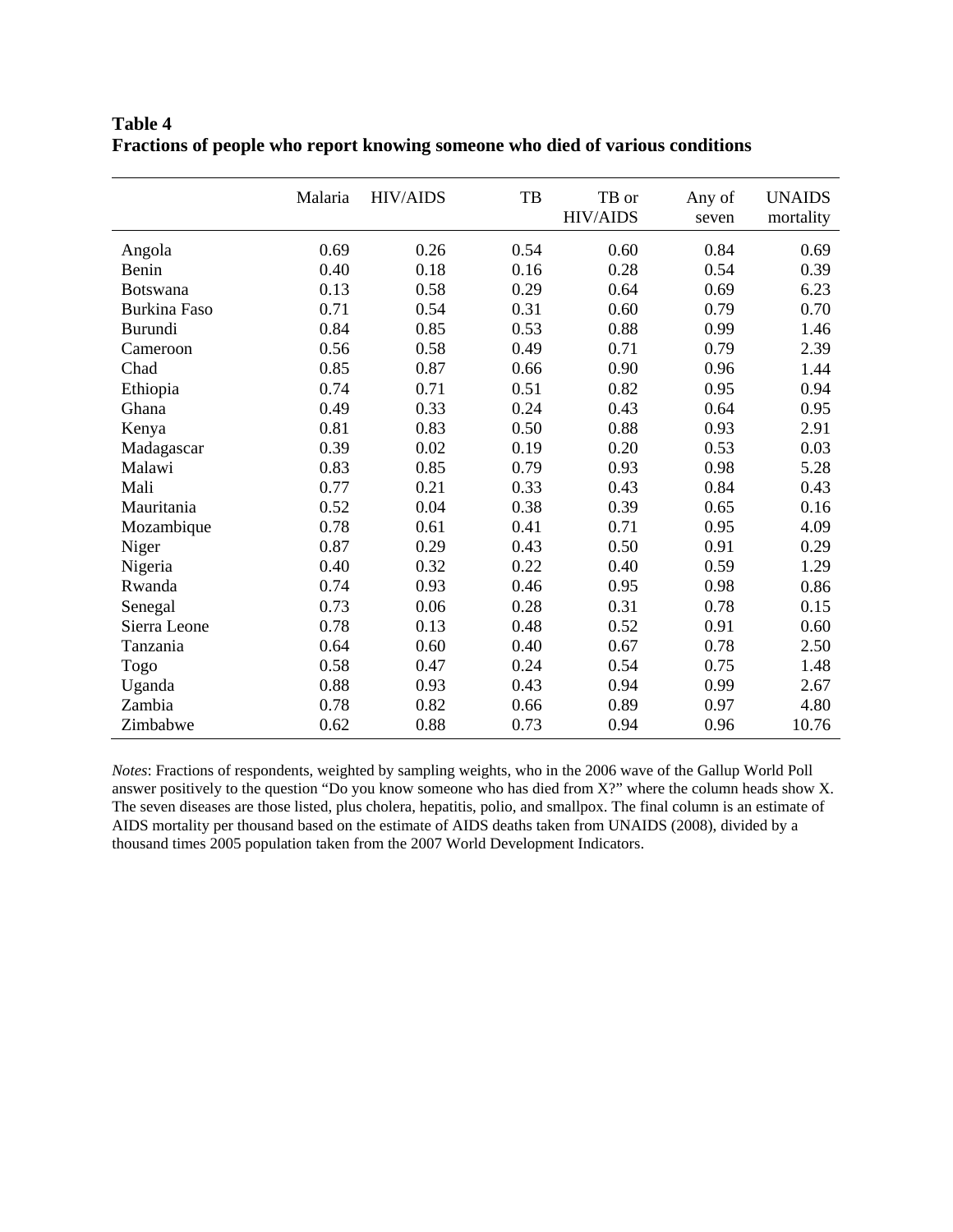# **Table 5 Fractions of people who report losing an immediate family member in the last twelve months**

|                     | Malaria | <b>AIDS</b> | TB   | TB or<br><b>AIDS</b> | Childbirth | Any  |
|---------------------|---------|-------------|------|----------------------|------------|------|
| Angola              | 0.19    | 0.07        | 0.07 | 0.11                 | 0.10       | 0.30 |
| Benin               | 0.09    | 0.05        | 0.02 | 0.07                 | 0.22       | 0.32 |
| <b>Burkina Faso</b> | 0.25    | 0.10        | 0.05 | 0.13                 | 0.11       | 0.33 |
| Cameroon            | 0.29    | 0.17        | 0.17 | 0.27                 | 0.18       | 0.48 |
| Central African R.  | 0.26    | 0.44        | 0.26 | 0.51                 | 0.17       | 0.62 |
| Chad                | 0.52    | 0.47        | 0.32 | 0.51                 | 0.36       | 0.69 |
| D. R. of the Congo  | 0.19    | 0.12        | 0.11 | 0.20                 | 0.16       | 0.39 |
| Ethiopia            | 0.11    | 0.08        | 0.10 | 0.16                 | 0.07       | 0.29 |
| Ghana               | 0.06    | 0.01        | 0.03 | 0.04                 | 0.11       | 0.16 |
| Guinea              | 0.24    | 0.04        | 0.10 | 0.12                 | 0.11       | 0.38 |
| Kenya               | 0.18    | 0.17        | 0.06 | 0.19                 | 0.10       | 0.35 |
| Liberia             | 0.15    | 0.01        | 0.05 | 0.05                 | 0.09       | 0.23 |
| Madagascar          | 0.10    | 0.00        | 0.06 | 0.06                 | 0.10       | 0.18 |
| Malawi              | 0.26    | 0.15        | 0.18 | 0.26                 | 0.11       | 0.45 |
| Mali                | 0.18    | 0.03        | 0.05 | 0.07                 | 0.09       | 0.27 |
| Mauritania          | 0.13    | 0.03        | 0.04 | 0.06                 | 0.04       | 0.17 |
| Mozambique          | 0.15    | 0.08        | 0.09 | 0.14                 | 0.05       | 0.27 |
| Namibia             | 0.05    | 0.19        | 0.08 | 0.21                 | 0.01       | 0.23 |
| Niger               | 0.39    | 0.02        | 0.09 | 0.11                 | 0.21       | 0.45 |
| Nigeria             | 0.06    | 0.02        | 0.03 | 0.04                 | 0.07       | 0.13 |
| Senegal             | 0.20    | 0.00        | 0.02 | 0.02                 | 0.08       | 0.24 |
| Sierra Leone        | 0.33    | 0.03        | 0.10 | 0.11                 | 0.21       | 0.47 |
| South Africa        | 0.00    | 0.11        | 0.05 | 0.13                 | 0.02       | 0.14 |
| Sudan               | 0.09    | 0.03        | 0.02 | 0.03                 | 0.08       | 0.17 |
| Tanzania            | 0.33    | 0.35        | 0.19 | 0.39                 | 0.25       | 0.60 |
| Uganda              | 0.27    | 0.38        | 0.03 | 0.39                 | 0.11       | 0.52 |
| Zambia              | 0.21    | 0.13        | 0.10 | 0.19                 | 0.07       | 0.35 |
| Zimbabwe            | 0.14    | 0.28        | 0.18 | 0.34                 | 0.10       | 0.38 |

*Notes*: Fractions of respondents in the 2007 wave of the Gallup World Poll, weighted by sampling weights, who answer positively to the question "Please tell me if any one in your immediate family has died from X in the past 12 months?" where the column heads show X. The correlation between the HIV/AIDS fractions in column 2 and the UNAIDS mortality numbers in the final column of Table 4 for the countries shown here (excluding Sudan, for which there are no UNAIDS data) is 0.40.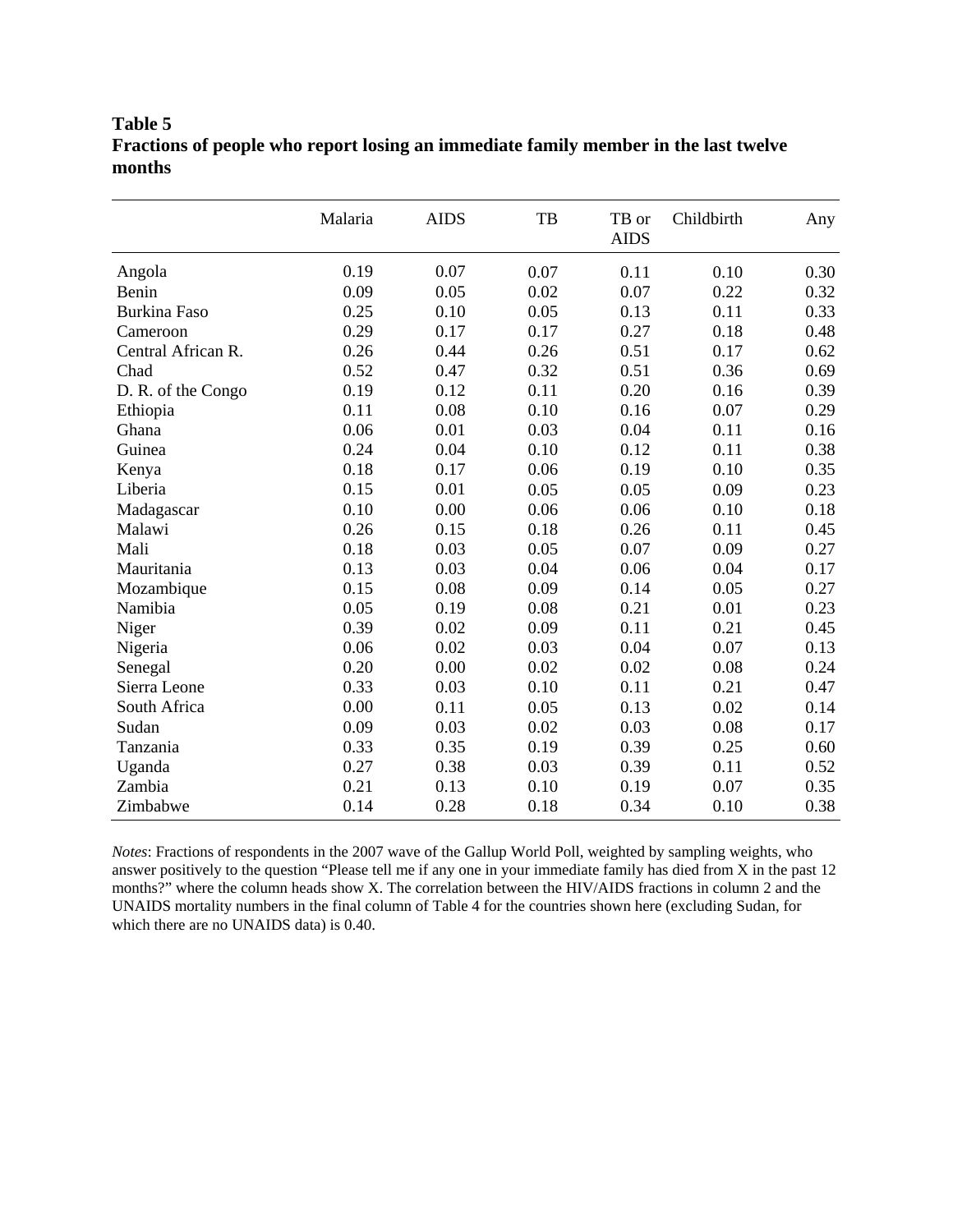## **Table 6: Differences in wellbeing measures between those who know someone who has died and those who do not**

| (Differences in bold are more than twice their estimated standard errors.) |  |
|----------------------------------------------------------------------------|--|
|----------------------------------------------------------------------------|--|

|                     | Ladder  | Enjoy   | Smile   | Sad     | Depressed |
|---------------------|---------|---------|---------|---------|-----------|
| Angola              | $-0.03$ | $-0.16$ | $-0.08$ | 0.10    | 0.06      |
| Benin               | $-0.15$ | $-0.03$ | 0.08    | 0.05    | $-0.02$   |
| <b>Burkina Faso</b> | $-0.08$ | $-0.02$ | 0.04    | 0.05    | 0.08      |
| Cameroon            | 0.24    | $-0.01$ | $-0.03$ | 0.05    | 0.08      |
| Central African R   | 0.11    | $-0.05$ | $-0.00$ | 0.12    | 0.04      |
| Chad                | $-0.19$ | $-0.03$ | 0.08    | 0.04    | 0.02      |
| D.R. Congo          | $-0.11$ | $-0.08$ | $-0.05$ | 0.03    | 0.06      |
| Ethiopia            | $-0.44$ | $-0.06$ | $-0.06$ | 0.09    | 0.10      |
| Ghana               | $-0.06$ | 0.13    | 0.01    | 0.05    | 0.10      |
| Guinea              | 0.18    | $-0.05$ | $-0.08$ | 0.06    | 0.08      |
| Kenya               | $-0.07$ | 0.11    | 0.05    | 0.00    | $-0.01$   |
| Liberia             | $-0.48$ | 0.01    | 0.05    | 0.00    | 0.03      |
| Madagascar          | $-0.08$ | $-0.12$ | $-0.04$ | 0.05    | 0.18      |
| Malawi              | $-0.22$ | $-0.05$ | $-0.11$ | 0.00    | 0.02      |
| Mali                | $-0.23$ | $-0.06$ | $-0.13$ | 0.11    | 0.03      |
| Mauritania          | 0.04    | $-0.18$ | $-0.17$ | 0.09    | 0.09      |
| Mozambique          | $-0.36$ | $-0.03$ | $-0.01$ | 0.06    | $-0.01$   |
| Namibia             | $-0.04$ | $-0.03$ | $-0.05$ | 0.13    | 0.08      |
| Niger               | $-0.40$ | $-0.08$ | $-0.12$ | 0.07    | 0.04      |
| Nigeria             | $-0.00$ | $-0.14$ | $-0.10$ | 0.12    | 0.15      |
| Senegal             | $-0.38$ | $-0.06$ | $-0.01$ | $-0.03$ | 0.00      |
| Sierra Leone        | 0.07    | 0.04    | 0.05    | 0.07    | 0.01      |
| South Africa        | 0.22    | 0.00    | $-0.07$ | 0.14    | 0.13      |
| Sudan               | 0.39    | $-0.05$ | 0.02    | $-0.01$ | $-0.02$   |
| Tanzania            | $-0.32$ | 0.01    | 0.01    | 0.08    | 0.07      |
| Uganda              | $-0.23$ | 0.04    | 0.13    | 0.01    | 0.01      |
| Zambia              | $-0.16$ | 0.04    | 0.04    | 0.09    | 0.03      |
| Zimbabwe            | $-0.36$ | $-0.16$ | $-0.13$ | 0.14    | 0.11      |
| Average             | $-0.11$ | $-0.04$ | $-0.03$ | 0.06    | 0.05      |
| FE regression+      | $-0.12$ | $-0.04$ | $-0.02$ | 0.06    | 0.05      |

*Notes*: The average is a simple average over countries (calculated using the within country weights) without population weighting. Each column shows the difference in means between those reporting to have lost, in the last twelve months, an immediate family member to malaria, HIV/AIDS, TB, or childbirth and those who did not so report. Standard errors are corrected for design effects. The FE regression in the last row comes from regressing the dependent variable on a dummy for mortality from any cause and a set of country fixed effects, with standard errors corrected for survey design.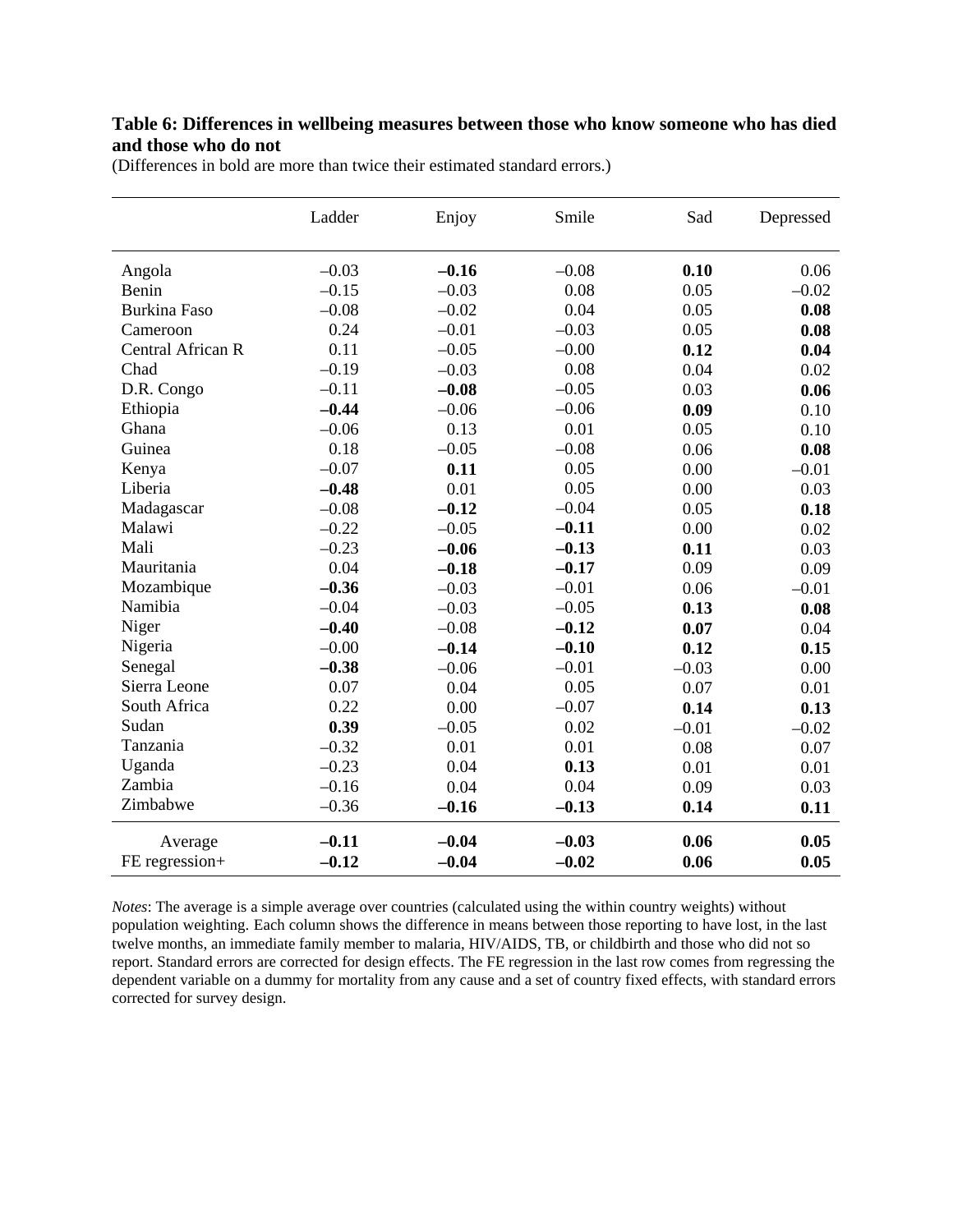|                  |                      | Ladder     |              | Enjoy      |            | Smile      |                                    | Sad        |            | Depressed  |
|------------------|----------------------|------------|--------------|------------|------------|------------|------------------------------------|------------|------------|------------|
| Malaria          | $-0.083$             | $-0.082$   | $-0.025$     | $-0.029$   | $-0.004$   | $-0.011$   | 0.027                              | 0.034      | 0.026      | 0.030      |
|                  | (2.0)                | (1.8)      | (2.3)        | (2.3)      | (0.4)      | (0.9)      | (2.9)                              | (3.1)      | (3.1)      | (3.2)      |
| TB               | $-0.104$             | $-0.128$   | $-0.032$     | $-0.024$   | $-0.038$   | $-0.028$   | 0.038                              | 0.038      | 0.045      | 0.045      |
|                  | (1.9)                | (2.2)      | (2.1)        | (1.4)      | (2.5)      | (1.6)      | (2.8)                              | (2.5)      | (3.4)      | (3.1)      |
| <b>AIDS</b>      | 0.104                | 0.100      | 0.009        | $-0.002$   | 0.006      | $-0.001$   | 0.050                              | 0.050      | 0.017      | 0.020      |
|                  | (1.9)                | (1.8)      | (0.7)        | (0.1)      | (0.4)      | (0.1)      | (4.0)                              | (4.0)      | (1.6)      | (1.8)      |
| Childbirth       | $-0.035$             | 0.042      | $-0.010$     | 0.005      | $-0.016$   | $-0.014$   | 0.029                              | 0.013      | 0.034      | 0.028      |
|                  | (0.7)                | (0.8)      | (0.7)        | (0.3)      | (1.2)      | (0.9)      | (2.5)                              | (1.0)      | (3.2)      | (2.3)      |
| Age              | 0.00452              | $-0.00153$ | $-0.00218$   | $-0.00225$ | $-0.00543$ | $-0.00488$ | 0.00051                            | $-0.00044$ | 0.00249    | 0.00153    |
|                  | (1.1)                | (0.3)      | (1.9)        | (1.6)      | (5.1)      | (3.7)      | (0.5)                              | (0.3)      | (2.6)      | (1.3)      |
| Age <sup>2</sup> | $-0.00006$           | 0.00002    | 0.00001      | 0.00001    | 0.00005    | 0.00004    | 0.00000                            | 0.00001    | $-0.00003$ | $-0.00002$ |
|                  | (1.3)                | (0.3)      | (0.7)        | (0.4)      | (3.8)      | (2.8)      | (0.3)                              | (0.5)      | (2.5)      | (1.3)      |
| Female           | $-0.013$             | $-0.011$   | 0.004        | 0.000      | 0.018      | 0.008      | 0.012                              | 0.021      | $-0.002$   | $-0.004$   |
|                  | (0.5)                | (0.4)      | (0.6)        | (0.0)      | (2.5)      | (1.0)      | (1.9)                              | (2.8)      | (0.4)      | (0.6)      |
| Education        | 0.458                | 0.273      | 0.098        | 0.070      | 0.053      | 0.024      | $-0.053$                           | $-0.032$   | $-0.041$   | $-0.028$   |
|                  | (14.4)               | (7.6)      | (11.9)       | (7.1)      | (6.7)      | (2.6)      | (7.6)                              | (4.0)      | (6.5)      | (3.6)      |
| Lny              | $\ddot{\phantom{a}}$ | 0.366      | $\mathbf{a}$ | 0.057      | $\ddotsc$  | 0.046      | $\mathbb{Z}^{\mathbb{Z}^{\times}}$ | $-0.035$   | $\ddotsc$  | $-0.024$   |
|                  |                      | (19.2)     |              | (11.7)     |            | (10.1)     |                                    | (8.6)      |            | (6.2)      |
| obs              | 26,232               | 19,459     | 26,172       | 19.396     | 26,060     | 19,320     | 26,295                             | 19,439     | 26,255     | 19,414     |
| countries        | 28                   | 26         | 28           | 26         | 28         | 26         | 28                                 | 26         | 28         | 26         |
| $F$ (equal)      | 2.80                 | 3.36       | 1.55         | 1.17       | 1.45       | 0.41       | 0.75                               | 1.42       | 0.80       | 0.48       |
| $F(\text{zero})$ | 2.76                 | 2.70       | 3.03         | 2.14       | 2.23       | 1.42       | 15.31                              | 13.14      | 13.37      | 10.88      |

**Table 7: Country fixed effect regressions on SWB of knowing a family member who died and other controls, including income**

*Notes:* Each pair of columns shows two country fixed-effect regressions with the dependent variable as column head, the first excluding the log of income, the second including it. Education is a dummy that is 1 if the person has completed more than an elementary education. Obs is the number of observations in each regression; note the drop when income is included. The two F-statistics are F-tests for the coefficients on the four causes of death being equal, and for all effects being zero.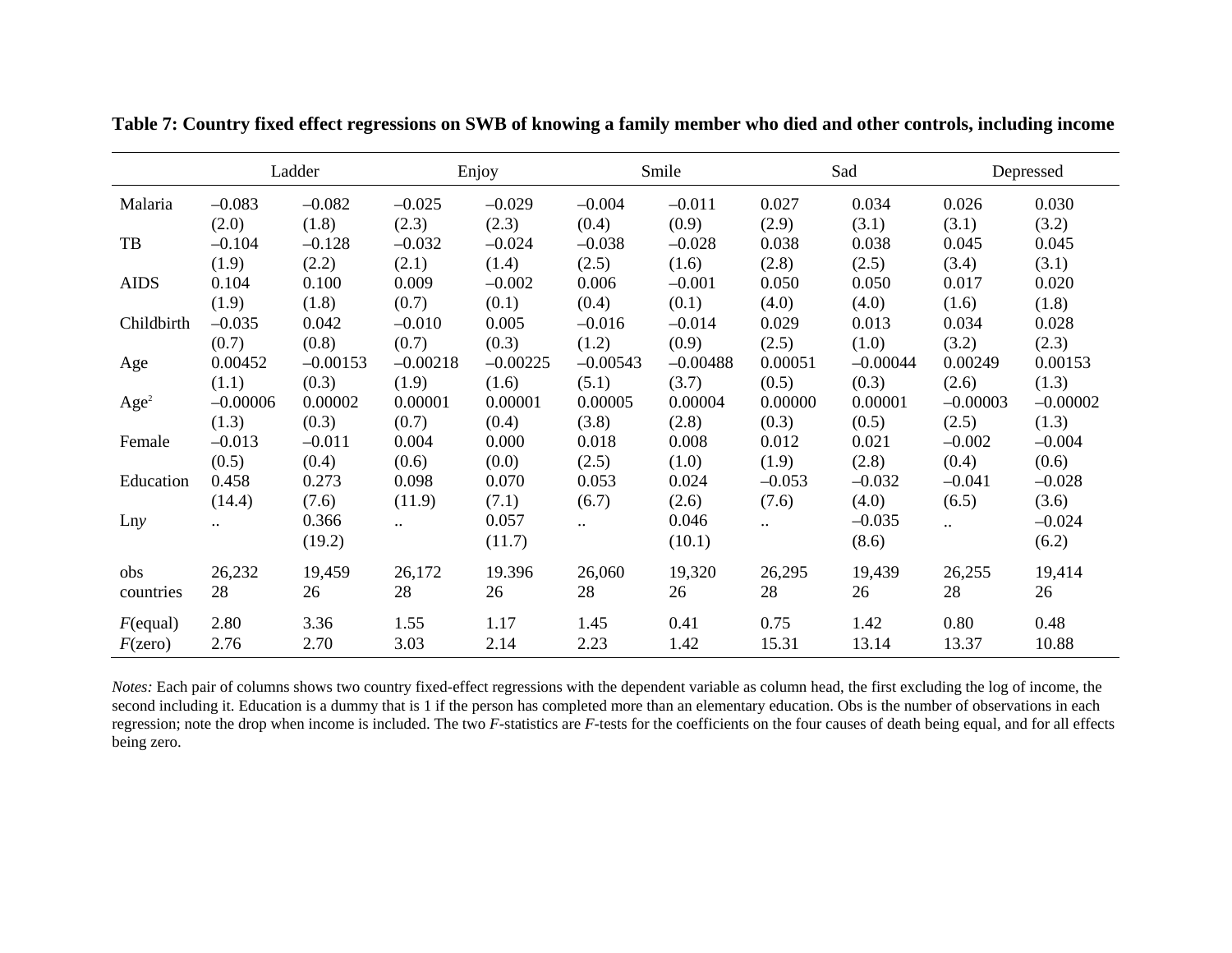|                  |            | Ladder     |            | Enjoy      |                      | Smile      |              | Sad        |                 | Depressed  |
|------------------|------------|------------|------------|------------|----------------------|------------|--------------|------------|-----------------|------------|
| Malaria          | $-0.110$   | $-0.102$   | $-0.023$   | $-0.030$   | 0.003                | $-0.009$   | 0.034        | 0.034      | 0.029           | 0.035      |
|                  | (2.2)      | (2.0)      | (1.8)      | (2.0)      | (0.2)                | (0.6)      | (3.0)        | (2.5)      | (2.5)           | (2.7)      |
| TB               | $-0.116$   | $-0.129$   | $-0.036$   | $-0.033$   | $-0.053$             | $-0.053$   | 0.021        | 0.013      | 0.049           | 0.063      |
|                  | (2.0)      | (2.0)      | (2.1)      | (1.5)      | (3.1)                | (2.4)      | (1.5)        | (0.8)      | (3.3)           | (3.7)      |
| <b>AIDS</b>      | 0.202      | 0.166      | 0.006      | $-0.005$   | $-0.022$             | $-0.010$   | 0.085        | 0.127      | 0.016           | 0.025      |
|                  | (2.9)      | (2.0)      | (0.4)      | (0.2)      | (1.2)                | (0.5)      | (3.7)        | (5.0)      | (0.9)           | (1.1)      |
| Childbirth       | $-0.035$   | 0.094      | $-0.016$   | 0.001      | $-0.011$             | $-0.003$   | 0.033        | 0.021      | 0.039           | 0.033      |
|                  | (0.6)      | (1.6)      | (1.1)      | (0.1)      | (0.8)                | (0.2)      | (2.4)        | (1.3)      | (3.4)           | (2.2)      |
| Age              | 0.00052    | $-0.00471$ | $-0.00226$ | $-0.00275$ | $-0.00536$           | $-0.00439$ | 0.00032      | $-0.00091$ | 0.00282         | 0.00240    |
|                  | (0.1)      | (0.9)      | (1.9)      | (1.9)      | (4.8)                | (3.2)      | (0.3)        | (0.7)      | (3.0)           | (2.0)      |
| Age <sup>2</sup> | $-0.00000$ | 0.00006    | 0.00001    | 0.00001    | 0.00005              | 0.00004    | 0.00000      | 0.00002    | $-0.00003$      | $-0.00003$ |
|                  | (0.0)      | (1.0)      | (0.8)      | (0.8)      | (3.7)                | (2.3)      | (0.0)        | (0.9)      | (3.0)           | (2.1)      |
| Female           | $-0.009$   | $-0.020$   | 0.005      | 0.002      | 0.019                | 0.004      | 0.012        | 0.025      | $-0.004$        | $-0.007$   |
|                  | (0.4)      | (0.6)      | (0.7)      | (0.2)      | (2.6)                | (0.5)      | (1.9)        | (3.3)      | (0.7)           | (1.1)      |
| Education        | 0.456      | 0.273      | 0.102      | 0.071      | 0.057                | 0.029      | $-0.053$     | $-0.028$   | $-0.040$        | $-0.029$   |
|                  | (14.1)     | (7.1)      | (12.3)     | (7.1)      | (7.0)                | (3.0)      | (7.5)        | (3.3)      | (6.4)           | (3.7)      |
| lny              | $\ddotsc$  | 0.374      | $\ddotsc$  | 0.064      | $\ddot{\phantom{a}}$ | 0.055      | $\mathbf{a}$ | $-0.042$   | $\sim 10^{-10}$ | $-0.028$   |
|                  |            | (16.8)     |            | (12.0)     |                      | (10.7)     |              | (9.1)      |                 | (6.8)      |
| obs              | 26,232     | 19,459     | 26,172     | 19.396     | 26,060               | 19,320     | 26,295       | 19,439     | 26,255          | 19,414     |
| countries        | 28         | 26         | 28         | 26         | 28                   | 26         | 28           | 26         | 28              | 26         |
| $F$ (equal)      | 4.48       | 3.96       | 0.88       | 0.69       | 2.31                 | 1.21       | 1.77         | 4.67       | 0.66            | 0.79       |
| F(zero)          | 3.73       | 2.98       | 3.13       | 2.35       | 3.92                 | 2.37       | 10.71        | 11.08      | 10.10           | 9.43       |

**Table 8: Averaged coefficients from country regressions on SWB of knowing a family member who died and other controls, including income**

*Notes:* See Table 8 above. Here the regressions are run country by country, and the coefficients averaged over them.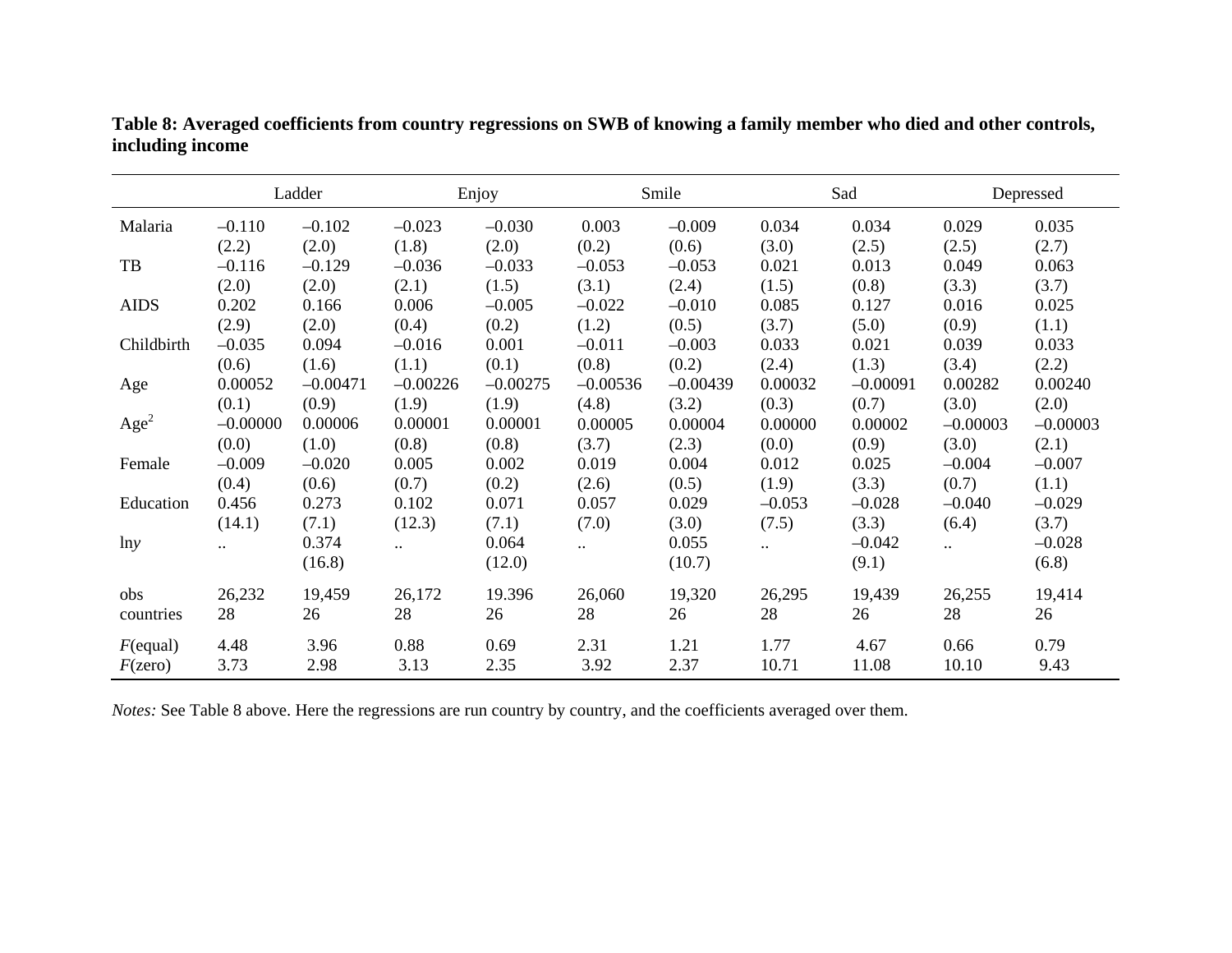| Life Evaluation      | (1)     | (2)            | (3)       | (4)            | (5)       | (6)      |
|----------------------|---------|----------------|-----------|----------------|-----------|----------|
| <b>HIV Knows</b>     | 0.079   | 0.012          | $-0.958*$ | $-1.264*$      | $-1.226*$ | $-0.544$ |
|                      | (0.225) | (0.130)        | (3.524)   | (4.818)        | (4.189)   | (1.606)  |
| lnGDP                | 0.410   | $0.421*$       |           |                |           |          |
|                      | (1.815) | (5.740)        |           |                |           |          |
| female               |         |                |           | $-0.119*$      | $-0.110*$ | $-0.074$ |
|                      |         |                |           | (3.361)        | (2.565)   | (1.706)  |
| Lny                  |         |                |           |                | $0.426*$  | $0.426*$ |
|                      |         |                |           |                | (15.211)  | (15.083) |
| Country FEs?         | No.     | N <sub>0</sub> | Yes       | Yes            | Yes       | Yes      |
| Age-group FEs?       | No      | No             | No.       | N <sub>o</sub> | No.       | Yes      |
| $R^2$                | 0.264   | 0.010          | 0.037     | 0.038          | 0.084     | 0.085    |
| $\overline{N}$       | 13      | 19973          | 19973     | 19973          | 13056     | 13056    |
| <i>N</i> (Countries) | 13      | 13             | 13        | 13             | 11        | 11       |

## **Table A.1 Life Evaluation and HIV Knowledge**

*Notes:* In all columns, the sample is restricted to adult respondents ages 15–49 and results are weighted using provided sample weights. The dependent variable is the ladder on a scale from 0 ("the worst possible life") to 10 ("the best possible life"). In column (1), the dependent variable is the country–level weighted average of the ladder. In columns (2)–(6), the dependent variable is the individual ladder. HIV Knows is country–level HIV knowledge among adults 15–49 in column (1) and country/sex/age-group-level knowledge in columns (2)–(6). Knowledge is the fraction of DHS respondents who say that they know someone who has AIDS or has died of AIDS. ln*GDP* is the log of country-level GDP per capita in 2005, as measured by the International Comparison Program, World Bank (2008). ln*y* is the log of family income, using individual responses from the Gallup survey. In columns (2)– (6), standard errors are clustered at the country/sex/age-group-level. Absolute values of *t*–statistics are in parentheses.  $* p < 0.05$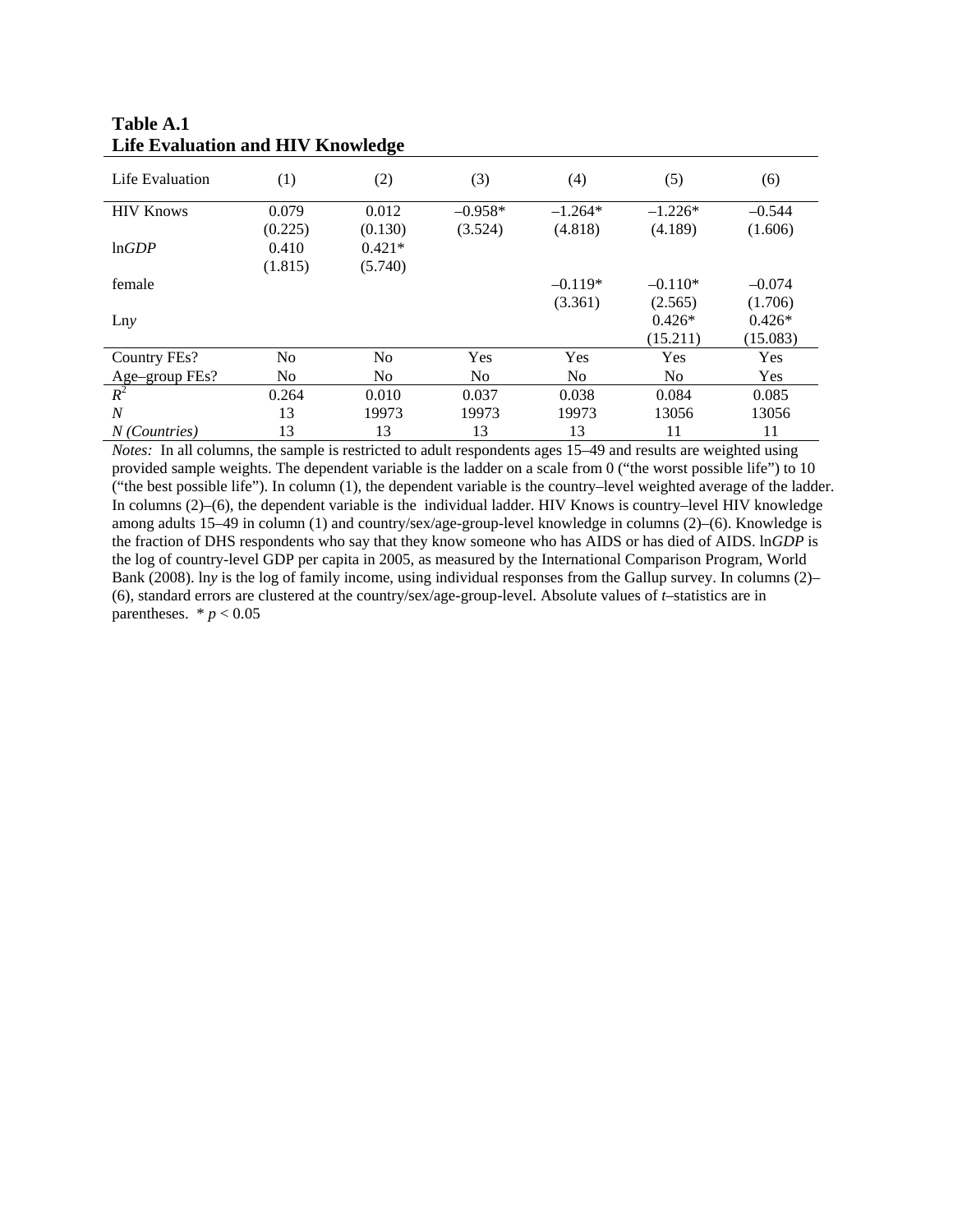| Emonons and TH , Knowledge |            |           |            |            |
|----------------------------|------------|-----------|------------|------------|
|                            | (1)        | (2)       | (3)        | (4)        |
|                            | Enjoyment  | Smiling   | Sadness    | Depression |
| <b>HIV Knows</b>           | 0.002      | $-0.207*$ | $-0.005$   | $-0.065$   |
|                            | (0.017)    | (2.033)   | (0.058)    | (1.023)    |
| Female                     | $-0.005$   | 0.002     | 0.007      | $-0.005$   |
|                            | (0.401)    | (0.122)   | (0.645)    | (0.568)    |
| Lny                        | $0.060*$   | $0.051*$  | $-0.032*$  | $-0.020*$  |
|                            | (10.770)   | (8.845)   | (6.788)    | (4.566)    |
| Country FEs?               | Yes        | Yes       | Yes        | Yes        |
| Age-group FEs?             | <b>Yes</b> | Yes       | <b>Yes</b> | <b>Yes</b> |
| $R^2$                      | 0.037      | 0.029     | 0.019      | 0.099      |
| $\boldsymbol{N}$           | 13019      | 12918     | 13015      | 12986      |
| N (Countries)              | 11         | 11        | 11         | 11         |

**Table A.2 Emotions and HIV Knowledge** 

*Notes:* In all columns, the sample is restricted to adult respondents ages 15–49 and results are weighted using provided sample weights. In column (1), the dependent variable is an indicator for whether, on previous day, the respondent experienced enjoyment a lot of the day. In column (2), the dependent variable is an indicator for whether, on previous day, the respondent smiled and laughed a lot of the day. In column (3), the dependent variable is an indicator for whether, on previous day, the respondent experienced sadness a lot of the day. In column (4), the dependent variable is an indicator for whether, on previous day, the respondent experienced depression a lot of the day. HIV Knows is country/sex/age-group-level knowledge in all columns. Knowledge is the fraction of DHS respondents who say that they know someone who has AIDS or has died of AIDS. ln*y* is the log of family income, using individual responses from the Gallup survey. In all columns, standard errors are clustered at the country/sex/age-group-level. Absolute values of *t*-statistics are in parentheses.  $* p < 0.05$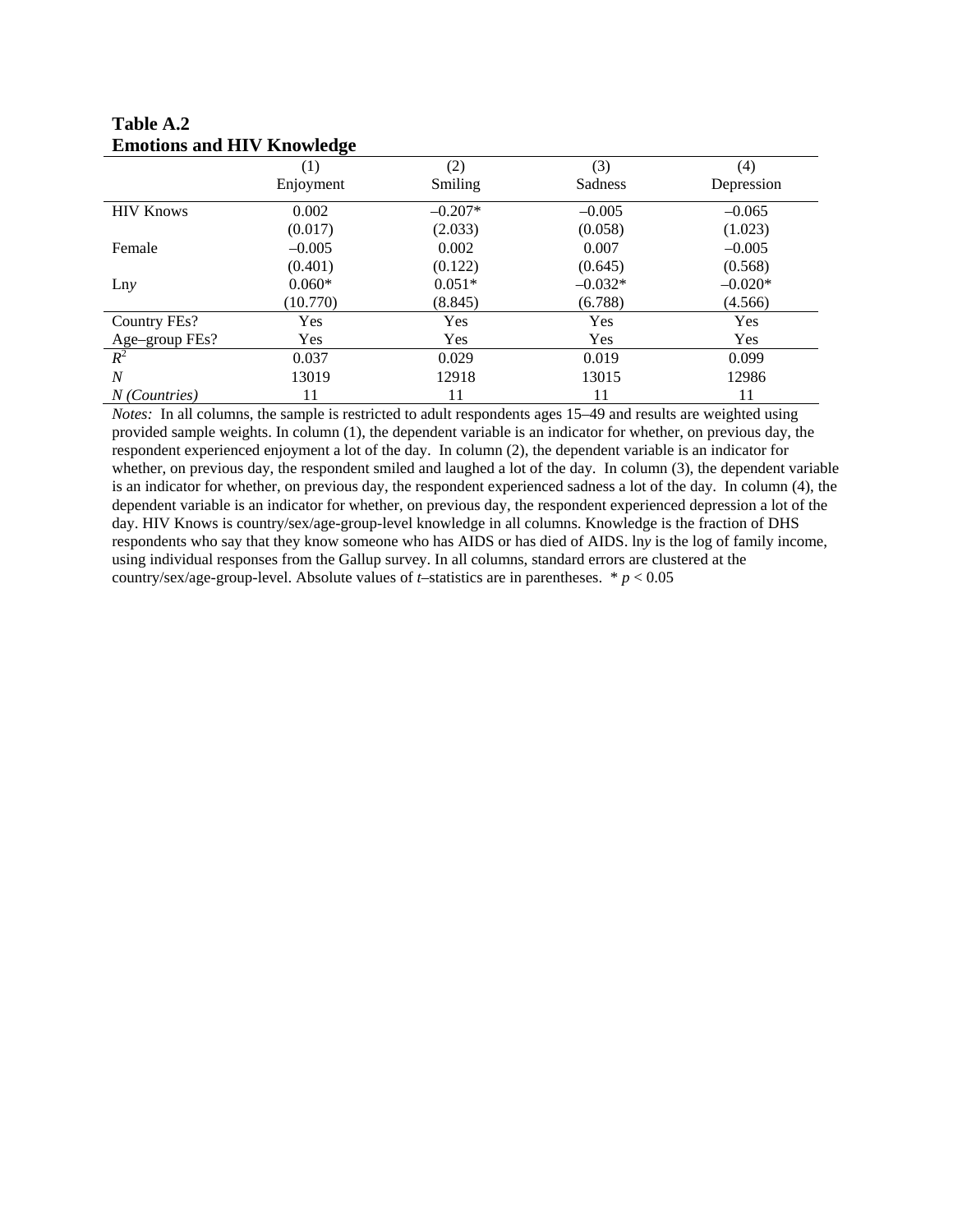| Life Evaluation | (1)            | (2)            | (3)       | (4)            | (5)            | (6)      |
|-----------------|----------------|----------------|-----------|----------------|----------------|----------|
| <b>HIV</b> Risk | 1.155          | 0.467          | $-0.960*$ | $-1.124*$      | $-1.242$       | $-1.321$ |
|                 | (3.574)        | (1.698)        | (2.245)   | (2.658)        | (1.951)        | (1.135)  |
| lnGDP           | 0.746          | $0.791*$       |           |                |                |          |
|                 | (7.132)        | (6.355)        |           |                |                |          |
| female          |                |                |           | 0.065          | 0.099          | 0.106    |
|                 |                |                |           | (0.815)        | (1.064)        | (0.869)  |
| lny             |                |                |           |                | $0.374*$       | $0.376*$ |
|                 |                |                |           |                | (7.849)        | (7.898)  |
| Country FEs?    | No             | N <sub>0</sub> | Yes       | Yes            | Yes            | Yes      |
| Age-group FEs?  | N <sub>0</sub> | N <sub>0</sub> | No.       | N <sub>0</sub> | N <sub>0</sub> | Yes      |
| $R^2$           | 0.986          | 0.024          | 0.030     | 0.030          | 0.079          | 0.082    |
| $\overline{N}$  | 4              | 6894           | 6894      | 6894           | 5264           | 5264     |
| N (Countries)   | 4              | 4              | 4         | 4              | 4              | 4        |

## **Table B.1 Life Evaluation and HIV Risk**

*Notes:* In all columns, the sample is restricted to adult respondents ages 15–49 and results are weighted using provided sample weights. The dependent variable is the ladder, on a scale from 0 ("the worst possible life") to 10 ("the best possible life"). In column (1), the dependent variable is the country–level weighted average of the ladder. In columns (2)–(6), the dependent variable is the individual ladder. HIV Risk is country–level HIV risk among adults 15–49 in column (1) and country/sex/age-group-level risk in columns (2)–(6). Risk is the fraction of DHS respondents who say that they are at moderate or higher risk of being infected with HIV. ln*GDP* is the log of country-level GDP per capita in 2005, as measured by the International Comparison Program, World Bank (2008). ln*y* is the log of family income, using individual responses from the Gallup survey. In columns (2)–(6), standard errors are clustered at the country/sex/age-group-level. Absolute values of *t*–statistics are in parentheses. \* *p* < 0.05